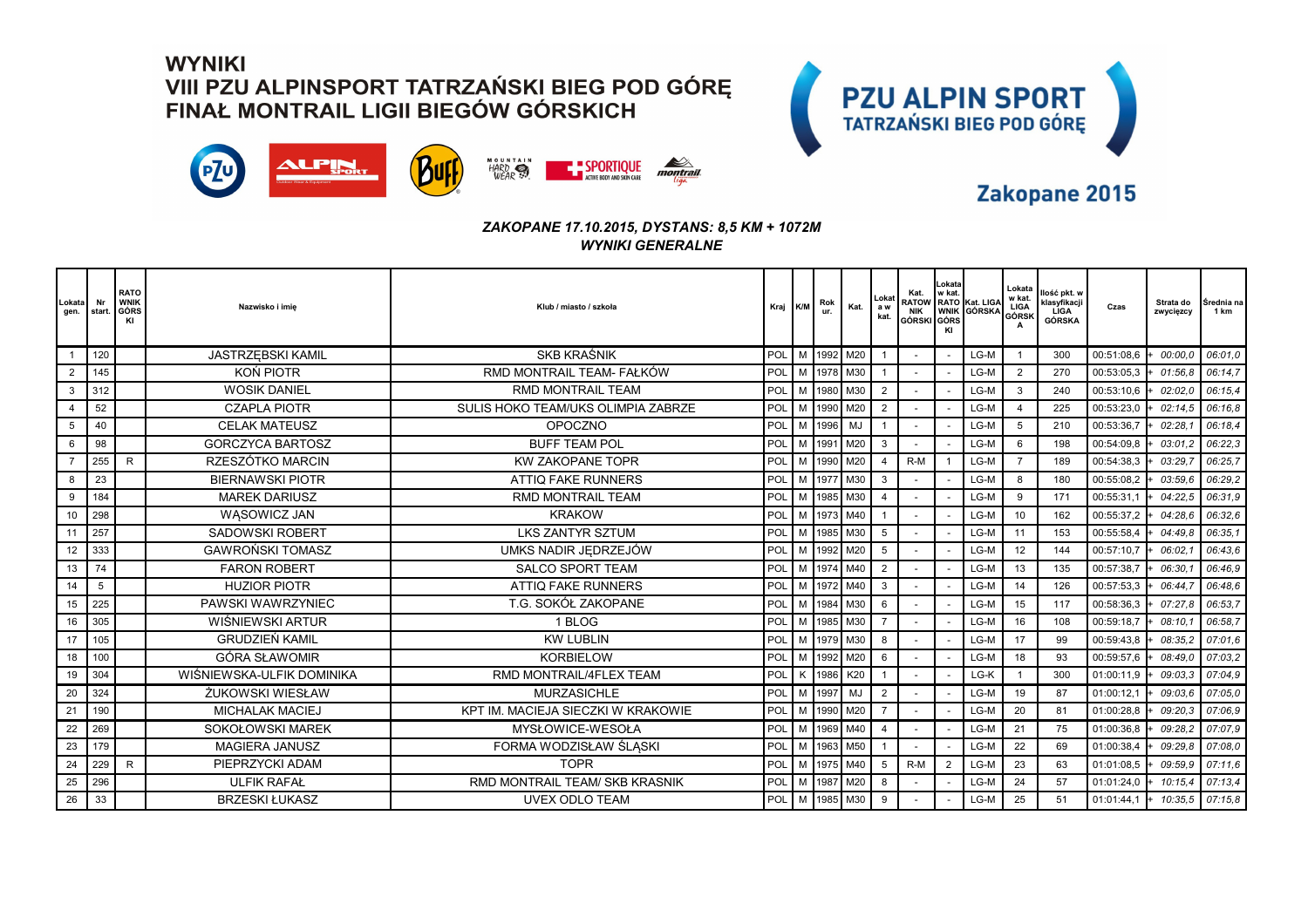| 27 | 301 |              | <b>KNOP PIOTR</b>           | <b>OPOCZNO</b>                        | POL        |   |      | M 1973 M40 | 6              |        |   | LG-M   | 26             | 45             | 01:01:56,3<br>$+ 10:47.7$ | 07:17,2 |
|----|-----|--------------|-----------------------------|---------------------------------------|------------|---|------|------------|----------------|--------|---|--------|----------------|----------------|---------------------------|---------|
| 28 | 31  |              | <b>BORON DARIUSZ</b>        | <b>ZIELONASIŁA</b>                    | POL        | M |      | 1992 M20   | 9              |        |   | LG-M   | 27             | 42             | 01:02:27,3<br>11:18.7     | 07:20.9 |
| 29 | 138 |              | <b>KLUGE KRZYSZTOF</b>      | <b>ELBLAG</b>                         | POL        | M | 1984 | M30        | 10             |        |   | LG-M   | 28             | 39             | 01:02:53,0<br>11:44.5     | 07:23,9 |
| 30 | 69  |              | <b>DZIDOWSKI ALEKSANDER</b> | BIEGAJ RAZEM Z NAMI ZAWIERCIE         | POL        | M | 1981 | I мзо      | 11             |        |   | LG-M   | 29             | 36             | 12:01.8<br>01:03:10,4     | 07:25.9 |
| 31 | 214 |              | <b>OLSZOWSKI WŁADYSŁAW</b>  | KS HALNY WEGIERSKA GÓRKA              | POL        | M | 1967 | M40        | $\overline{7}$ |        |   | LG-M   | 30             | 33             | 01:03:58,9<br>12:50.4     | 07:31.6 |
| 32 | 223 |              | PASEK TOMASZ                | EKO MOTEL NAWIERZYNKA                 | POL        | M | 1982 | M30        | 12             |        |   | LG-M   | 31             | 30             | 13:11.6<br>01:04:20,1     | 07:34,1 |
| 33 | 103 |              | <b>BOBKA ROBERT</b>         | <b>NOWY TARG</b>                      | POL        | M | 1974 | M40        | 8              |        |   | LG-M   | 32             | 27             | 01:04:27,3<br>13:18.8     | 07:35,0 |
| 34 | 73  |              | FALKOWSKI KRZYSZTOF         | <b>WOODWARD RUNNERS</b>               | POL        | M | 1981 | M30        | 13             |        |   | LG-M   | 33             | 24             | 13:23.6<br>01:04:32,2     | 07:35.6 |
| 35 | 320 |              | ZABCZYŃSKI DOMINIK          | RMD MONTRAIL TEAM / ALPHAWOOLF        | POL        | M | 1971 | M40        | $\mathbf{Q}$   |        |   | LG-M   | 34             | 21             | 01:04:42,6<br>13:34.0     | 07:36.8 |
| 36 | 15  |              | <b>BEDNAREK ADRIAN</b>      | ŻIS TEAM                              | POL        | M | 1990 | M20        | 10             | $\sim$ |   | LG-M   | 35             | 18             | 01:04:43,8<br>13:35.2     | 07:36.9 |
| 37 | 358 |              | <b>BIEGUN TADEUSZ</b>       | KS HALNY WEGIERSKA GÓRKA              | POL        | M | 1988 | M20        | 11             |        |   | LG-M   | 36             | 15             | 13:40.5<br>01:04:49,0     | 07:37,5 |
| 38 | 259 |              | SEKUŁA JAROSŁAW             | MAGAZYNBIEGANIE.PL                    | POL        | M | 1986 | M20        | 12             |        |   | LG-M   | 37             | 12             | 01:04:58,6<br>13:50.0     | 07:38,7 |
| 39 | 285 |              | <b>SZTURO JAN</b>           | PODGÓRZYN                             | POL        | M | 1967 | M40        | 10             |        |   | LG-M   | 38             | 9              | 01:05:02,9<br>13:54.3     | 07:39.2 |
| 40 | 267 |              | SMOGOROWSKI ŁUKASZ          | FUNDACJA ROZWOJU SYSTEMU EDUKACJI     | POL        | M | 1978 | M30        | 14             |        |   | LG-M   | 39             | 6              | 01:05:03,6<br>13:55.1     | 07:39.3 |
| 41 | 284 | R.           | SZTEFKO JÓZEF               | <b>GB GOPR</b>                        | POL        | M | 1965 | M50        | $\overline{2}$ | $R-M$  | 3 | LG-M   | 40             | $\mathbf{3}$   | 01:05:12,6<br>14:04.      | 07:40.3 |
| 42 | 80  |              | <b>FLOREK SEBASTIAN</b>     | PTASZKOWA BESKID NISKI                | POL        | M | 1984 | M30        | 15             |        |   | LG-M   | 41             | $\mathbf 0$    | 01:05:14,3<br>14:05.7     | 07:40,5 |
| 43 | 278 |              | <b>SZATANIK ZBIGNIEW</b>    | <b>UJSOŁY</b>                         | POL        | M | 1968 | M40        | 11             |        |   | LG-M   | 42             | $\mathbf 0$    | 01:05:17,8<br>14:09,2     | 07:40.9 |
| 44 | 70  |              | <b>DZIERGAS MIROSŁAW</b>    | KS HALNY WĘGIERSKA GÓRKA              | POL        | M | 1960 | M50        | 3              |        |   | LG-M   | 43             | $\mathbf 0$    | 01:05:28,8<br>14:20,2     | 07:42,2 |
| 45 | 327 |              | <b>TOMASIAK NATALIA</b>     | <b>SALCO SPORT TEAM</b>               | POL        | K | 1986 | K20        | $\overline{2}$ |        |   | LG-K   | $\overline{2}$ | 255            | 01:05:50,2<br>14:41.6     | 07:44,7 |
| 46 | 245 |              | PYTEL JANUSZ                | SOKÓŁ ZAKOPANE                        | POL        | M | 1958 | M50        | $\overline{4}$ |        |   | LG-M   | 44             | $\mathbf 0$    | 01:05:57,4<br>14:48.8     | 07:45.6 |
| 47 | 170 |              | JEDRASZCZYK MATEUSZ         | <b>BIEGOWE TATRTY - ZAKOPANE</b>      | POL        | M | 1988 | M20        | 13             |        |   | LG-M   | 45             | $\mathbf 0$    | 14:58.<br>01:06:06,7      | 07:46.7 |
| 48 | 286 |              | SZWED KRZYSZTOF             | BIEGIGÓRSKIE.PL/WKB META              | POL        | M | 1965 | M50        | 5              |        |   | LG-M   | 46             | $\mathbf 0$    | 15:02.<br>01:06:10,6      | 07:47,1 |
| 49 | 75  |              | <b>FERENC JANUSZ</b>        | USKS LUDWIKOWICE KŁ                   | POL        | M | 1954 | M60        | $\mathbf{1}$   |        |   | LG-M   | 47             | $\mathbf 0$    | 01:06:19,3<br>15:10,7     | 07:48,2 |
| 50 | 206 |              | <b>MRÓZ PIOTR</b>           | <b>VISEGRAD MARATON RYTRO</b>         | POL        | M | 1983 | M30        | 16             |        |   | LG-M   | 48             | $\mathbf 0$    | 01:06:25,5<br>15:16.9     | 07:48.9 |
| 51 | 335 |              | <b>ZATORSKA IZABELA</b>     | <b>RMD MONTRAIL TEAM</b>              | POL        | K | 1962 | K50        | $\mathbf{1}$   | $\sim$ |   | LG-K   | $\mathbf{3}$   | 210            | 01:06:35,9<br>15:27,3     | 07:50.1 |
| 52 | 71  | $\mathsf{R}$ | <b>ELANTKOWSKI PAWEŁ</b>    | TOPR-ŻYWCZAŃSKIE                      | POL        | M | 1973 | M40        | 12             | $R-M$  | 4 | LG-M   | 49             | $\mathbf 0$    | 15:38.0<br>01:06:46,5     | 07:51,4 |
| 53 | 273 |              | STEC KRZYSZTOF              | KLUB BIEGACZA LOK BOCHNIA             | POL        | M |      | 1982 M30   | 17             | $\sim$ |   | LG-M   | 50             | $\mathbf 0$    | 15:51,5<br>01:07:00,1     | 07:52,9 |
| 54 | 329 |              | ADAMCZYK MIROSŁAW           | <b>HIMOUNTAIN TEAM</b>                | POL        | M | 1970 | M40        | 13             |        |   | LG-M   | 51             | $\Omega$       | 15:56.2<br>01:07:04,8     | 07:53,5 |
| 55 | 328 |              | <b>TEMECKI GRZEGORZ</b>     | <b>NOWY TARG</b>                      | POL        | M | 1981 | M30        | 18             |        |   | LG-M   | 52             | $\Omega$       | 01:07:11,9<br>16:03.3     | 07:54.3 |
| 56 | 101 |              | GÓRAL GRZEGORZ              | <b>KRAKÓW</b>                         | POL        | M | 1984 | M30        | 19             |        |   | LG-M   | 53             | $\mathbf 0$    | 16:25.6<br>01:07:34,2     | 07:57,0 |
| 57 | 315 |              | ZAKRZEWSKI ALEKSANDER       | ZGORZELEC                             | POL        | M | 1970 | M40        | 14             |        |   | LG-M   | 54             | $\mathbf 0$    | 16:33.9<br>01:07:42,5     | 07:57,9 |
| 58 | 196 |              | MIKOŁAJCZYK BARTŁOMIEJ      | TG SOKÓŁ ZAKOPANE                     | POL        | M | 1983 | M30        | 20             |        |   | LG-M   | 55             | $\mathbf 0$    | 01:07:44,8<br>16:36,3     | 07:58,2 |
| 59 | 122 |              | JEDRYKA ALEKSANDER          | <b>TKN TATRA TEAM</b>                 | POL        | M | 1965 | M50        | 6              |        |   | LG-M   | 56             | $\mathbf 0$    | 01:07:49,2<br>16:40,6     | 07:58,7 |
| 60 | 168 |              | <b>LEJA PIOTR</b>           | <b>ARCH ARQ</b>                       | POL        | M | 1970 | M40        | 15             |        |   | LG-M   | 57             | $\mathbf 0$    | 01:07:51,3<br>16:42.8     | 07:59.0 |
| 61 | 306 |              | <b>WŁADYKA WITOLD</b>       | GO4ADVENTURE                          | POL        | M | 1974 | M40        | 16             |        |   | LG-M   | 58             | $\mathbf 0$    | 16:48.2<br>01:07:56,7     | 07:59,6 |
| 62 | 43  |              | <b>CHEŁMICKI GRZEGORZ</b>   | PZU SPORT TEAM III                    | POL        | M | 1973 | M40        | 17             |        |   | LG-M   | 59             | $\mathbf 0$    | 01:07:58,4<br>16:49.8     | 07:59.8 |
| 63 | 322 |              | ZGODA BOGUSŁAW              | <b>HIMOUNTAIN TEAM</b>                | POL        | M | 1963 | M50        | $\overline{7}$ |        |   | LG-M   | 60             | $\mathbf 0$    | 16:55.0<br>01:08:03,5     | 08:00.4 |
| 64 | 260 |              | <b>SENK ALEKSANDER</b>      | OBOZYBIEGOWE.PL                       | POL        | M | 1979 | M30        | 21             |        |   | LG-M   | 61             | $\mathbf 0$    | 01:08:18,4<br>17:09,9     | 08:02.2 |
| 65 | 32  |              | <b>BOROWIEC MARIUSZ</b>     | <b>KRAKÓW</b>                         | POL        | M | 1984 | M30        | 22             |        |   | LG-M   | 62             | $\mathbf 0$    | 01:08:22,6<br>17:14.0     | 08:02.7 |
| 66 | 334 |              | <b>BERDEK ANNA</b>          | KB KROŚCIENKO WYŻNE / LUKS KROŚWIANKA | POL        | K | 1983 | K30        | $\mathbf{1}$   |        |   | LG-K   | $\overline{4}$ | 180            | 17:17.6<br>01:08:26,1     | 08:03.1 |
| 67 | 76  |              | <b>FIGURA ANNA</b>          | <b>KW ZAKOPANE</b>                    | POL        | K | 1990 | K20        | 3              |        |   | $LG-K$ | 5              | 150            | 17:48.1<br>01:08:56,7     | 08:06.7 |
| 68 | 37  |              | <b>BUKOVINSKY MARTIN</b>    | EXTREME SPORTTEAM VYSOKE TATRY        | <b>SVK</b> | M | 1975 | M40        | 18             |        |   | $\sim$ |                | $\overline{a}$ | 01:09:02,2<br>17:53.6     | 08:07,3 |
| 69 | 27  |              | <b>BOGUCKI JACEK</b>        | <b>KATOWICE</b>                       | POL        | M | 1991 | I M20      | 14             |        |   | $LG-M$ | 63             | $\Omega$       | 01:09:17.6<br>18:09.1     | 08:09.1 |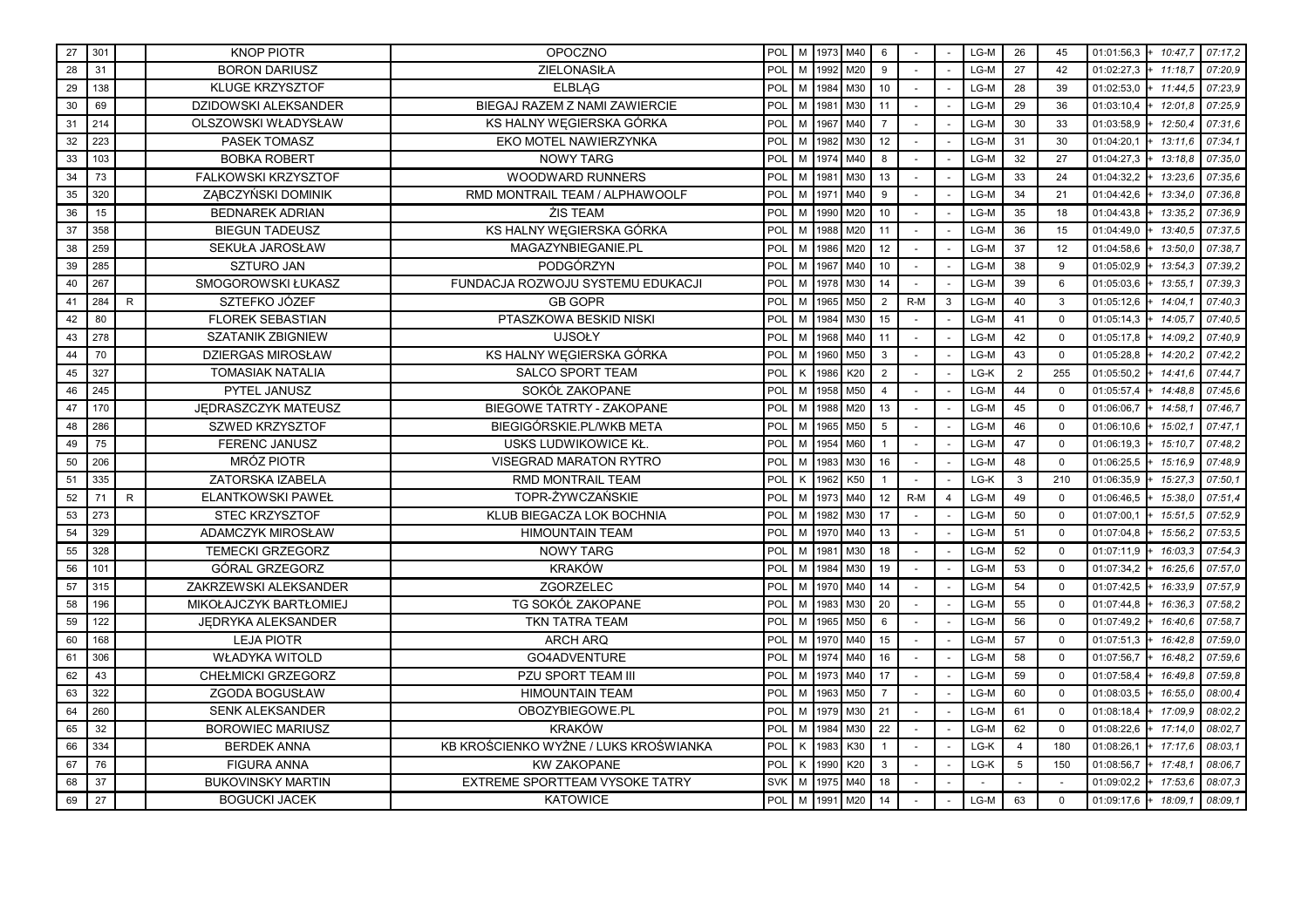| 70  | 143            |              | KOCOŃ PAWEŁ                 | <b>VISEGRAD MARATON RYTRO</b> | POL |   |      | M 1988 M20       | 15             |       |   | LG-M   | 64             | $\mathbf 0$ | 01:09:41,6<br>18:33.0     | 08:11.9 |
|-----|----------------|--------------|-----------------------------|-------------------------------|-----|---|------|------------------|----------------|-------|---|--------|----------------|-------------|---------------------------|---------|
| 71  | 193            |              | <b>MICHALIK ADAM</b>        | <b>KRAKÓW</b>                 | POL | M | 1971 | $\mathsf{I}$ M40 | 19             |       |   | LG-M   | 65             | $\Omega$    | 01:09:47,1<br>18:38.5     | 08:12.6 |
| 72  | 191            |              | MICHALCZYK DANIEL           | <b>PROSPORTREHAB</b>          | POL | M | 1981 | M30              | 23             |       |   | LG-M   | 66             | $\mathbf 0$ | 01:09:51,7<br>18:43.7     | 08:13.1 |
| 73  | 181            |              | MAŁYSZA SŁAWOMIR            | PZU SPORT TEAM IV             | POL | M | 1971 | M40              | 20             |       |   | LG-M   | 67             | $\mathbf 0$ | 01:09:53,4<br>18:44.9     | 08:13.3 |
| 74  | 155            |              | <b>KROWICKA AGNIESZKA</b>   | OLIMPIJCZYK SZCZEKOCINY       | POL | K | 1982 | K30              | $\overline{2}$ |       |   | LG-K   | 6              | 135         | 01:09:57,2<br>18:48.6     | 08:13.8 |
| 75  | 84             |              | <b>GAICKI MACIEJ</b>        | <b>KRAKÓW</b>                 | POL | M | 1989 | M20              | 16             |       |   | LG-M   | 68             | $\Omega$    | 01:09:58,9<br>18:50.3     | 08:14,0 |
| 76  | 78             |              | <b>FILUS STANISŁAW</b>      | <b>KRS TRIATHLON DG</b>       | POL | M | 1965 | M50              | 8              |       |   | LG-M   | 69             | $\mathbf 0$ | 01:10:22.1<br>19:13.6     | 08:16,7 |
| 77  | 362            |              | RADOMSKI ZBIGNIEW           | <b>TKKF BESKIDEK</b>          | POL | M | 1951 | M60              | $\overline{2}$ |       |   | LG-M   | 70             | $\mathbf 0$ | 01:10:34,5<br>19:26.0     | 08:18.2 |
| 78  | 248            |              | <b>REBKOWSKI PIOTR</b>      | <b>BANIA TEAM</b>             | POL | M | 1969 | M40              | 21             |       |   | LG-M   | 71             | $\mathbf 0$ | 01:10:42,2<br>19:33.7     | 08:19.1 |
| 79  | 104            |              | <b>GRODECKI ŁUKASZ</b>      | <b>DELPHI RUNNING TEAM</b>    | POL | M | 1980 | M30              | 24             |       |   | LG-M   | 72             | $\mathbf 0$ | 01:11:02,7<br>19:54.      | 08:21,5 |
| 80  | 46             |              | <b>CIENIAWSKI PIOTR</b>     | KADRA BOBREK-CENTRUM BYTOM    | POL | M | 1979 | M30              | 25             |       |   | LG-M   | 73             | $\Omega$    | 19:56.4<br>01:11:05,0     | 08:21.8 |
| 81  | 58             |              | <b>DERSIEWICZ ADAM</b>      | CALANAPRZOD.ORG               | POL | M | 1984 | M30              | 26             |       |   | LG-M   | 74             | $\mathbf 0$ | 20:01.8<br>01:11:10,3     | 08:22.4 |
| 82  | 326            |              | <b>TYSZKIEWICZ RAFAŁ</b>    | <b>COLUMBIA TEAM</b>          | POL | M | 1971 | M40              | 22             |       |   | LG-M   | 75             | $\mathbf 0$ | 20:03.5<br>01:11:12,0     | 08:22.6 |
| 83  | 57             |              | <b>DABROWSKI MARCIN</b>     | OBOZYBIEGOWE.PL               | POL | M | 1985 | M30              | 27             |       |   | LG-M   | 76             | $\mathbf 0$ | 01:11:17,9<br>20:09.3     | 08:23.3 |
| 84  | 140            |              | KOCEMBA ASKANIUSZ           | <b>ALASKA</b>                 | POL | M | 1980 | M30              | 28             |       |   | LG-M   | 77             | $\Omega$    | 01:11:23.1<br>20:14.5     | 08:23,9 |
| 85  | 114            |              | <b>HORODNICZY MARIUSZ</b>   | ŁÓDŹ                          | POL | M | 1983 | M30              | 29             |       |   | LG-M   | 78             | $\mathbf 0$ | 20:32.8<br>01:11:41,3     | 08:26.0 |
| 86  | 337            |              | <b>NOWAK OSKAR</b>          | <b>UKS GIMPEL</b>             | POL | M | 1996 | MJ               | 3              |       |   | LG-M   | 79             | $\mathbf 0$ | 01:11:45,0<br>20:36.4     | 08:26.5 |
| 87  | 295            |              | <b>ULFIK JERZY</b>          | <b>DŁUGOBIEGACZE</b>          | POL | M | 1959 | M50              | 9              |       |   | LG-M   | 80             | $\mathbf 0$ | 01:11:57,0<br>20:48,5     | 08:27,9 |
| 88  | 309            |              | <b>WOJTAREK JACEK</b>       | <b>OPOCZNO</b>                | POL | M | 1990 | M20              | 17             |       |   | LG-M   | 81             | $\mathbf 0$ | 01:12:04,8<br>20:56,2     | 08:28,8 |
| 89  | 207            |              | NIEDZIELSKI PIOTR           | WARSZAWA                      | POL | M |      | 1980 M30         | 30             |       |   | LG-M   | 82             | $\mathbf 0$ | 21:02.7<br>01:12:11,3     | 08:29.6 |
| 90  | 154            |              | <b>KRAWCZYK GRZEGORZ</b>    | PZU SPORT TEAM I              | POL | M | 1978 | M30              | 31             |       |   | LG-M   | 83             | $\mathbf 0$ | 01:12:31,5<br>21:22.9     | 08:31.9 |
| 91  | $\overline{7}$ |              | AUGUSTYNIAK MARIUSZ         | <b>UKS-TRS SUSZ</b>           | POL | M | 1974 | M40              | 23             |       |   | LG-M   | 84             | $\mathbf 0$ | 01:12:33,9<br>21:25,4     | 08:32.2 |
| 92  | 28             |              | <b>BOLECHOWSKA DOMINIKA</b> | ATTIQ TEAM ZAKOPANE           | POL | K | 1975 | K40              | $\mathbf{1}$   |       |   | LG-K   | $\overline{7}$ | 120         | 01:12:38.7<br>21:30.1     | 08:32.8 |
| 93  | 292            | $\mathsf{R}$ | <b>TRAGARZ MICHAŁ</b>       | <b>TOPR</b>                   | POL | M | 1976 | M30              | 32             | $R-M$ | 5 | LG-M   | 85             | $\mathbf 0$ | 01:12:48,6<br>21:40.0     | 08:33.9 |
| 94  | 72             |              | <b>FAIGA TOMASZ</b>         | <b>PZU SPORT TEAM I</b>       | POL | M |      | 1974 M40         | 24             |       |   | LG-M   | 86             | $\mathbf 0$ | 21:57.7<br>01:13:06,3     | 08:36.0 |
| 95  | 302            |              | STEPIEŃ BOGDAN              | <b>OPOCZNO</b>                | POL | M | 1979 | M30              | 33             |       |   | LG-M   | 87             | $\mathbf 0$ | 01:13:22,0<br>22:13.4     | 08:37.9 |
| 96  | 160            |              | <b>KUCHARSKI FILIP</b>      | <b>JAWORZNO</b>               | POL | M | 1986 | M20              | 18             |       |   | LG-M   | 88             | $\mathbf 0$ | 01:13:26,6<br>22:18.0     | 08:38.4 |
| 97  | 215            |              | OŁTARZEWSKI WOJCIECH        | X FIGHT PIASECZNO             | POL | M | 1978 | M30              | 34             |       |   | LG-M   | 89             | $\mathbf 0$ | 22:27.0<br>01:13:35,6     | 08:39.5 |
| 98  | 81             |              | <b>FOJCIK GRZEGORZ</b>      | <b>RYBNIK</b>                 | POL | M | 1967 | M40              | 25             |       |   | LG-M   | 90             | $\mathbf 0$ | 22:32.7<br>01:13:41,3     | 08:40.2 |
| 99  | 172            |              | LEŚNIEWSKI RAFAŁ            | <b>BICIUFAPSZTRI</b>          | POL | M | 1977 | M30              | 35             |       |   | LG-M   | 91             | $\mathbf 0$ | 22:36.7<br>01:13:45,2     | 08:40.6 |
| 100 | 199            |              | MORMUL PRZEMYSŁAW           | <b>WYSOKA</b>                 | POL | M | 1980 | M30              | 36             |       |   | LG-M   | 92             | $\mathbf 0$ | 01:13:52,2<br>22:43.6     | 08:41,4 |
| 101 | 231            |              | PILŚNIAK KRZYSZTOF          | <b>KRAKÓW</b>                 | POL | M | 1973 | M40              | 26             |       |   | LG-M   | 93             | $\Omega$    | 01:14:16,6<br>23:08.1     | 08:44.3 |
| 102 | 289            |              | ŚLIWIŃSKI ANDRZEJ           | <b>MIECHÓW</b>                | POL | M | 1957 | M50              | 10             |       |   | LG-M   | 94             | $\mathbf 0$ | 01:14:25,2<br>23:16.7     | 08:45.3 |
| 103 | 144            |              | <b>KOLECKI JAKUB</b>        | <b>KRAKOW</b>                 | POL | M | 1983 | M30              | 37             |       |   | LG-M   | 95             | $\mathbf 0$ | 01:14:35,0<br>23:26.4     | 08:46.5 |
| 104 | 198            |              | MISZCZAK SZYMON             | REHABILTANCI.PL               | POL | M |      | 1982 M30         | 38             |       |   | LG-M   | 96             | $\Omega$    | 01:14:36,6<br>23:28.1     | 08:46,7 |
| 105 | 176            |              | ŁUKASIK ANDRZEJ             | <b>JANÓW LUBELSKI</b>         | POL | M | 1986 | M20              | 19             |       |   | LG-M   | 97             | $\Omega$    | 01:14:46,5<br>23:37.9     | 08:47.8 |
| 106 | 209            |              | NIERADA MARCIN              | <b>KATOWICE</b>               | POL | M | 1983 | M30              | 39             |       |   | LG-M   | 98             | $\mathbf 0$ | 23:39.3<br>01:14:47,9     | 08:48.0 |
| 107 | 270            |              | <b>SOLECKI TOMASZ</b>       | <b>GOMOLA TRANS AIRCO</b>     | POL | M | 1979 | M30              | 40             |       |   | LG-M   | 99             | $\mathbf 0$ | 23:41.4<br>01:14:49,9     | 08:48,2 |
| 108 | 177            |              | ŁUKASIK DAMIAN              | <b>JANÓW LUBELSKI</b>         | POL | M | 1988 | M20              | 20             |       |   | LG-M   | 100            | $\mathbf 0$ | 01:14:57,0<br>23:48,5     | 08:49,1 |
| 109 | 47             | $\mathsf{R}$ | CIEŚLAR DARIUSZ             | <b>GOPR BESKIDY</b>           | POL | M | 1967 | M40              | 27             | $R-M$ | 6 | LG-M   | 101            | $\mathbf 0$ | 01:14:58,7<br>23:50.1     | 08:49.3 |
| 110 | 163            |              | <b>KURDZIEL MARTA</b>       | <b>TENCZYNEK</b>              | POL | K | 1984 | K30              | 3              |       |   | LG-K   | 8              | 105         | 24:00.4<br>01:15:09,0     | 08:50.5 |
| 111 | 208            |              | NIEMIEC KRZYSZTOF           | PTTK ŻYWIEC                   | POL | M | 1965 | M50              | 11             |       |   | $LG-M$ | 102            | $\mathbf 0$ | 01:15:24,1<br>24:15.5     | 08:52.2 |
| 112 | 64             |              | <b>DUBIEL GRZEGORZ</b>      | <b>DUBIEL VITRUM</b>          | POL |   |      | M 1977 M30       | 41             |       |   | $LG-M$ | 103            | $\mathbf 0$ | 01:15:29,2<br>$+ 24:20,6$ | 08:52.8 |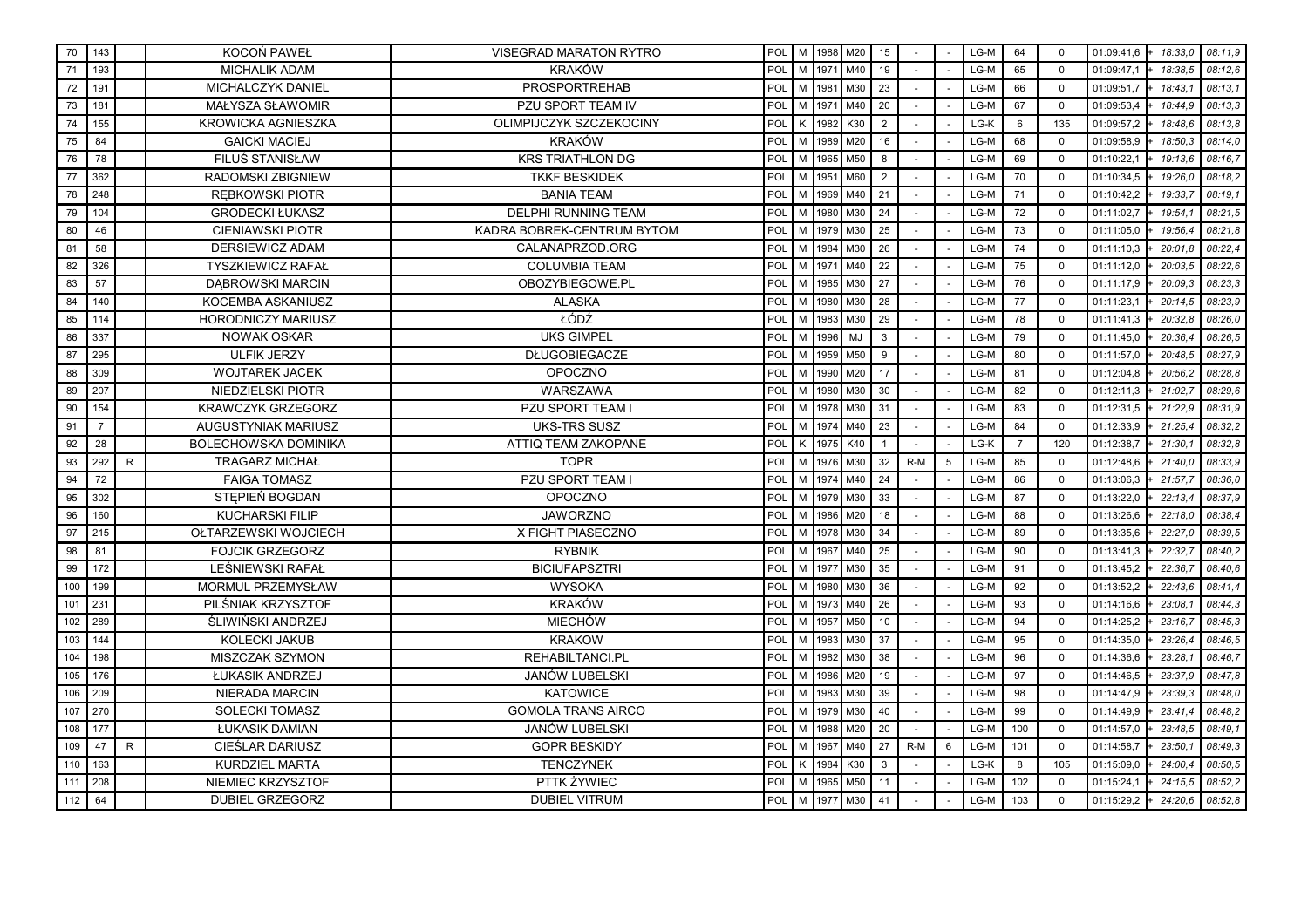| 113 | 130            |              | KALINOWSKI TOMASZ          | SAILING FOR CHANGE                     | POL        |              |      | M   1984   M30 | 42             |       |                | LG-M   | 104 | $\mathbf 0$ | 01:15:33,6<br>$+24:25,1$ | 08:53,4 |
|-----|----------------|--------------|----------------------------|----------------------------------------|------------|--------------|------|----------------|----------------|-------|----------------|--------|-----|-------------|--------------------------|---------|
| 114 | 224            |              | PAWLIKOWSKI JAKUB          | <b>ALPINSPORT TEAM</b>                 | POL        | M            | 1988 | M20            | 21             |       | $\overline{a}$ | LG-M   | 105 | $\Omega$    | 01:15:39.0<br>24:30.4    | 08:54.0 |
| 115 | 14             |              | <b>BEBELSKI RAFAŁ</b>      | <b>PZU SPORT TEAM III</b>              | POL        | M            | 1977 | M30            | 43             |       |                | LG-M   | 106 | $\mathbf 0$ | 01:15:44,5<br>24:35.9    | 08:54.6 |
| 116 | 108            |              | <b>GUŁA SZYMON</b>         | <b>KRAKÓW</b>                          | <b>POL</b> | M            | 1996 | MJ             | 4              |       |                | LG-M   | 107 | $\mathbf 0$ | 24:37.8<br>01:15:46,4    | 08:54.9 |
| 117 | 124            | $\sf R$      | <b>JURASZEK MICHAŁ</b>     | <b>GOPR BESKIDY</b>                    | POL        | M            | 1980 | M30            | 44             | $R-M$ | $\overline{7}$ | LG-M   | 108 | $\mathbf 0$ | 01:15:51,2<br>24:42.6    | 08:55.4 |
| 118 | 331            |              | <b>KRANZ JACEK</b>         | WATAHA WOŁOSATE                        | POL        | M            | 1946 | M60            | 3              |       |                | LG-M   | 109 | $\Omega$    | 01:15:56,6<br>24:48.1    | 08:56,1 |
| 119 | 150            |              | <b>KOWALIK PAWEŁ</b>       | ASICS FRONTRUNNER POL                  | POL        | M            | 1990 | M20            | 22             |       |                | LG-M   | 110 | $\Omega$    | 01:16:08,7<br>25:00.1    | 08:57.5 |
| 120 | 153            | R            | <b>KOZOWICZ PAWEŁ</b>      | <b>GJ GOPR / KS KANDAHAR</b>           | <b>POL</b> | M            | 1985 | M30            | 45             | R-M   | 8              | LG-M   | 111 | $\mathbf 0$ | 25:08.2<br>01:16:16,7    | 08:58.4 |
| 121 | 4              |              | <b>ANTONIAK MICHAŁ</b>     | <b>PWC</b>                             | POL        | M            | 1983 | M30            | 46             |       |                | LG-M   | 112 | $\mathbf 0$ | 01:16:22,4<br>25:13.8    | 08:59.1 |
| 122 | 291            |              | <b>TAJAK TOMASZ</b>        | HR MAX                                 | POL        | M            | 1974 | M40            | 28             |       |                | LG-M   | 113 | $\Omega$    | 01:16:24,9<br>25:16.4    | 08:59,4 |
| 123 | 220            |              | <b>PANDEL PAWEŁ</b>        | <b>MKSW TRZEBINIA</b>                  | POL        | M            | 1976 | M30            | 47             |       |                | LG-M   | 114 | $\mathbf 0$ | 01:16:31,6<br>25:23.1    | 09:00.2 |
| 124 | 252            |              | RYBARZ WITOLD              | ŻWIROWNIA PRZECIESZYN                  | <b>POL</b> | M            | 1971 | M40            | 29             |       |                | LG-M   | 115 | $\mathbf 0$ | 25:26.7<br>01:16:35,2    | 09:00.6 |
| 125 | 111            |              | <b>HODANA MARCIN</b>       | <b>DUBIEL VITRUM</b>                   | POL        | M            | 1971 | M40            | 30             |       |                | LG-M   | 116 | $\mathbf 0$ | 01:16:42,6<br>25:34,0    | 09:01,5 |
| 126 | 125            |              | <b>JURINA JAN</b>          | TJ ROHACE ZUBEREC                      | <b>SVK</b> | M            | 1954 | M60            | $\overline{4}$ |       |                |        |     |             | 01:16:58,2<br>25:49,6    | 09:03,3 |
| 127 | 133            |              | <b>KACKA ANNA</b>          | <b>ZAKOPANE</b>                        | POL        | K            | 1990 | K20            | $\overline{4}$ |       |                | LG-K   | 9   | 90          | 01:17:30,7<br>26:22.1    | 09:07.1 |
| 128 | 293            |              | <b>TRZCIELIŃSKI ROMAN</b>  | PSY WARSZAWA                           | <b>POL</b> | M            | 1953 | M60            | 5              |       |                | LG-M   | 117 | $\mathbf 0$ | 26:28.9<br>01:17:37,5    | 09:07.9 |
| 129 | 194            |              | MICHAŁOWSKI MACIEJ         | ŁKW ŁÓDŹ                               | POL        | M            | 1983 | M30            | 48             |       |                | LG-M   | 118 | $\mathbf 0$ | 01:17:50,5<br>26:42.0    | 09:09.5 |
| 130 | 88             | $\mathsf{R}$ | <b>GAWŁOWSKI GRZEGORZ</b>  | <b>GOPR BESKIDY</b>                    | POL        | M            | 1985 | M30            | 49             | $R-M$ | 9              | LG-M   | 119 | $\Omega$    | 01:17:57,0<br>26:48.4    | 09:10.2 |
| 131 | 236            |              | PŁONKA PIOTR               | <b>KRAKÓW</b>                          | POL        | M            | 1988 | M20            | 23             |       |                | LG-M   | 120 | $\mathbf 0$ | 27:02.5<br>01:18:11,0    | 09:11.9 |
| 132 | 129            |              | KALINOWSKI PRZEMYSŁAW      | HTTPS://NIESIEMNIEPOLESIE.BLOGSPOT.COM | POL        | M            | 1979 | M30            | 50             |       |                | LG-M   | 121 | $\mathbf 0$ | 27:03.9<br>01:18:12,4    | 09:12.1 |
| 133 | 219            |              | <b>PACHURA KINGA</b>       | GORYONLINE.COM                         | POL        | K            | 1976 | K30            | $\overline{4}$ |       |                | LG-K   | 10  | 75          | 27:09.0<br>01:18:17,5    | 09:12,7 |
| 134 | 321            |              | ZEMŁA ANDRZEJ              | WADOWICE                               | POL        | M            | 1974 | M40            | 31             |       |                | LG-M   | 122 | $\mathbf 0$ | 01:18:19,3<br>27:10.7    | 09:12.9 |
| 135 | 121            |              | <b>JECZMYK JAKUB</b>       | <b>ALPINSPORT TEAM</b>                 | POL        | M            | 1974 | M40            | 32             |       |                | LG-M   | 123 | $\mathbf 0$ | 01:18:25,7<br>27:17.1    | 09:13.6 |
| 136 | 318            |              | <b>ZASADA TOMASZ</b>       | <b>KRAKÓW</b>                          | POL        | M            | 1971 | M40            | 33             |       |                | LG-M   | 124 | $\mathbf 0$ | 01:18:27,3<br>27:18.7    | 09:13.8 |
| 137 | 126            |              | <b>JURINOVÁ BEÁTA</b>      | SK ŽIARSKA DOLINA                      | <b>SVK</b> | $\mathsf{K}$ | 1982 | K30            | 5              |       |                | $\sim$ |     | $\sim$      | 01:18:32,1<br>27:23.5    | 09:14,4 |
| 138 | 250            |              | ROSPOND GRZEGORZ           | <b>CLICO</b>                           | POL        | M            | 1981 | M30            | 51             |       |                | LG-M   | 125 | $\mathbf 0$ | 27:28.2<br>01:18:36,8    | 09:14,9 |
| 139 | 82             |              | <b>GACA MICHAŁ</b>         | PZU SPORT TEAM IV                      | POL        | M            | 1976 | M30            | 52             |       |                | LG-M   | 126 | $\Omega$    | 27:35.5<br>01:18:44,0    | 09:15,8 |
| 140 | 26             |              | <b>BOCZKOWSKA JUSTYNA</b>  | <b>ZAKOPANE</b>                        | POL        | K            | 1966 | K40            | 2              |       |                | LG-K   | 11  | 60          | 01:18:47,3<br>27:38.8    | 09:16.2 |
| 141 | 182            |              | <b>MAMOŃ MICHAŁ</b>        | <b>MAMONIOULTIMATEAM</b>               | POL        | M            | 1980 | M30            | 53             |       |                | LG-M   | 127 | $\Omega$    | 27:40.2<br>01:18:48,7    | 09:16.3 |
| 142 | 60             |              | DOMAŃSKI DARIUSZ           | <b>OTWOCK</b>                          | POL        | M            | 1977 | M30            | 54             |       |                | LG-M   | 128 | $\mathbf 0$ | 27:45.0<br>01:18:53,5    | 09:16,9 |
| 143 | $\overline{2}$ |              | ABRAMCZUK JAKUB            | 100HRMAX.PL                            | POL        | M            | 1978 | M30            | 55             |       |                | LG-M   | 129 | $\Omega$    | 01:18:58,0<br>27:49,4    | 09:17,4 |
| 144 | 311            |              | WOROBIEC JÓZEF             | UMKS NADIR JEDRZEJÓW                   | POL        | M            | 1957 | M50            | 12             |       |                | LG-M   | 130 | $\mathbf 0$ | 01:19:23,7<br>28:15.1    | 09:20.4 |
| 145 | 361            |              | <b>WOREK MAGDALENA</b>     | KS HALNY WEGIERSKA GÓRKA               | POL        | K            | 1973 | K40            | 3              |       |                | LG-K   | 12  | 54          | 28:32.4<br>01:19:41,0    | 09:22.5 |
| 146 | 187            |              | <b>JAWORSKI KAROL</b>      | <b>KARTUZY</b>                         | POL        | M            | 1984 | M30            | 56             |       |                | LG-M   | 131 | $\mathbf 0$ | 01:19:58,4<br>28:49.8    | 09:24,5 |
| 147 | 235            |              | PLISZKA PAWEŁ              | AKM OLIMP OLSZTYN/SKLEPBIEGOWY.COM     | POL        | M            | 1976 | M30            | 57             |       |                | LG-M   | 132 | $\mathbf 0$ | 01:20:02,7<br>28:54,1    | 09:25,0 |
| 148 | 271            |              | SOWIŃSKA AGATA             | <b>KATOWICE</b>                        | <b>POL</b> | K            | 1985 | K30            | 6              |       |                | LG-K   | 13  | 48          | 01:20:08,7<br>29:00.1    | 09:25.7 |
| 149 | 127            |              | <b>JUSKOWIAK ANDRZEJ</b>   | PZU SPORT TEAM II                      | POL        | M            | 1976 | M30            | 58             |       |                | LG-M   | 133 | $\mathbf 0$ | 01:20:10,2<br>29:01.6    | 09:25.9 |
| 150 | 51             |              | <b>CZAJKOWSKI WOJCIECH</b> | ZAKOPANE                               | POL        | M            | 1967 | M40            | 34             |       |                | LG-M   | 134 | $\mathbf 0$ | 01:20:19,0<br>29:10.4    | 09:26.9 |
| 151 | 85             |              | <b>GALDYN HALINA</b>       | ZAKOPANE                               | POL        | Κ            | 1977 | K30            | $\overline{7}$ |       |                | LG-K   | 14  | 42          | 01:20:20,8<br>29:12.3    | 09:27,2 |
| 152 | 157            |              | KRUSZEWSKA-SENK AGNIESZKA  | OBOZYBIEGOWE.PL                        | POL        | K            | 1984 | K30            | 8              |       |                | LG-K   | 15  | 36          | 01:20:25,3<br>29:16.7    | 09:27.7 |
| 153 | 253            |              | RYBCZYŃSKI PRZEMYSŁAW      | <b>KRAKÓW</b>                          | POL        | M            | 1966 | M40            | 35             |       |                | LG-M   | 135 | $\mathbf 0$ | 01:20:29,3<br>29:20.7    | 09:28.1 |
| 154 | 42             |              | CHEŁMICKA MAGDALENA        | RMD MONTRAIL TEAM                      | <b>POL</b> | K            | 1971 | K40            | 4              |       |                | LG-K   | 16  | 30          | 01:20:33,0<br>29:24.5    | 09:28.6 |
| 155 | 210            |              | NIKONOWICZ MARCIN          | <b>UKS KATOLIK</b>                     | POL        | M            | 1976 | M30            | 59             |       |                | LG-M   | 136 | $\mathbf 0$ | 01:20:39,3<br>29:30,8    | 09:29,3 |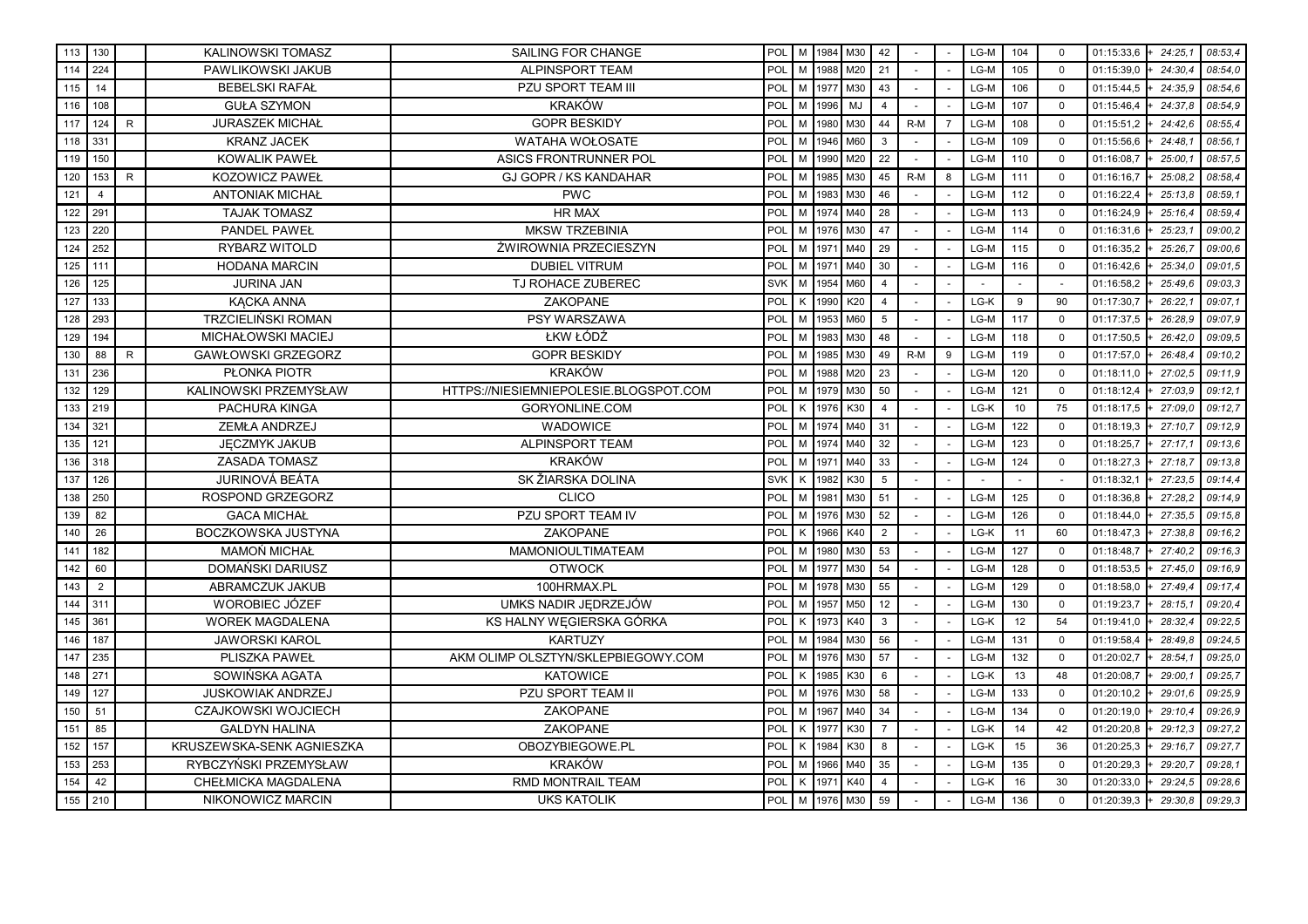| 156 | 330 |              | <b>BRZESKA EWA</b>         | TKN TATRA TEAM                          | POL        | кI | 1998 | KJ       | $\mathbf{1}$   |       |                 | LG-K   | 17  | 24          | 01:20:41,2<br>29:32.6    | 09:29.6 |
|-----|-----|--------------|----------------------------|-----------------------------------------|------------|----|------|----------|----------------|-------|-----------------|--------|-----|-------------|--------------------------|---------|
| 157 | 280 |              | <b>SZCZEPANIAK MACIEJ</b>  | <b>FITFAZA</b>                          | POL        | M  | 1980 | M30      | 60             |       |                 | LG-M   | 137 | $\Omega$    | 01:20:46.5<br>29:37.9    | 09:30.2 |
| 158 | 356 |              | <b>FIJAK JERZY</b>         | KS HALNY WEGIERSKA GÓRKA                | POL        | M  | 1956 | M50      | 13             |       |                 | LG-M   | 138 | $\Omega$    | 01:20:51,0<br>29:42.4    | 09:30.7 |
| 159 | 218 |              | OŻGA SEBASTIAN             | <b>TYCHY</b>                            | POL        | M  | 1988 | M20      | 24             |       |                 | LG-M   | 139 | $\Omega$    | 01:20:55,4<br>29:46.8    | 09:31.2 |
| 160 | 178 |              | ŁUKASZEWSKI MACIEJ         | ŁODŹ                                    | POL        | M  | 1983 | M30      | 61             |       |                 | LG-M   | 140 | $\mathbf 0$ | 30:18.7<br>01:21:27,3    | 09:35.0 |
| 161 | 188 |              | MAZURKIEWICZ MARIUSZ       | KAMRAT-TEAM                             | POL        | M  | 1972 | M40      | 36             |       |                 | LG-M   | 141 | $\mathbf 0$ | 30:34.4<br>01:21:43,0    | 09:36.8 |
| 162 | 99  |              | <b>GORLEWSKI KRZYSZTOF</b> | <b>MAK</b>                              | POL        | M  | 1976 | M30      | 62             |       |                 | LG-M   | 142 | $\Omega$    | 01:22:05,8<br>30:57.2    | 09:39,5 |
| 163 | 118 |              | <b>JAMBORSKI ŁUKASZ</b>    | <b>KRAKÓW</b>                           | POL        | M  | 1980 | M30      | 63             |       |                 | LG-M   | 143 | $\mathbf 0$ | 01:22:13,0<br>31:04.5    | 09:40.4 |
| 164 | 89  | $\mathsf{R}$ | <b>GEBALA WOJCIECH</b>     | <b>GB GOPR</b>                          | POL        | M  | 1982 | M30      | 64             | $R-M$ | 10 <sup>1</sup> | LG-M   | 144 | $\Omega$    | 01:22:45,5<br>31:37.0    | 09:44.2 |
| 165 | 66  |              | <b>DYK MARIUSZ</b>         | PHU MARDEX MARIUSZ DYK                  | POL        | M  | 1972 | M40      | 37             |       |                 | LG-M   | 145 | $\mathbf 0$ | 01:22:47,0<br>31:38.5    | 09:44.4 |
| 166 | 55  |              | <b>DAŁOMIS LESŁAW</b>      | <b>TRYŃCZA</b>                          | POL        | M  | 1977 | M30      | 65             |       |                 | LG-M   | 146 | $\mathbf 0$ | 01:22:55,7<br>31:47.2    | 09:45,4 |
| 167 | 351 |              | <b>GEJZA SABANOS</b>       | <b>MARAS TEAM</b>                       | <b>SVK</b> | M  | 1961 | M50      | 14             |       |                 |        |     |             | 01:23:01,9<br>31:53,3    | 09:46.1 |
| 168 | 139 |              | <b>KNAP PRZEMYSŁAW</b>     | <b>GOMOLA TRANS AIRCO / KS KANDAHAR</b> | POL        | M  | 1971 | M40      | 38             |       |                 | LG-M   | 147 | $\Omega$    | 01:23:04,0<br>31:55.4    | 09:46.4 |
| 169 | 16  |              | <b>BERNACKI BARTOSZ</b>    | ŁAKA PRUDNICKA                          | POL        | M  | 1983 | M30      | 66             |       |                 | LG-M   | 148 | $\Omega$    | 32:06.1<br>01:23:14,7    | 09:47,6 |
| 170 | 9   |              | <b>BADURA WOJTEK</b>       | ZIELONA TRAFFFKA                        | POL        | M  | 1967 | M40      | 39             |       |                 | LG-M   | 149 | $\mathbf 0$ | 01:23:18,4<br>32:09.9    | 09:48.0 |
| 171 | 36  |              | <b>BUDNIK RYSZARD</b>      | <b>CICHE</b>                            | <b>POL</b> | M  | 1958 | M50      | 15             |       |                 | LG-M   | 150 | $\Omega$    | 01:23:28,7<br>32:20,7    | 09:49,3 |
| 172 | 59  |              | <b>DOMAGAŁA REMIGIUSZ</b>  | <b>WILD DUCK</b>                        | POL        | M  | 1967 | M40      | 40             |       |                 | LG-M   | 151 | $\Omega$    | 01:23:40,5<br>32:31.9    | 09:50.6 |
| 173 | 38  |              | <b>BUKOWSKI PIOTR</b>      | <b>SAINT-GOBAIN SQUAD</b>               | POL        | M  | 1973 | M40      | 41             |       |                 | LG-M   | 152 | $\mathbf 0$ | 32:34.4<br>01:23:43,0    | 09:50.9 |
| 174 | 332 |              | BUCZYŃSKA KATARZYNA        | <b>TKN TATRA TEAM</b>                   | POL        | K  | 1991 | K20      | 5              |       |                 | LG-K   | 18  | 18          | 01:23:44,0<br>32:35.4    | 09:51.1 |
| 175 | 217 |              | <b>OSTROPOLSKI HENRYK</b>  | <b>WKB PIAST WROCŁAW</b>                | POL        | M  | 1957 | M50      | 16             |       |                 | LG-M   | 153 | $\mathbf 0$ | 32:42.8<br>01:23:51,4    | 09:51.9 |
| 176 | 230 |              | PILARSKA MAGDALENA         | <b>POZNAŃ</b>                           | POL        | K  | 1982 | K30      | 9              |       |                 | LG-K   | 19  | 12          | 01:24:03.8<br>32:55.2    | 09:53.4 |
| 177 | 148 |              | KOSMALA BARTOSZ            | <b>KOSMALA TEAM</b>                     | POL        | M  | 1974 | M40      | 42             |       |                 | LG-M   | 154 | $\Omega$    | 01:24:16.9<br>33:08.3    | 09:54.9 |
| 178 | 323 |              | ZIELIŃSKI MAREK            | PRZECZNO                                | POL        | M  | 1987 | M20      | 25             |       |                 | LG-M   | 155 | $\mathbf 0$ | 33:14.8<br>01:24:23,3    | 09:55.7 |
| 179 | 146 |              | KORDZIŃSKI KAZIMIERZ       | RMD MONTRAIL TEAM                       | POL        | M  | 1958 | M50      | 17             |       |                 | LG-M   | 156 | $\mathbf 0$ | 33:29.0<br>01:24:37,5    | 09:57.4 |
| 180 | 261 |              | <b>SEKULSKI KAMIL</b>      | WARSZAWA                                | POL        | M  | 1992 | M20      | 26             |       |                 | LG-M   | 157 | $\Omega$    | 33:35.9<br>01:24:44,5    | 09:58.2 |
| 181 | 83  |              | <b>GADOMSKA ANNA</b>       | <b>PZU SPORT TEAM</b>                   | POL        | K  | 1981 | K30      | 10             |       |                 | LG-K   | 20  | 6           | 01:24:55,4<br>33:46.8    | 09:59.5 |
| 182 | 264 |              | SKWARZYŃSKI JACENTY        | <b>KB HERMES GRYFINO</b>                | POL        | M  | 1953 | M60      | 6              |       |                 | LG-M   | 158 | $\mathbf 0$ | 01:25:19,7<br>34:11.2    | 10:02.3 |
| 183 | 19  |              | <b>BIAŁEK ADAM</b>         | <b>PARADOX</b>                          | POL        | M  | 1971 | M40      | 43             |       |                 | LG-M   | 159 | $\mathbf 0$ | 01:25:22,8<br>34:14.3    | 10:02.7 |
| 184 | 183 |              | <b>MARCINKOWSKI MARCIN</b> | <b>BŁONIE</b>                           | POL        | M  | 1973 | M40      | 44             |       |                 | LG-M   | 160 | $\mathbf 0$ | 01:25:24,6<br>34:16.0    | 10:02.9 |
| 185 | 164 |              | <b>KWASIK MAREK</b>        | KLUCZBORSKA GRUPA BIEGOWA BIT           | POL        | M  | 1973 | M40      | 45             |       |                 | LG-M   | 161 | $\Omega$    | 01:25:52,0<br>34:43.4    | 10:06,1 |
| 186 | 227 |              | PIEKARSKA-PLISZKA DOMINIKA | AKM OLIMP OLSZTYN/SKLEPBIEGOWY.COM      | <b>POL</b> | K  | 1979 | K30      | 11             |       |                 | LG-K   | 21  | $\Omega$    | 01:25:56,8<br>34:48.3    | 10:06.7 |
| 187 | 249 |              | ROMAŃSKA MARTA             | <b>WEGRZCE</b>                          | POL        | K  | 1970 | K40      | 5              |       |                 | LG-K   | 22  | $\mathbf 0$ | 34:52.7<br>01:26:01,3    | 10:07.2 |
| 188 | 94  |              | GŁOMBIOWSKA ZUZANNA        | <b>SUCHYTEAM</b>                        | POL        | K  | 1996 | KJ       | 2              |       |                 | $LG-K$ | 23  | $\mathbf 0$ | 34:59.4<br>01:26:08,0    | 10:08.0 |
| 189 | 221 |              | <b>PANUS PIOTR</b>         | NETTETAL                                | GER        | M  | 1974 | M40      | 46             |       |                 |        |     |             | 01:26:12,6<br>35:04.0    | 10:08,5 |
| 190 | 135 |              | <b>KIEŁEK PRZEMYSŁAW</b>   | DOGOŃ GRODZISK MAZOWIECKI               | <b>POL</b> | M  | 1978 | M30      | 67             |       |                 | LG-M   | 162 | $\mathbf 0$ | 36:07.4<br>01:27:16,0    | 10:16.0 |
| 191 | 336 |              | STODOLAK ALEKSANDRA        | $\mathbf{0}$                            | POL        | K  | 1996 | KJ       | 3              |       |                 | LG-K   | 24  | $\Omega$    | 01:27:39,9<br>36:31.3    | 10:18.8 |
| 192 | 41  |              | <b>CHAŁUPCZAK MICHAŁ</b>   | <b>KRAKÓW</b>                           | POL        | M  | 1986 | M20      | 27             |       |                 | LG-M   | 163 | $\mathbf 0$ | 37:00.5<br>01:28:09,0    | 10:22.2 |
| 193 | 13  |              | <b>BAŚ ANNA</b>            | <b>LENIWCE</b>                          | POL        | K  | 1969 | K40      | 6              |       |                 | LG-K   | 25  | $\mathbf 0$ | 01:28:24,9<br>37:16.4    | 10:24,1 |
| 194 | 11  |              | <b>BARTOLIK PIOTR</b>      | PZU SPORT TEAM                          | POL        | M  | 1978 | M30      | 68             |       |                 | LG-M   | 164 | $\Omega$    | 01:28:27.3<br>37:18.7    | 10:24,4 |
| 195 | 281 |              | <b>SZEREMETA ANDRZEJ</b>   | PZU SPORT TEAM II                       | POL        | M  | 1970 | M40      | 47             |       |                 | LG-M   | 165 | $\Omega$    | 37:19.5<br>01:28:28,1    | 10:24.5 |
| 196 | 352 |              | <b>TOMECKO JOZEF</b>       | <b>MARAS TEAM</b>                       | <b>SVK</b> | M  | 1953 | M60      | $\overline{7}$ |       |                 |        |     |             | 37:46.4<br>01:28:55,0    | 10:27.6 |
| 197 | 203 |              | MOTYKA AGATA               | KS HALNY WEGIERSKA GÓRKA                | POL        | K  | 1965 | K50      | $\overline{2}$ |       |                 | $LG-K$ | 26  | $\mathbf 0$ | 01:29:05,4<br>37:56.8    | 10:28.9 |
| 198 | 360 |              | <b>KOCIERZ PIOTR</b>       | KS HALNY WEGIERSKA GÓRKA                | POL        | M  |      | 1975 M40 | 48             |       |                 | LG-M   | 166 | $\mathbf 0$ | $-37:58.3$<br>01:29:06,8 | 10:29.0 |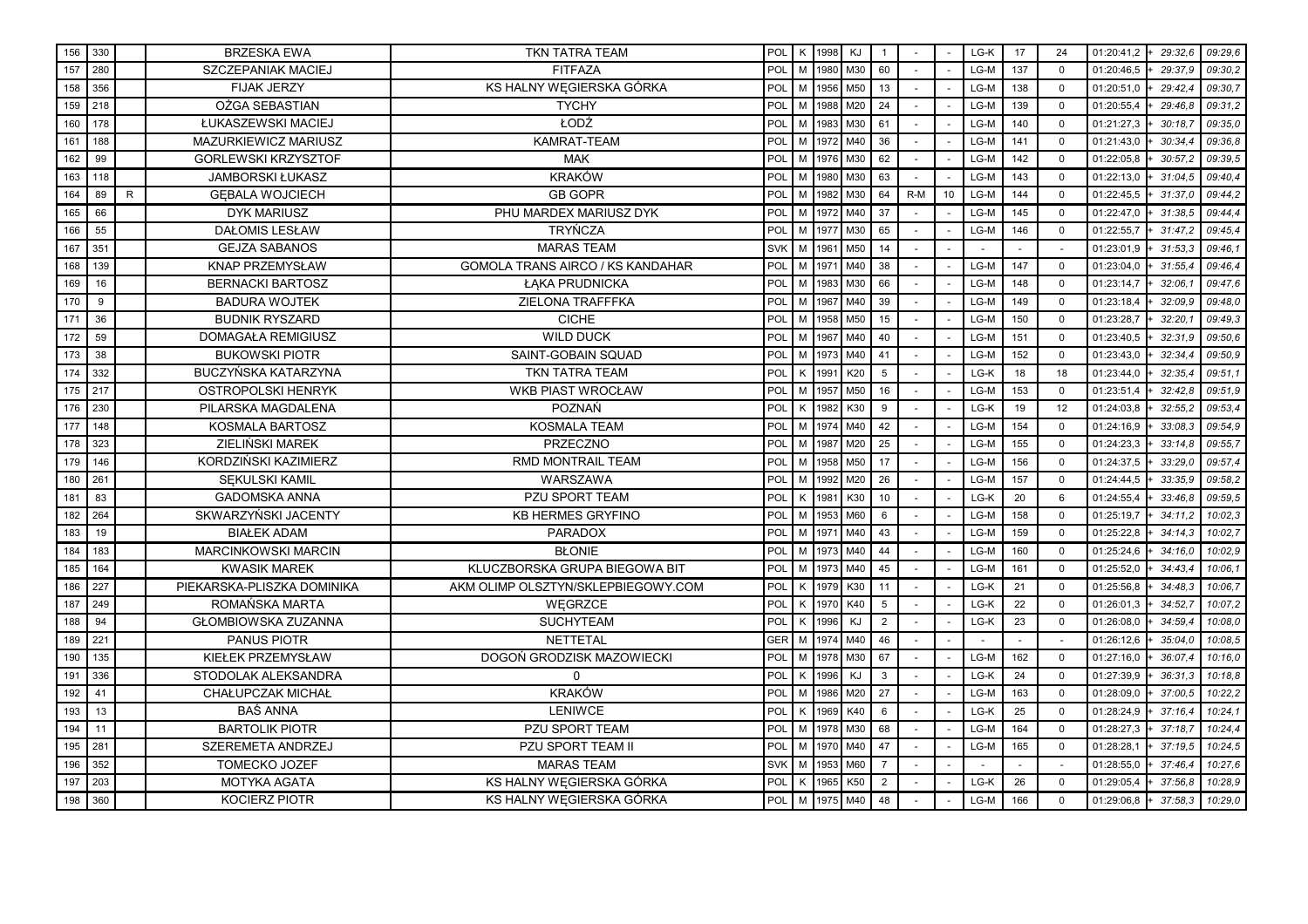| 199 | 282          | <b>SZEWCZYK ARTUR</b>      | DOKAD TAK CIAGLE BIEGNE?     | POL        |              |      | M 1972 M40 | 49             |  | LG-M | 167 | $\mathbf 0$ | 01:29:14,0<br>38:05.4 | 10:29.9 |
|-----|--------------|----------------------------|------------------------------|------------|--------------|------|------------|----------------|--|------|-----|-------------|-----------------------|---------|
| 200 | 299          | <b>WENSIERSKI JACEK</b>    | <b>KRAKÓW</b>                | POL        | M            | 1967 | M40        | 50             |  | LG-M | 168 | $\mathbf 0$ | 38:32.3<br>01:29:40,9 | 10:33.0 |
| 201 | 56           | DANIELCZYK MARCIN          | <b>WARTA</b>                 | POL        | M            | 1986 | M20        | 28             |  | LG-M | 169 | $\Omega$    | 38:34.7<br>01:29:42,6 | 10:33,2 |
| 202 | 283          | SZPARAGA DOROTA            | PZU SPORT TEAM               | POL        | K            | 1973 | K40        | $\overline{7}$ |  | LG-K | 27  | $\mathbf 0$ | 01:29:53,1<br>38:44.5 | 10:34.5 |
| 203 | 354          | <b>DYRLAGA STANISŁAW</b>   | KS HALNY WĘGIERSKA GÓRKA     | <b>POL</b> | M            | 1958 | M50        | 18             |  | LG-M | 170 | $\mathbf 0$ | 01:30:01,0<br>38:52.4 | 10:35.4 |
| 204 | 147          | KORNATKA JOANNA            | WARSZAWA                     | POL        | $\mathsf{K}$ | 1974 | K40        | 8              |  | LG-K | 28  | $\mathbf 0$ | 01:30:27,7<br>39:19.1 | 10:38,6 |
| 205 | 95           | <b>GŁUSZCZAK JERZY</b>     | ŁÓDŹ                         | POL        | M            | 1958 | M50        | 19             |  | LG-M | 171 | $\Omega$    | 01:30:30,8<br>39:22.2 | 10:38,9 |
| 206 | 53           | <b>CZAPLICKI PIOTR</b>     | PZU SPORT TEAM V             | <b>POL</b> | M            | 1987 | M20        | 29             |  | LG-M | 172 | $\mathbf 0$ | 01:30:48,7<br>39:40.1 | 10:41.0 |
| 207 | 173          | LIŚKIEWICZ SYLWIA          | <b>LISIA</b>                 | POL        | K            | 1977 | K30        | 12             |  | LG-K | 29  | $\mathbf 0$ | 01:31:25,1<br>40:16.6 | 10:45,3 |
| 208 | 275          | SUCHECKI WOJCIECH          | <b>WARMIA I MAZURY TEAM</b>  | POL        | M            | 1973 | M40        | 51             |  | LG-M | 173 | $\mathbf 0$ | 01:31:31,5<br>40:22.9 | 10:46,1 |
| 209 | 96           | <b>GOŁAJEWSKI ARTUR</b>    | <b>GOLASY</b>                | POL        | M            | 1978 | M30        | 69             |  | LG-M | 174 | $\mathbf 0$ | 40:33.4<br>01:31:42,0 | 10:47,3 |
| 210 | 294          | <b>TYKA MACIEJ</b>         | <b>JADOWNIKI</b>             | POL        | M            | 1981 | M30        | 70             |  | LG-M | 175 | $\Omega$    | 01:31:44,5<br>40:36,0 | 10:47,6 |
| 211 | 49           | CZAJKOWSKA AGNIESZKA       | <b>ZAKOPANE</b>              | POL        | K            | 1973 | K40        | 9              |  | LG-K | 30  | $\Omega$    | 01:31:46,7<br>40:38.1 | 10:47.8 |
| 212 | 113          | <b>HORODECKI GRZEGORZ</b>  | REHABILITANCI.ORG.PL         | <b>POL</b> | M            | 1976 | M30        | 71             |  | LG-M | 176 | $\mathbf 0$ | 40:41.9<br>01:31:50,5 | 10:48,3 |
| 213 | 152          | KOZŁOWSKI KONRAD           | <b>NOWY TARG</b>             | POL        | M            | 1985 | M30        | 72             |  | LG-M | 177 | $\mathbf 0$ | 41:09.8<br>01:32:18,4 | 10:51,6 |
| 214 | 106          | <b>GRZESIAK GRZEGORZ</b>   | <b>EULEO RUNNING TEAM</b>    | POL        | M            | 1974 | M40        | 52             |  | LG-M | 178 | $\Omega$    | 01:32:34,0<br>41:25,5 | 10:53,4 |
| 215 | 357          | <b>RAK ANDRZEJ</b>         | KS HALNY WEGIERSKA GÓRKA     | POL        | M            | 1960 | M50        | 20             |  | LG-M | 179 | $\Omega$    | 01:32:39,5<br>41:30.9 | 10:54.1 |
| 216 | 247          | REJCZYK CEZARY             | KS HALNY WEGIERSKA GÓRKA     | POL        | M            | 1984 | M30        | 73             |  | LG-M | 180 | $\mathbf 0$ | 01:32:41,4<br>41:32.8 | 10:54.3 |
| 217 | 97           | <b>GORCZYCA WOJCIECH</b>   | <b>KS BAŁAGAN</b>            | POL        | M            | 1975 | M40        | 53             |  | LG-M | 181 | $\mathbf 0$ | 42:00.3<br>01:33:08,9 | 10:57,5 |
| 218 | 50           | <b>CZAJKOWSKI BARTOSZ</b>  | REHABILITANCI.ORG.PL         | POL        | M            | 1975 | M40        | 54             |  | LG-M | 182 | $\mathbf 0$ | 42:00,5<br>01:33:09,1 | 10:57,5 |
| 219 | 316          | ZAPART TOMASZ              | <b>JURATA ZATOKA CAFE</b>    | POL        | M            | 1971 | M40        | 55             |  | LG-M | 183 | $\Omega$    | 42:20.2<br>01:33:28.8 | 10:59,9 |
| 220 | 350          | <b>MARAS LADISLAV</b>      | <b>MARAS TEAM</b>            | <b>SVK</b> | M            | 1963 | M50        | 21             |  |      |     |             | 42:31.2<br>01:33:39,7 | 11:01.1 |
| 221 | 228          | PIEPRZAK MALGORZATA        | MICHALOWICE/KRAKOW           | POL        | K            | 1974 | K40        | 10             |  | LG-K | 31  | $\mathbf 0$ | 42:36.8<br>01:33:45,4 | 11:01.8 |
| 222 | 25           | <b>BOBROWICZ MATEUSZ</b>   | <b>ACCENTURE</b>             | POL        | M            | 1983 | M30        | 74             |  | LG-M | 184 | $\mathbf 0$ | 42:51.7<br>01:34:00,2 | 11:03.6 |
| 223 | 167          | <b>LASYK AGNIESZKA</b>     | MAKARONZSEREM.EU             | POL        | K            | 1983 | K30        | 13             |  | LG-K | 32  | $\Omega$    | 42:58.9<br>01:34:07,4 | 11:04,4 |
| 224 | 165          | KWIETNIEWSKA JUSTYNA       | WARSZAWA                     | POL        | K            | 1980 | K30        | 14             |  | LG-K | 33  | $\mathbf 0$ | 43:30.1<br>01:34:38,7 | 11:08.1 |
| 225 | 243          | PRZYSUCHA MICHAŁ           | WARSZAWA                     | POL        | M            | 1982 | M30        | 75             |  | LG-M | 185 | $\mathbf 0$ | 01:34:46,9<br>43:38.4 | 11:09.0 |
| 226 | 339          | WAWROWSKI JAROSŁAW         | ZABRZE                       | POL        | M            | 1972 | M40        | 56             |  | LG-M | 186 | $\mathbf 0$ | 01:35:05,2<br>43:56.6 | 11:11,2 |
| 227 | 241          | PRYMAKOWSKA BARBARA        | <b>SOKOL</b>                 | POL        | K            | 1943 | K60        |                |  | LG-K | 34  | $\mathbf 0$ | 01:35:35,1<br>44:26.5 | 11:14,7 |
| 228 | 338          | RATYŃSKI SŁAWOMIR          | WARSZAWA                     | POL        | M            | 1960 | M50        | 22             |  | LG-M | 187 | $\Omega$    | 44:51,6<br>01:36:00,2 | 11:17,7 |
| 229 | 86           | GARGAS-MARUT MAŁGORZATA    | PZU SPORT TEAM               | POL        | K            | 1974 | K40        | 11             |  | LG-K | 35  | $\Omega$    | 01:36:01.8<br>44:53.2 | 11:17.9 |
| 230 | 175          | ŁODZIŃSKI MATEUSZ          | WARSZAWA                     | POL        | M            | 1990 | M20        | 30             |  | LG-M | 188 | $\mathbf 0$ | 01:36:08,4<br>44:59.8 | 11:18,6 |
| 231 | 266          | SŁAWIŃSKA-RZEMEK MAGDALENA | <b>KRAKÓW</b>                | POL        | K            | 1981 | K30        | 15             |  | LG-K | 36  | $\mathbf 0$ | 45:02.9<br>01:36:11,4 | 11:19,0 |
| 232 | 277          | <b>SZANSER PIOTR</b>       | WARSZAWA                     | POL        | M            | 1980 | M30        | 76             |  | LG-M | 189 | $\mathbf 0$ | 45:39,6<br>01:36:48,2 | 11:23,3 |
| 233 | 251          | <b>RUDNICKI WOJCIECH</b>   | <b>DAGIL TEAM</b>            | POL        | M            | 1972 | M40        | 57             |  | LG-M | 190 | $\mathbf 0$ | 45:42.6<br>01:36:51,2 | 11:23.7 |
| 234 | 232          | PIOTRAK DARIUSZ            | <b>OSTROŁEKA</b>             | POL        | M            | 1974 | M40        | 58             |  | LG-M | 191 | $\Omega$    | 01:37:21,2<br>46:12.6 | 11:27,2 |
| 235 | 212          | <b>NOWICKI MACIEJ</b>      | <b>ŚLESIN</b>                | POL        | M            | 1978 | M30        | 77             |  | LG-M | 192 | $\mathbf 0$ | 46:13.5<br>01:37:22,1 | 11:27,3 |
| 236 | 204          | ZDYNOWSKI JACEK            | KS HALNY WEGIERSKA GÓRKA     | POL        | M            | 1965 | M50        | 23             |  | LG-M | 193 | $\mathbf 0$ | 01:37:38,5<br>46:30,0 | 11:29,2 |
| 237 | 10           | <b>BARAN-GĄDEK EWA</b>     | <b>KRAKÓW</b>                | POL        | K            | 1967 | K40        | 12             |  | LG-K | 37  | $\Omega$    | 47:22,5<br>01:38:31,1 | 11:35,4 |
| 238 | 192          | MICHALCZYK MARCIN          | MONSTON SPORT TEAM           | POL        | M            | 1974 | M40        | 59             |  | LG-M | 194 | $\Omega$    | 49:12.8<br>01:40:21,4 | 11:48.4 |
| 239 | 110          | <b>GUTEK ZOFIA</b>         | SPELEOKLUB BIELSKO-BIAŁA     | POL        | K            | 1954 | K60        | $\overline{2}$ |  | LG-K | 38  | $\mathbf 0$ | 01:40:35,2<br>49:26.7 | 11:50.0 |
| 240 | $\mathbf{3}$ | <b>ADAMSKI JAKUB</b>       | OŚRODEK TWÓRCZEJ INTERWENCJI | POL        | M            | 1981 | M30        | 78             |  | LG-M | 195 | $\mathbf 0$ | 01:40:41,8<br>49:33.2 | 11:50.8 |
| 241 | 109          | <b>GUSTAW KRZYSZTOF</b>    | <b>LUBLIN</b>                | POL        | M            | 1959 | M50        | 24             |  | LG-M | 196 | $\mathbf 0$ | 01:40:58,1<br>49:49,5 | 11:52,7 |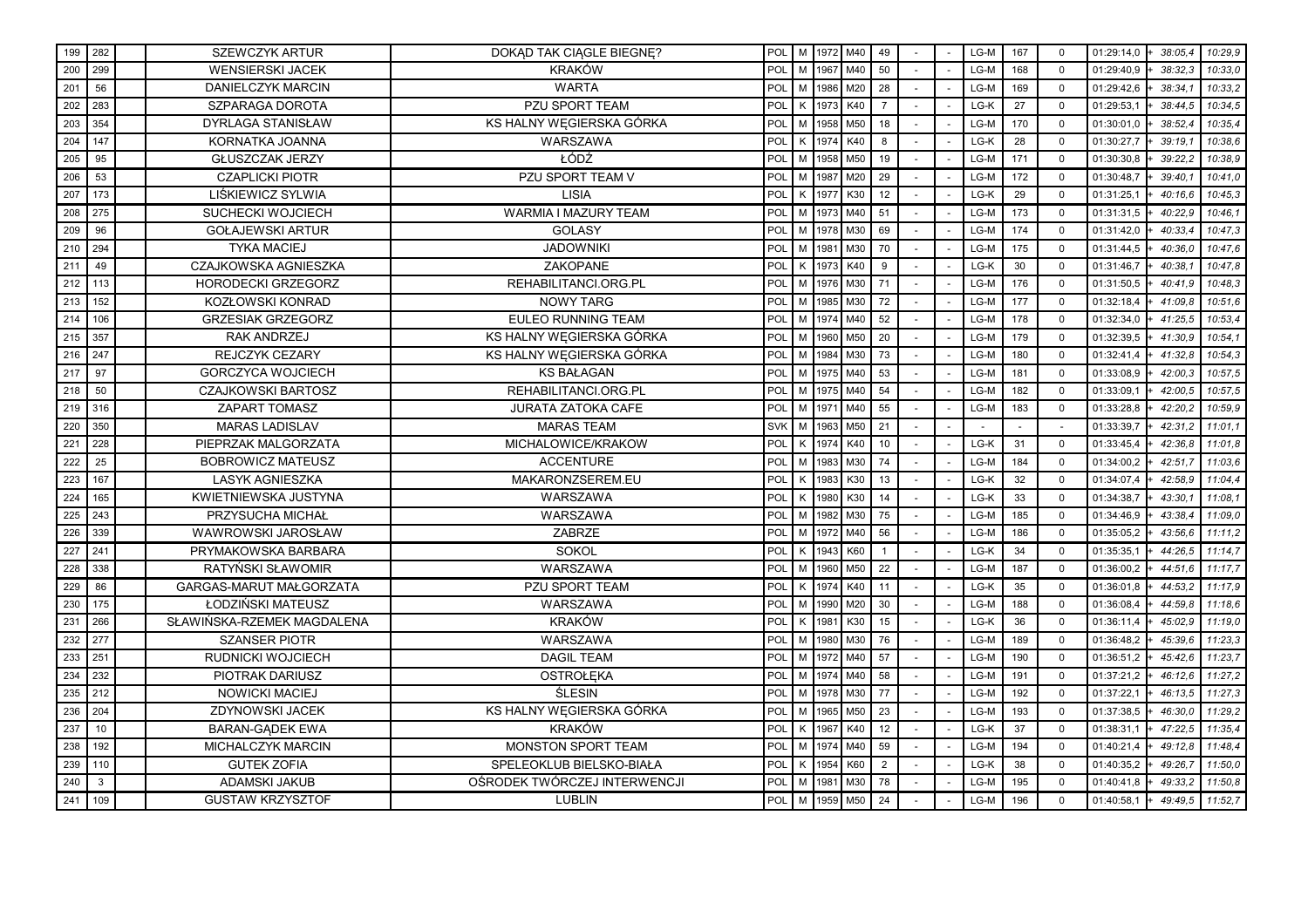|     | 242 226 | PERNET JACEK               | <b>WIELICZKA</b>                             |            |          | POL M 1969 M40       | 60           |  | LG-M | 197 | $\Omega$ | $01:41:02.6$ +                 | 49:54.0 | 11:53,2 |
|-----|---------|----------------------------|----------------------------------------------|------------|----------|----------------------|--------------|--|------|-----|----------|--------------------------------|---------|---------|
|     | 243 303 | <b>WILIŃSKI PAWEŁ</b>      | ŁÓDŹ                                         | POL        | M   1980 | M30                  | 79           |  | LG-M | 198 | $\Omega$ | 01:41:04,6                     | 49:56.  | 11:53.5 |
| 244 | 233     | PISKADŁO TOMASZ            | <b>RZESZÓW</b>                               | POL        |          | M   1987   M20       | 31           |  | LG-M | 199 | $\Omega$ | 01:41:28,3                     | 50:19.8 | 11:56.3 |
|     | 245 200 | <b>MOSEK PIOTR</b>         | <b>RADOM</b>                                 | POL        |          | M 1967 M40           | 61           |  | LG-M | 200 | $\Omega$ | 01:41:37,1                     | 50:28.6 | 11:57,3 |
|     | 246 239 | PRAGA MARCIN               | <b>PZU SPORT TEAM</b>                        | POL        |          | M 1977 M30           | 80           |  | LG-M | 201 | $\Omega$ | 01:41:40.3                     | 50:31.7 | 11:57,7 |
| 247 | 132     | KAŹMIERCZAK TADEUSZ        | WARSZAWA                                     | POL        |          | M 1990 M20           | 32           |  | LG-M | 202 | $\Omega$ | 01:41:40,5                     | 50:31,9 | 11:57.7 |
| 248 | 24      | KOŻBIAŁ ANNA               | ZAKOPANE                                     |            |          | POL K 1985 K30       | 16           |  | LG-K | 39  | $\Omega$ | 01:42:00,2                     | 50:51.6 | 12:00,0 |
|     | 249 297 | <b>URIBE MANUEL</b>        | <b>LIFESPORT</b>                             |            |          | MEX   M   1988   M20 | 33           |  |      |     |          | 01:42:10,8                     | 51:02.2 | 12:01,3 |
| 250 | 93      | <b>GLINICKA MAGDALENA</b>  | WARSZAWA                                     |            |          | POL K 1989 K20       | 6            |  | LG-K | 40  | $\Omega$ | $01:42:20.5$ + 51:12.0         |         | 12:02,4 |
|     | 251 274 | <b>STOCHEL TERESA</b>      | <b>AKPT</b>                                  | POL        |          | K 1953 K60           | $\mathbf{3}$ |  | LG-K | 41  | $\Omega$ | $01:42:22.9$ + 51:14.4         |         | 12:02.7 |
| 252 | 34      | <b>BUCIOR ANNA</b>         | <b>HANCOK BIEGA</b>                          | POL        |          | K 1991 K20           |              |  | LG-K | 42  | $\Omega$ | $01:42:25.8$ + 51:17.2         |         | 12:03,0 |
| 253 | 290     | ŚLIŻEWSKI MARCIN           | OSOM RUNNERS/WIECZORNE BIEGANIE W SZCZECINIE | POL        |          | M 1969 M40           | 62           |  | LG-M | 203 | $\Omega$ | $01:43:14.5$ +                 | 52:05.9 | 12:08,8 |
| 254 | 149     | KOSTRZEWA ELWIRA           | <b>PZU SPORT TEAM</b>                        | POL        |          | K   1975   K40       | 13           |  | LG-K | 43  | $\Omega$ | $01:43:23.9$ +                 | 52:15.3 | 12:09,9 |
| 255 | 17      | <b>BERNACKI ŁUKASZ</b>     | ŁAKA PRUDNICKA                               | POL        |          | M 1988 M20           | 34           |  | LG-M | 204 | $\Omega$ | 01:43:25,5                     | 52:17.0 | 12:10,1 |
| 256 | 63      | DRÓŻDŻ PIOTR               | <b>CZESTOCHOWA</b>                           | POL        |          | M 1976 M30           | 81           |  | LG-M | 205 | $\Omega$ | $01:44:23.8$ +                 | 53:15.2 | 12:16,9 |
| 257 | 61      | <b>DREWNIK MALGORZATA</b>  | OBOZYBIEGOWE.PL                              | POL        | K 1985   | K30                  | 17           |  | LG-K | 44  | $\Omega$ | 01:45:45,0                     | 54:36.4 | 12:26.5 |
| 258 | 48      | CIURZYNSKA ZUZANNA         | OBOZYBIEGOWE.PL                              | POL        | 1981     | K30                  | 18           |  | LG-K | 45  | $\Omega$ | 01:45:47.0                     | 54:38.5 | 12:26.7 |
| 259 | 211     | <b>NOWAK TOMASZ</b>        | <b>MOZITEAM</b>                              | POL        |          | M 1966 M40           | 63           |  | LG-M | 206 | $\Omega$ | 01:49:11.3                     | 58:02.7 | 12:50.7 |
| 260 | 22      | BIEŃ KATARZYNA             | <b>KRAKÓW</b>                                | POL        | 1987     | K20                  | 8            |  | LG-K | 46  | $\Omega$ | 01:49:46.8                     | 58:38.3 | 12:54.9 |
| 261 | 159     | KUBKA ADAM STANISŁAW       | ZAPOBIEGAM UDAROM                            | POL        |          | M   1958   M50       | 25           |  | LG-M | 207 | $\Omega$ | 01:51:59,0                     | 00:50.4 | 13:10,5 |
| 262 | 180     | <b>MAJDAN HELENA</b>       | <b>SZCZECIN</b>                              | POL        |          | K 1952 K60           |              |  | LG-K | 47  | $\Omega$ | 01:55:38,5                     | 04:29.9 | 13:36,3 |
| 263 | 90      | <b>GIEDROJC IWONA</b>      | <b>PZU SPORT TEAM</b>                        | POL        | K 1985   | K30                  | 19           |  | LG-K | 48  | $\Omega$ | 01:58:20,5                     | 07:12.0 | 13:55.4 |
| 264 | 91      | <b>GIEDROJC PRZEMYSŁAW</b> | PZU SPORT TEAM V                             | <b>POL</b> |          | M   1985   M30       | 82           |  | LG-M | 208 | $\Omega$ | $01:58:21.0$ + $07:12.4$       |         | 13:55,4 |
| 265 | 262     | SIGER ADAM                 | FUNDACJA UDARU MÓZGU                         | POL        |          | M   1974   M40       | 64           |  | LG-M | 209 | $\Omega$ | $02:09:50.9$ +                 | 18:42.3 | 15:16,6 |
|     | 266 141 | <b>KOCH MARTA</b>          | <b>ZABRZE</b>                                |            |          | POL K 1977 K30       | 20           |  | LG-K | 49  | $\Omega$ | $02:19:27,3$ + 28:18,7 16:24,4 |         |         |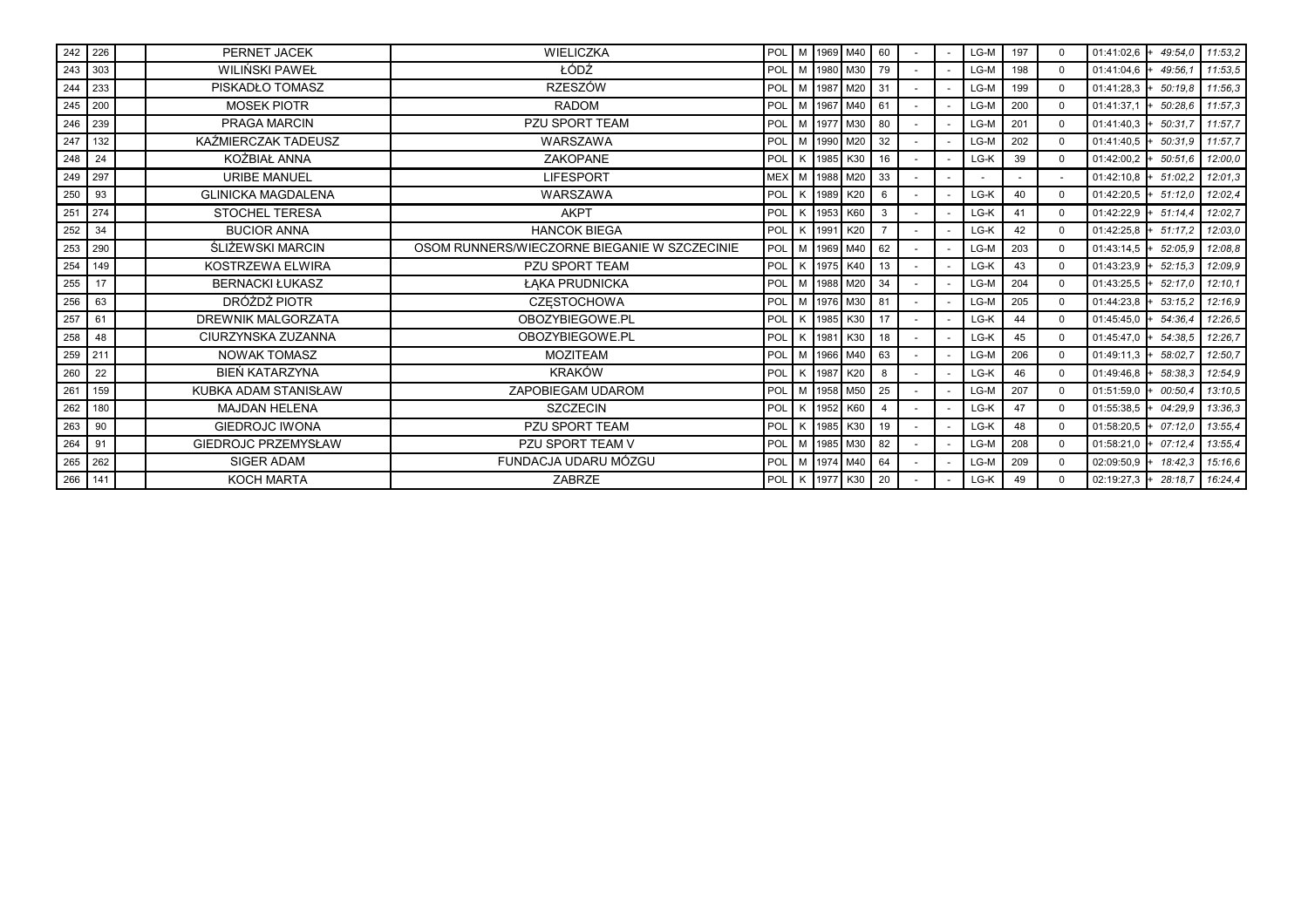



### Zakopane 2015

#### *ZAKOPANE 18.10.2014, DYSTANS: 8,5 KM + 1072M WYNIKI GENERALNE KOBIETY*

| Lokata<br>gen. | Nr<br>start. | <b>RATO</b><br>WNIK<br>GÓRS<br>KI | Nazwisko i imie             | Klub / miasto / szkoła                | Kraj K/M   |   | Rok<br>ur. | Kat.     | Lokat<br>a w<br>kat. | Kat.<br><b>NIK</b><br>GÓRSKI GÓRS | Lokata<br>w kat.<br>KI | RATOW RATO Kat. LIGA<br>WNIK GÓRSKA | Lokata<br>w kat.<br>LIGA<br>GÓRSK<br>A | llość pkt. w<br>klasyfikacji<br><b>LIGA</b><br>GÓRSKA | Czas       | Strata do<br>zwycięzcy | Srednia na<br>1 km |
|----------------|--------------|-----------------------------------|-----------------------------|---------------------------------------|------------|---|------------|----------|----------------------|-----------------------------------|------------------------|-------------------------------------|----------------------------------------|-------------------------------------------------------|------------|------------------------|--------------------|
| 19             | 304          |                                   | WIŚNIEWSKA-ULFIK DOMINIKA   | RMD MONTRAIL/4FLEX TEAM               | POL        | K |            | 1986 K20 |                      |                                   |                        | LG-K                                | $\overline{1}$                         | 300                                                   | 01:00:11.9 | 09:03.3                | 07:04.9            |
| 45             | 327          |                                   | <b>TOMASIAK NATALIA</b>     | <b>SALCO SPORT TEAM</b>               | POL        |   | 1986       | K20      | $\overline{2}$       |                                   |                        | LG-K                                | $\overline{2}$                         | 255                                                   | 01:05:50,2 | 14:41.6                | 07:44.7            |
| 51             | 335          |                                   | ZATORSKA IZABELA            | <b>RMD MONTRAIL TEAM</b>              | POL        |   | 1962       | K50      |                      |                                   |                        | LG-K                                | 3                                      | 210                                                   | 01:06:35,9 | 15:27,3                | 07:50,1            |
| 66             | 334          |                                   | <b>BERDEK ANNA</b>          | KB KROŚCIENKO WYŻNE / LUKS KROŚWIANKA | POL        | K | 1983       | K30      |                      |                                   |                        | LG-K                                | $\overline{4}$                         | 180                                                   | 01:08:26,1 | 17:17.6                | 08:03.1            |
| 67             | 76           |                                   | <b>FIGURA ANNA</b>          | <b>KW ZAKOPANE</b>                    | POL        | K | 1990       | K20      | 3                    |                                   |                        | LG-K                                | 5                                      | 150                                                   | 01:08:56,7 | 17:48.                 | 08:06.7            |
| 74             | 155          |                                   | <b>KROWICKA AGNIESZKA</b>   | OLIMPIJCZYK SZCZEKOCINY               | POL        |   | 1982       | K30      | $\overline{2}$       |                                   |                        | LG-K                                | 6                                      | 135                                                   | 01:09:57,2 | 18:48.6                | 08:13,8            |
| 92             | 28           |                                   | <b>BOLECHOWSKA DOMINIKA</b> | <b>ATTIQ TEAM ZAKOPANE</b>            | POL        |   | 1975       | K40      |                      |                                   |                        | LG-K                                | $\overline{7}$                         | 120                                                   | 01:12:38,7 | 21:30.                 | 08:32.8            |
| 110            | 163          |                                   | <b>KURDZIEL MARTA</b>       | <b>TENCZYNEK</b>                      | POL        | K | 1984       | K30      | 3                    |                                   |                        | LG-K                                | 8                                      | 105                                                   | 01:15:09,0 | 24:00.4                | 08:50,5            |
| 127            | 133          |                                   | KĄCKA ANNA                  | ZAKOPANE                              | POL        |   | 1990       | K20      | $\overline{4}$       |                                   |                        | LG-K                                | 9                                      | 90                                                    | 01:17:30.7 | 26:22.                 | 09:07.1            |
| 133            | 219          |                                   | PACHURA KINGA               | <b>GORYONLINE.COM</b>                 | POL        |   | 1976       | K30      | $\overline{4}$       |                                   |                        | LG-K                                | 10                                     | 75                                                    | 01:18:17,5 | 27:09.0                | 09:12.7            |
| 137            | 126          |                                   | JURINOVÁ BEÁTA              | SK ŽIARSKA DOLINA                     | <b>SVK</b> | K | 1982       | K30      | 5                    |                                   |                        |                                     |                                        |                                                       | 01:18:32,1 | 27:23.5                | 09:14.4            |
| 140            | 26           |                                   | <b>BOCZKOWSKA JUSTYNA</b>   | <b>ZAKOPANE</b>                       | POL        | K | 1966 K40   |          | $\overline{2}$       |                                   |                        | LG-K                                | 11                                     | 60                                                    | 01:18:47,3 | 27:38.8                | 09:16.2            |
| 145            | 361          |                                   | <b>WOREK MAGDALENA</b>      | KS HALNY WĘGIERSKA GÓRKA              | POL        |   | 1973       | K40      | 3                    |                                   |                        | LG-K                                | 12                                     | 54                                                    | 01:19:41,0 | 28:32.4                | 09:22.5            |
| 148            | 271          |                                   | SOWIŃSKA AGATA              | <b>KATOWICE</b>                       | POL        |   | 1985       | K30      | 6                    |                                   |                        | LG-K                                | 13                                     | 48                                                    | 01:20:08,7 | 29:00.                 | 09:25.7            |
| 151            | 85           |                                   | <b>GALDYN HALINA</b>        | <b>ZAKOPANE</b>                       | POL        |   | 1977       | K30      | $\overline{7}$       |                                   |                        | LG-K                                | 14                                     | 42                                                    | 01:20:20,8 | 29:12.3                | 09:27,2            |
| 152            | 157          |                                   | KRUSZEWSKA-SENK AGNIESZKA   | OBOZYBIEGOWE.PL                       | POL        | K | 1984       | K30      | 8                    |                                   |                        | LG-K                                | 15                                     | 36                                                    | 01:20:25,3 | 29:16.7                | 09:27.7            |
| 154            | 42           |                                   | <b>CHEŁMICKA MAGDALENA</b>  | <b>RMD MONTRAIL TEAM</b>              | POL        |   | 11971      | K40      | $\overline{4}$       |                                   |                        | LG-K                                | 16                                     | 30                                                    | 01:20:33.0 | 29:24.5                | 09:28.6            |
| 156            | 330          |                                   | <b>BRZESKA EWA</b>          | <b>TKN TATRA TEAM</b>                 | POL        | K | 1998       | KJ       |                      |                                   |                        | LG-K                                | 17                                     | 24                                                    | 01:20:41.2 | 29:32.6                | 09:29.6            |
| 174            | 332          |                                   | BUCZYŃSKA KATARZYNA         | <b>TKN TATRA TEAM</b>                 | POL        |   | 1991       | K20      | 5                    |                                   |                        | LG-K                                | 18                                     | 18                                                    | 01:23:44,0 | 32:35.4                | 09:51.1            |
| 176            | 230          |                                   | PILARSKA MAGDALENA          | POZNAŃ                                | POL        | ĸ | 1982       | K30      | 9                    |                                   |                        | LG-K                                | 19                                     | 12                                                    | 01:24:03,8 | 32:55.2                | 09:53.4            |
| 181            | 83           |                                   | <b>GADOMSKA ANNA</b>        | <b>PZU SPORT TEAM</b>                 | POL        |   | 1981       | K30      | 10                   |                                   |                        | LG-K                                | 20                                     | 6                                                     | 01:24:55,4 | 33:46.8                | 09:59,5            |
| 186            | 227          |                                   | PIEKARSKA-PLISZKA DOMINIKA  | AKM OLIMP OLSZTYN/SKLEPBIEGOWY.COM    | POL        | K | 1979       | K30      | 11                   |                                   |                        | LG-K                                | 21                                     | $\Omega$                                              | 01:25:56,8 | 34:48.3                | 10:06,7            |
| 187            | 249          |                                   | ROMAŃSKA MARTA              | WEGRZCE                               | POL        |   | 1970       | K40      | 5                    |                                   |                        | LG-K                                | 22                                     | $\Omega$                                              | 01:26:01,3 | 34:52.7                | 10:07,2            |
| 188            | 94           |                                   | <b>GŁOMBIOWSKA ZUZANNA</b>  | <b>SUCHYTEAM</b>                      | POL        |   | 1996       | KJ       | $\overline{2}$       |                                   |                        | LG-K                                | 23                                     | $\Omega$                                              | 01:26:08,0 | 34:59.4                | 10:08.0            |
| 191            | 336          |                                   | STODOLAK ALEKSANDRA         | $\Omega$                              | POL        | K | 1996       | KJ       | 3                    |                                   |                        | LG-K                                | 24                                     | $\Omega$                                              | 01:27:39,9 | 36:31.3                | 10:18.8            |
| 193            | 13           |                                   | <b>BAŚ ANNA</b>             | <b>LENIWCE</b>                        | POL        | K | 1969       | K40      | 6                    |                                   |                        | LG-K                                | 25                                     | $\mathbf 0$                                           | 01:28:24,9 | 37:16.4                | 10:24.1            |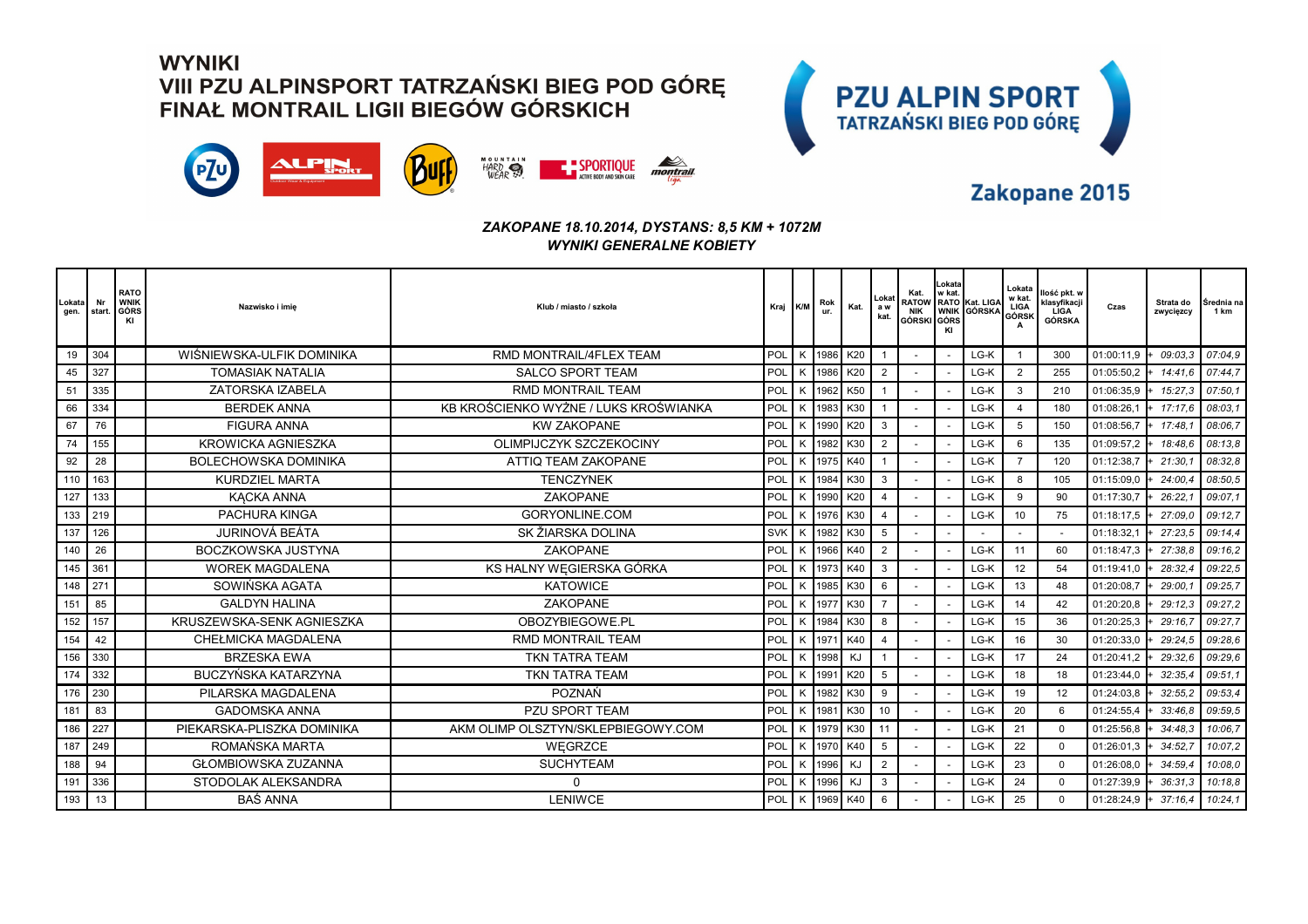| 197 203 |     | <b>MOTYKA AGATA</b>        | KS HALNY WEGIERSKA GÓRKA | POL        | K   1965 | K50        | 2  |  | LG-K | 26 | $\Omega$ | 01:29:05,4               | 37:56.8                        | 10:28.9 |
|---------|-----|----------------------------|--------------------------|------------|----------|------------|----|--|------|----|----------|--------------------------|--------------------------------|---------|
| 202 283 |     | SZPARAGA DOROTA            | <b>PZU SPORT TEAM</b>    | POL        | K 1973   | K40        |    |  | LG-K | 27 | $\Omega$ | 01:29:53,1               | 38:44.5                        | 10:34,5 |
| 204     | 147 | KORNATKA JOANNA            | WARSZAWA                 | POL        | K 1974   | K40        | 8  |  | LG-K | 28 | $\Omega$ | 01:30:27,7               | 39:19.                         | 10:38,6 |
| 207     | 173 | LIŚKIEWICZ SYLWIA          | <b>LISIA</b>             | POL        | K 1977   | K30        | 12 |  | LG-K | 29 | $\Omega$ | 01:31:25,1               | 40:16.6                        | 10:45,3 |
| 211     | 49  | CZAJKOWSKA AGNIESZKA       | <b>ZAKOPANE</b>          | POL        | K 1973   | K40        | 9  |  | LG-K | 30 | $\Omega$ | 01:31:46,7               | 40:38.1                        | 10:47,8 |
| 221     | 228 | PIEPRZAK MALGORZATA        | MICHALOWICE/KRAKOW       | POL        | K 1974   | K40        | 10 |  | LG-K | 31 | $\Omega$ | 01:33:45,4               | 42:36.8                        | 11:01,8 |
| 223     | 167 | <b>LASYK AGNIESZKA</b>     | MAKARONZSEREM.EU         | POL        | K 1983   | K30        | 13 |  | LG-K | 32 | $\Omega$ | 01:34:07,4               | 42:58.9                        | 11:04,4 |
| 224     | 165 | KWIETNIEWSKA JUSTYNA       | WARSZAWA                 | POL        | K 1980   | K30        | 14 |  | LG-K | 33 | $\Omega$ | 01:34:38,7               | 43:30.1                        | 11:08,1 |
| 227     | 241 | PRYMAKOWSKA BARBARA        | SOKOL                    | POL        | K   1943 | K60        |    |  | LG-K | 34 | $\Omega$ | 01:35:35,1               | 44:26.5                        | 11:14.7 |
| 229     | 86  | GARGAS-MARUT MAŁGORZATA    | <b>PZU SPORT TEAM</b>    | POL        | K   1974 | K40        |    |  | LG-K | 35 | $\Omega$ | 01:36:01.8               | 44:53.2                        | 11:17,9 |
| 231     | 266 | SŁAWIŃSKA-RZEMEK MAGDALENA | <b>KRAKÓW</b>            | POL        | K 1981   | K30        | 15 |  | LG-K | 36 | $\Omega$ | 01:36:11,4               | 45:02.9                        | 11:19,0 |
| 237     | 10  | <b>BARAN-GADEK EWA</b>     | <b>KRAKÓW</b>            | POL        | K   1967 | K40        | 12 |  | LG-K | 37 | $\Omega$ | 01:38:31.1               | 47:22.5                        | 11:35.4 |
| 239 110 |     | <b>GUTEK ZOFIA</b>         | SPELEOKLUB BIELSKO-BIAŁA | POL        | K   1954 | K60        | 2  |  | LG-K | 38 | $\Omega$ | $01:40:35.2$ +           | 49:26.7                        | 11:50,0 |
| 248     | 24  | KOŻBIAŁ ANNA               | ZAKOPANE                 | POL        | K 1985   | K30        | 16 |  | LG-K | 39 | $\Omega$ | 01:42:00,2               | 50:51.6                        | 12:00.0 |
| 250     | 93  | <b>GLINICKA MAGDALENA</b>  | WARSZAWA                 | POL        | K 1989   | K20        | 6  |  | LG-K | 40 | $\Omega$ | $01:42:20.5$ + $51:12.0$ |                                | 12:02,4 |
| 251     | 274 | STOCHEL TERESA             | AKPT                     | POL        | K 1953   | K60        | 3  |  | LG-K | 41 | $\Omega$ | 01:42:22,9               | 51:14.4                        | 12:02,7 |
| 252     | 34  | <b>BUCIOR ANNA</b>         | <b>HANCOK BIEGA</b>      | POL        | K 1991   | K20        |    |  | LG-K | 42 | $\Omega$ | $01:42:25.8$ +           | 51:17.2                        | 12:03,0 |
| 254     | 149 | KOSTRZEWA ELWIRA           | <b>PZU SPORT TEAM</b>    | POL        | K 1975   | K40        | 13 |  | LG-K | 43 | $\Omega$ | $01:43:23.9$ +           | 52:15.3                        | 12:09,9 |
| 257     | 61  | DREWNIK MALGORZATA         | OBOZYBIEGOWE.PL          | POL        | K 1985   | K30        | 17 |  | LG-K | 44 | $\Omega$ | $01:45:45.0$ +           | 54:36.4                        | 12:26,5 |
| 258     | 48  | CIURZYNSKA ZUZANNA         | OBOZYBIEGOWE.PL          | POL        | K 1981   | K30        | 18 |  | LG-K | 45 | $\Omega$ | 01:45:47.0               | 54:38.5                        | 12:26,7 |
| 260     | 22  | BIEŃ KATARZYNA             | <b>KRAKÓW</b>            | POL        | K 1987   | K20        | 8  |  | LG-K | 46 | $\Omega$ | 01:49:46,8               | 58:38.3                        | 12:54.9 |
| 262     | 180 | <b>MAJDAN HELENA</b>       | <b>SZCZECIN</b>          | POL        | K   1952 | K60        |    |  | LG-K | 47 | $\Omega$ | $01:55:38.5$ +           | 04:29.9                        | 13:36,3 |
| 263     | 90  | <b>GIEDROJC IWONA</b>      | PZU SPORT TEAM           | POL        | K 1985   | K30        | 19 |  | LG-K | 48 | $\Omega$ | 01:58:20,5               | 07:12.0                        | 13:55,4 |
| 266 141 |     | KOCH MARTA                 | ZABRZE                   | <b>POL</b> |          | K 1977 K30 | 20 |  | LG-K | 49 | $\Omega$ |                          | $02:19:27,3$ + 28:18,7 16:24,4 |         |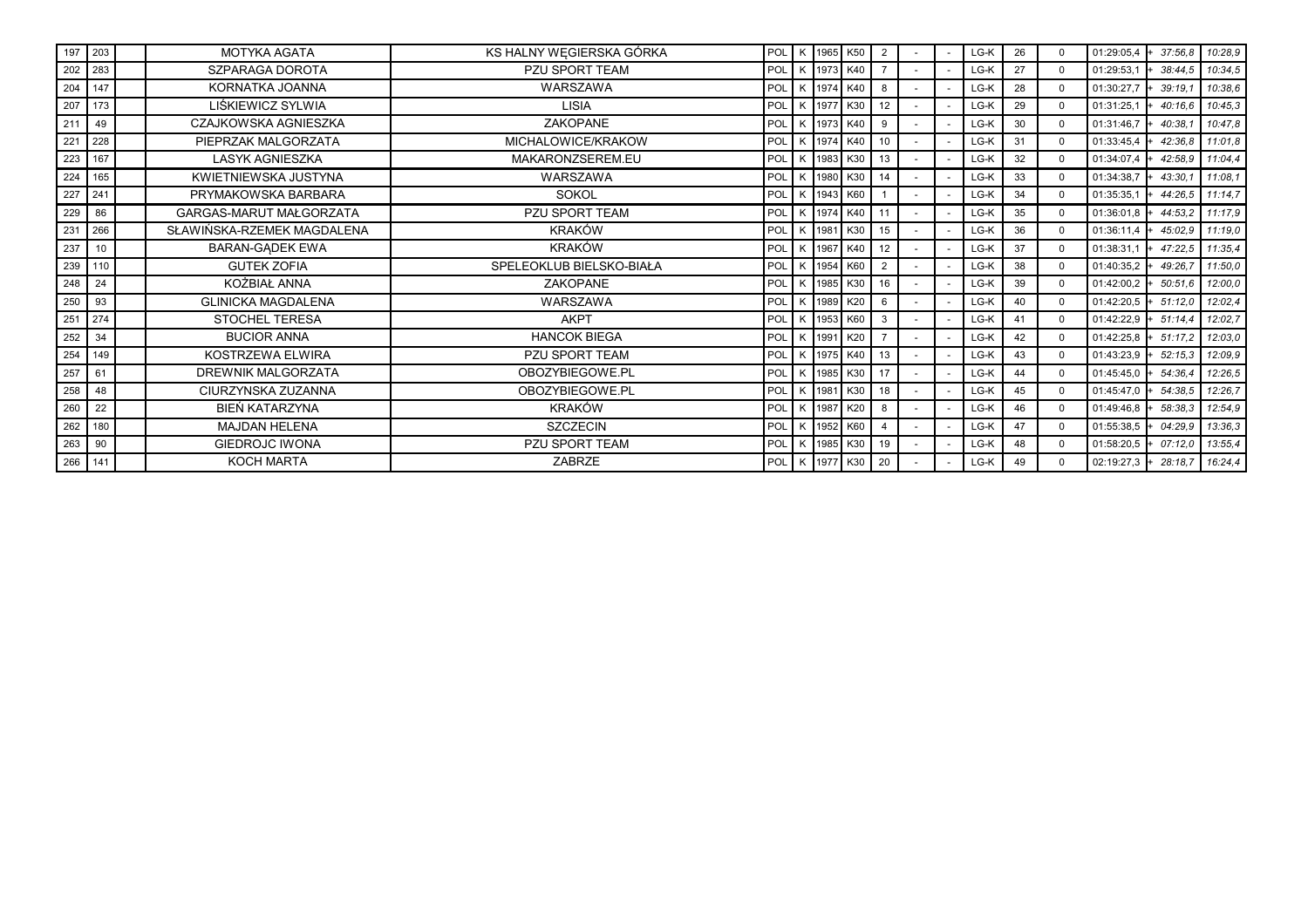



### Zakopane 2015

#### *ZAKOPANE 18.10.2014, DYSTANS: 8,5 KM + 1072M WYNIKI GENERALNE MĘŻCZYŹNI*

| _okata<br>gen. | Nr<br>start | <b>RATO</b><br><b>WNIK</b><br>GÓRS<br>KI | Nazwisko i imie          | Klub / miasto / szkoła             | Kraj K/M |   | Rok<br>ur. | Kat.             | Lokat<br>a w<br>kat. | Kat.<br><b>NIK</b><br>GÓRSKI GÓRS | Lokata<br>w kat. | RATOW RATO Kat. LIGA<br><b>WNIK GÓRSKA</b> | Lokata<br>w kat.<br>LIGA<br>GÓRSK<br>A | llość pkt. w<br>klasyfikacji<br>LIGA<br>GÓRSKA | Czas       | Strata do<br>zwycięzcy | Srednia na<br>1 km |
|----------------|-------------|------------------------------------------|--------------------------|------------------------------------|----------|---|------------|------------------|----------------------|-----------------------------------|------------------|--------------------------------------------|----------------------------------------|------------------------------------------------|------------|------------------------|--------------------|
|                | 120         |                                          | <b>JASTRZEBSKI KAMIL</b> | <b>SKB KRAŚNIK</b>                 | POL      |   |            | M 1992 M20       |                      |                                   |                  | LG-M                                       | $\overline{\phantom{0}}$               | 300                                            | 00:51:08,6 | 00:00.0                | 06:01.0            |
|                | 145         |                                          | KON PIOTR                | RMD MONTRAIL TEAM- FAŁKÓW          | POL      | M |            | 1978 M30         |                      |                                   |                  | LG-M                                       | 2                                      | 270                                            | 00:53:05,3 | 01:56.8                | 06:14,7            |
| 3              | 312         |                                          | <b>WOSIK DANIEL</b>      | <b>RMD MONTRAIL TEAM</b>           | POL      |   |            | 1980 M30         | $\overline{2}$       |                                   |                  | LG-M                                       | $\mathbf{3}$                           | 240                                            | 00:53:10,6 | 02:02.0                | 06:15.4            |
|                | 52          |                                          | <b>CZAPLA PIOTR</b>      | SULIS HOKO TEAM/UKS OLIMPIA ZABRZE | POL      | M |            | 1990 M20         | $\overline{2}$       |                                   |                  | LG-M                                       | $\overline{4}$                         | 225                                            | 00:53:23.0 | 02:14.5                | 06:16.8            |
| 5              | 40          |                                          | <b>CELAK MATEUSZ</b>     | <b>OPOCZNO</b>                     | POL      | M | 1996       | MJ               |                      |                                   |                  | LG-M                                       | 5                                      | 210                                            | 00:53:36,7 | 02:28.                 | 06:18.4            |
| 6              | 98          |                                          | <b>GORCZYCA BARTOSZ</b>  | <b>BUFF TEAM POL</b>               | POL      |   | 1991       | M20              | 3                    |                                   |                  | $LG-M$                                     | 6                                      | 198                                            | 00:54:09.8 | 03:01.                 | 06:22,3            |
|                | 255         | $\mathsf{R}$                             | RZESZÓTKO MARCIN         | <b>KW ZAKOPANE TOPR</b>            | POL      |   | 1990       | M20              |                      | $R-M$                             |                  | LG-M                                       | $\overline{7}$                         | 189                                            | 00:54:38,3 | 03:29.                 | 06:25.7            |
| 8              | 23          |                                          | <b>BIERNAWSKI PIOTR</b>  | <b>ATTIQ FAKE RUNNERS</b>          | POL      | M | 1977       | $\mathsf{I}$ M30 | 3                    |                                   |                  | $LG-M$                                     | 8                                      | 180                                            | 00:55:08,2 | 03:59.6                | 06:29,2            |
| 9              | 184         |                                          | <b>MAREK DARIUSZ</b>     | <b>RMD MONTRAIL TEAM</b>           | POL      |   | 1985       | M30              | $\overline{4}$       |                                   |                  | LG-M                                       | 9                                      | 171                                            | 00:55:31,1 | 04:22.5                | 06:31.9            |
| 10             | 298         |                                          | WASOWICZ JAN             | <b>KRAKOW</b>                      | POL      |   |            | 1973 M40         |                      |                                   |                  | LG-M                                       | 10                                     | 162                                            | 00:55:37,2 | 04:28.6                | 06:32.6            |
| 11             | 257         |                                          | <b>SADOWSKI ROBERT</b>   | <b>LKS ZANTYR SZTUM</b>            | POL      |   | 1985       | M30              | 5                    |                                   |                  | LG-M                                       | 11                                     | 153                                            | 00:55:58,4 | 04:49.8                | 06:35.1            |
| 12             | 333         |                                          | <b>GAWROŃSKI TOMASZ</b>  | UMKS NADIR JĘDRZEJÓW               | POL      |   |            | 1992 M20         | 5                    |                                   |                  | LG-M                                       | 12                                     | 144                                            | 00:57:10,7 | 06:02.                 | 06:43.6            |
| 13             | 74          |                                          | <b>FARON ROBERT</b>      | <b>SALCO SPORT TEAM</b>            | POL      | м | 1974       | M40              | $\overline{2}$       |                                   |                  | LG-M                                       | 13                                     | 135                                            | 00:57:38,7 | 06:30.                 | 06:46.9            |
| 14             | 5           |                                          | <b>HUZIOR PIOTR</b>      | <b>ATTIQ FAKE RUNNERS</b>          | POL      |   |            | M 1972 M40       | 3                    |                                   |                  | LG-M                                       | 14                                     | 126                                            | 00:57:53,3 | 06:44.                 | 06:48,6            |
| 15             | 225         |                                          | PAWSKI WAWRZYNIEC        | T.G. SOKÓŁ ZAKOPANE                | POL      |   | 1984       | M30              | 6                    |                                   |                  | LG-M                                       | 15                                     | 117                                            | 00:58:36,3 | 07:27.8                | 06:53,7            |
| 16             | 305         |                                          | WIŚNIEWSKI ARTUR         | 1 BLOG                             | POL      |   |            | M   1985   M30   |                      |                                   |                  | LG-M                                       | 16                                     | 108                                            | 00:59:18,7 | 08:10.                 | 06:58.7            |
| 17             | 105         |                                          | <b>GRUDZIEŃ KAMIL</b>    | <b>KW LUBLIN</b>                   | POL      |   |            | 1979 M30         | 8                    |                                   |                  | LG-M                                       | 17                                     | 99                                             | 00:59:43,8 | 08:35.2                | 07:01.6            |
| 18             | 100         |                                          | <b>GÓRA SŁAWOMIR</b>     | <b>KORBIELOW</b>                   | POL      |   | M 1992     | M20              | 6                    |                                   |                  | LG-M                                       | 18                                     | 93                                             | 00:59:57,6 | 08:49.0                | 07:03.2            |
| 20             | 324         |                                          | ŻUKOWSKI WIESŁAW         | <b>MURZASICHLE</b>                 | POL      |   | 1997       | MJ               | $\overline{2}$       |                                   |                  | LG-M                                       | 19                                     | 87                                             | 01:00:12,1 | 09:03.6                | 07:05,0            |
| 21             | 190         |                                          | <b>MICHALAK MACIEJ</b>   | KPT IM. MACIEJA SIECZKI W KRAKOWIE | POL      |   | 1990       | M20              | $\overline{7}$       |                                   |                  | LG-M                                       | 20                                     | 81                                             | 01:00:28,8 | 09:20.3                | 07:06.9            |
| 22             | 269         |                                          | <b>SOKOŁOWSKI MAREK</b>  | MYSŁOWICE-WESOŁA                   | POL      |   |            | 1969 M40         |                      |                                   |                  | LG-M                                       | 21                                     | 75                                             | 01:00:36,8 | 09:28.2                | 07:07.9            |
| 23             | 179         |                                          | MAGIERA JANUSZ           | FORMA WODZISŁAW ŚLĄSKI             | POL      |   | 1963       | M50              |                      |                                   |                  | LG-M                                       | 22                                     | 69                                             | 01:00:38,4 | 09:29.8                | 07:08,0            |
| 24             | 229         | ${\sf R}$                                | PIEPRZYCKI ADAM          | <b>TOPR</b>                        | POL      |   |            | M   1975   M40   | 5                    | $R-M$                             | 2                | LG-M                                       | 23                                     | 63                                             | 01:01:08,5 | 09:59.9                | 07:11.6            |
| 25             | 296         |                                          | <b>ULFIK RAFAŁ</b>       | RMD MONTRAIL TEAM/ SKB KRASNIK     | POL      |   | 1987       | M20              | 8                    |                                   |                  | LG-M                                       | 24                                     | 57                                             | 01:01:24,0 | 10:15.                 | 07:13.4            |
| 26             | 33          |                                          | <b>BRZESKI ŁUKASZ</b>    | <b>UVEX ODLO TEAM</b>              | POL      |   |            | M   1985   M30   | 9                    |                                   |                  | LG-M                                       | 25                                     | 51                                             | 01:01:44,1 | 10:35.5                | 07:15.8            |
| 27             | 301         |                                          | <b>KNOP PIOTR</b>        | <b>OPOCZNO</b>                     | POL      |   |            | M   1973   M40   | 6                    |                                   |                  | LG-M                                       | 26                                     | 45                                             | 01:01:56,3 | 10:47.7                | 07:17,2            |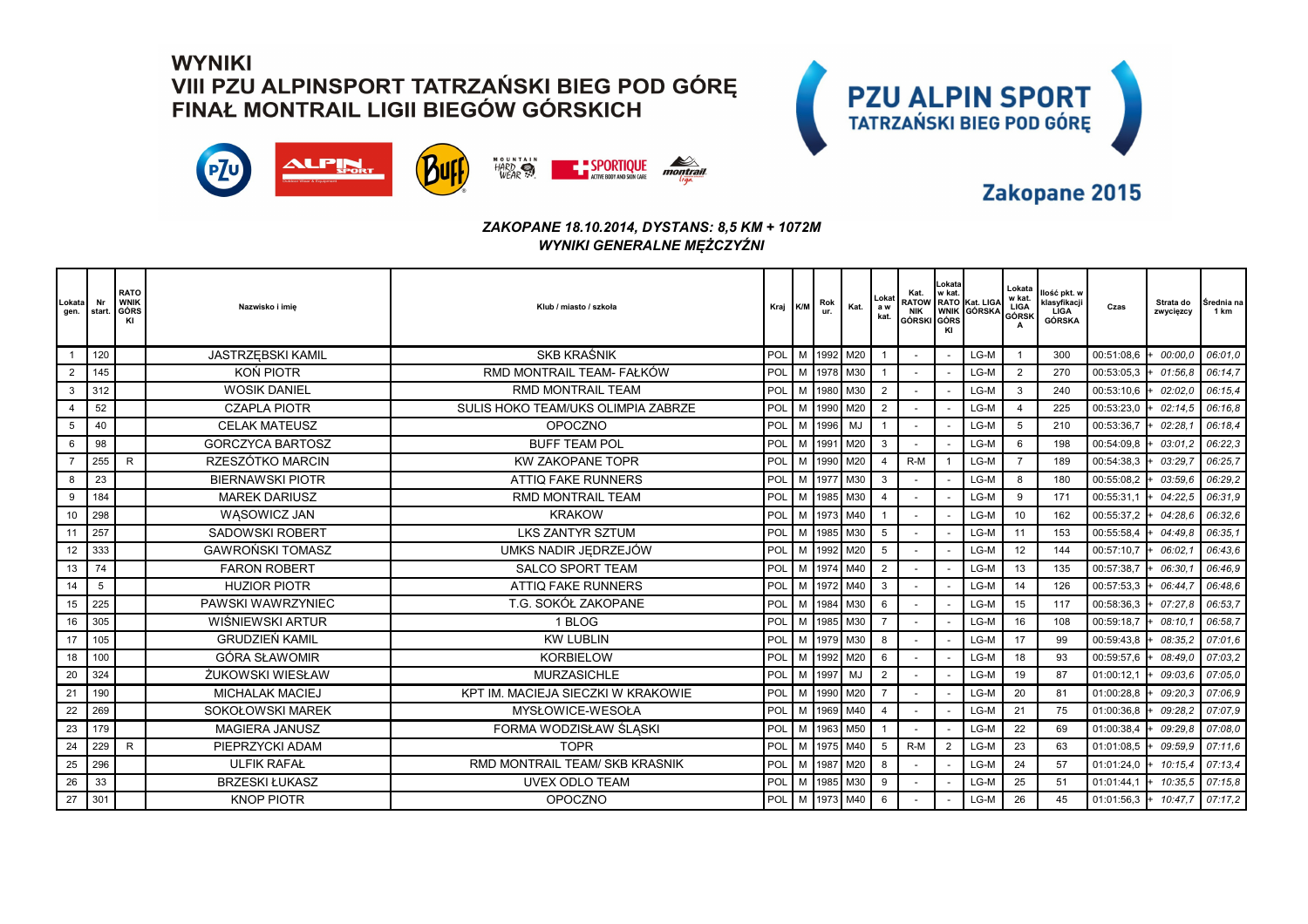| 28 | 31  |              | <b>BORON DARIUSZ</b>      | ZIELONASIŁA                       | POL        |   |      | M 1992 M20 | 9              |        |   | LG-M   | 27 | 42           | 01:02:27,3<br>$+ 11:18.7$ | 07:20.9 |
|----|-----|--------------|---------------------------|-----------------------------------|------------|---|------|------------|----------------|--------|---|--------|----|--------------|---------------------------|---------|
| 29 | 138 |              | <b>KLUGE KRZYSZTOF</b>    | <b>ELBLAG</b>                     | POL        |   |      | M 1984 M30 | 10             |        |   | LG-M   | 28 | 39           | 01:02:53,0<br>11:44.5     | 07:23.9 |
| 30 | 69  |              | DZIDOWSKI ALEKSANDER      | BIEGAJ RAZEM Z NAMI ZAWIERCIE     | POL        | M | 1981 | M30        | 11             |        |   | LG-M   | 29 | 36           | 01:03:10,4<br>12:01,8     | 07:25,9 |
| 31 | 214 |              | OLSZOWSKI WŁADYSŁAW       | KS HALNY WEGIERSKA GÓRKA          | POL        | M |      | 1967 M40   | $\overline{7}$ |        |   | LG-M   | 30 | 33           | 01:03:58,9<br>12:50.4     | 07:31.6 |
| 32 | 223 |              | PASEK TOMASZ              | EKO MOTEL NAWIERZYNKA             | POL        | M |      | 1982 M30   | 12             |        |   | LG-M   | 31 | 30           | 13:11.6<br>01:04:20,1     | 07:34.1 |
| 33 | 103 |              | <b>BOBKA ROBERT</b>       | <b>NOWY TARG</b>                  | POL        | M |      | 1974 M40   | 8              |        |   | LG-M   | 32 | 27           | 13:18.8<br>01:04:27,3     | 07:35,0 |
| 34 | 73  |              | FALKOWSKI KRZYSZTOF       | <b>WOODWARD RUNNERS</b>           | POL        | M | 1981 | M30        | 13             |        |   | LG-M   | 33 | 24           | 13:23.6<br>01:04:32.2     | 07:35,6 |
| 35 | 320 |              | ZĄBCZYŃSKI DOMINIK        | RMD MONTRAIL TEAM / ALPHAWOOLF    | POL        | M | 1971 | M40        | 9              |        |   | LG-M   | 34 | 21           | 01:04:42,6<br>13:34.0     | 07:36.8 |
| 36 | 15  |              | <b>BEDNAREK ADRIAN</b>    | ŻIS TEAM                          | POL        | M | 1990 | M20        | 10             |        |   | LG-M   | 35 | 18           | 01:04:43,8<br>13:35.2     | 07:36.9 |
| 37 | 358 |              | <b>BIEGUN TADEUSZ</b>     | KS HALNY WEGIERSKA GÓRKA          | POL        | M | 1988 | M20        | 11             | $\sim$ |   | LG-M   | 36 | 15           | 13:40.5<br>01:04:49,0     | 07:37,5 |
| 38 | 259 |              | SEKUŁA JAROSŁAW           | MAGAZYNBIEGANIE.PL                | POL        | M | 1986 | M20        | 12             |        |   | LG-M   | 37 | 12           | 01:04:58,6<br>13:50.0     | 07:38,7 |
| 39 | 285 |              | <b>SZTURO JAN</b>         | PODGÓRZYN                         | POL        | M |      | 1967 M40   | 10             |        |   | LG-M   | 38 | 9            | 13:54.3<br>01:05:02,9     | 07:39,2 |
| 40 | 267 |              | SMOGOROWSKI ŁUKASZ        | FUNDACJA ROZWOJU SYSTEMU EDUKACJI | POL        | M | 1978 | M30        | 14             |        |   | LG-M   | 39 | 6            | 13:55.1<br>01:05:03,6     | 07:39.3 |
| 41 | 284 | R.           | SZTEFKO JÓZEF             | <b>GB GOPR</b>                    | POL        | M | 1965 | M50        | $\overline{2}$ | $R-M$  | 3 | LG-M   | 40 | $\mathbf{3}$ | 14:04.1<br>01:05:12,6     | 07:40.3 |
| 42 | 80  |              | <b>FLOREK SEBASTIAN</b>   | PTASZKOWA BESKID NISKI            | POL        | M | 1984 | M30        | 15             |        |   | LG-M   | 41 | $\mathbf 0$  | 01:05:14,3<br>14:05.7     | 07:40,5 |
| 43 | 278 |              | <b>SZATANIK ZBIGNIEW</b>  | <b>UJSOŁY</b>                     | POL        | M | 1968 | M40        | 11             |        |   | LG-M   | 42 | $\mathbf 0$  | 01:05:17,8<br>14:09,2     | 07:40,9 |
| 44 | 70  |              | <b>DZIERGAS MIROSŁAW</b>  | KS HALNY WEGIERSKA GÓRKA          | POL        | M | 1960 | M50        | 3              |        |   | LG-M   | 43 | $\mathbf 0$  | 01:05:28,8<br>14:20.2     | 07:42.2 |
| 46 | 245 |              | PYTEL JANUSZ              | SOKÓŁ ZAKOPANE                    | POL        | M | 1958 | M50        | $\overline{4}$ |        |   | LG-M   | 44 | $\mathbf 0$  | 14:48.8<br>01:05:57,4     | 07:45.6 |
| 47 | 170 |              | JEDRASZCZYK MATEUSZ       | BIEGOWE TATRTY - ZAKOPANE         | POL        | M | 1988 | M20        | 13             |        |   | LG-M   | 45 | $\mathbf 0$  | 01:06:06,7<br>14:58.1     | 07:46.7 |
| 48 | 286 |              | SZWED KRZYSZTOF           | BIEGIGÓRSKIE.PL/WKB META          | POL        | M |      | 1965 M50   | 5              |        |   | LG-M   | 46 | $\mathbf 0$  | 15:02.1<br>01:06:10,6     | 07:47.1 |
| 49 | 75  |              | <b>FERENC JANUSZ</b>      | USKS LUDWIKOWICE KŁ               | POL        | M |      | 1954 M60   |                |        |   | LG-M   | 47 | $\Omega$     | 01:06:19,3<br>15:10,7     | 07:48.2 |
| 50 | 206 |              | MRÓZ PIOTR                | <b>VISEGRAD MARATON RYTRO</b>     | POL        | M | 1983 | M30        | 16             |        |   | LG-M   | 48 | $\mathbf 0$  | 01:06:25,5<br>15:16.9     | 07:48.9 |
| 52 | 71  | $\mathsf{R}$ | ELANTKOWSKI PAWEŁ         | TOPR-ŻYWCZAŃSKIE                  | POL        | M |      | 1973 M40   | 12             | $R-M$  | 4 | LG-M   | 49 | $\mathbf 0$  | 15:38.0<br>01:06:46,5     | 07:51.4 |
| 53 | 273 |              | STEC KRZYSZTOF            | KLUB BIEGACZA LOK BOCHNIA         | POL        | M | 1982 | M30        | 17             |        |   | LG-M   | 50 | $\mathbf 0$  | 15:51.5<br>01:07:00,1     | 07:52.9 |
| 54 | 329 |              | ADAMCZYK MIROSŁAW         | <b>HIMOUNTAIN TEAM</b>            | POL        | M |      | 1970 M40   | 13             |        |   | LG-M   | 51 | $\Omega$     | 15:56.2<br>01:07:04,8     | 07:53,5 |
| 55 | 328 |              | <b>TEMECKI GRZEGORZ</b>   | <b>NOWY TARG</b>                  | POL        | M | 1981 | M30        | 18             |        |   | LG-M   | 52 | $\mathbf 0$  | 01:07:11,9<br>16:03.3     | 07:54.3 |
| 56 | 101 |              | GÓRAL GRZEGORZ            | <b>KRAKÓW</b>                     | POL        | M |      | 1984 M30   | 19             |        |   | LG-M   | 53 | $\mathbf 0$  | 01:07:34,2<br>16:25.6     | 07:57.0 |
| 57 | 315 |              | ZAKRZEWSKI ALEKSANDER     | ZGORZELEC                         | POL        | M | 1970 | M40        | 14             |        |   | LG-M   | 54 | $\mathbf 0$  | 01:07:42,5<br>16:33.9     | 07:57,9 |
| 58 | 196 |              | MIKOŁAJCZYK BARTŁOMIEJ    | TG SOKÓŁ ZAKOPANE                 | POL        | M | 1983 | M30        | 20             |        |   | LG-M   | 55 | $\mathbf 0$  | 01:07:44,8<br>16:36.3     | 07:58,2 |
| 59 | 122 |              | JEDRYKA ALEKSANDER        | <b>TKN TATRA TEAM</b>             | POL        | M | 1965 | M50        | 6              |        |   | $LG-M$ | 56 | $\Omega$     | 01:07:49,2<br>16:40,6     | 07:58,7 |
| 60 | 168 |              | <b>LEJA PIOTR</b>         | <b>ARCH ARQ</b>                   | POL        | M |      | 1970 M40   | 15             |        |   | LG-M   | 57 | $\mathbf 0$  | 16:42.8<br>01:07:51,3     | 07:59.0 |
| 61 | 306 |              | <b>WŁADYKA WITOLD</b>     | GO4ADVENTURE                      | POL        | M | 1974 | M40        | 16             |        |   | LG-M   | 58 | $\mathbf 0$  | 16:48.2<br>01:07:56,7     | 07:59.6 |
| 62 | 43  |              | <b>CHEŁMICKI GRZEGORZ</b> | PZU SPORT TEAM III                | POL        | M | 1973 | M40        | 17             |        |   | LG-M   | 59 | $\mathbf 0$  | 16:49.8<br>01:07:58,4     | 07:59.8 |
| 63 | 322 |              | ZGODA BOGUSŁAW            | <b>HIMOUNTAIN TEAM</b>            | POL        | M | 1963 | M50        | $\overline{7}$ |        |   | LG-M   | 60 | $\mathbf 0$  | 16:55.0<br>01:08:03,5     | 08:00,4 |
| 64 | 260 |              | <b>SENK ALEKSANDER</b>    | OBOZYBIEGOWE.PL                   | POL        | M |      | 1979 M30   | 21             |        |   | LG-M   | 61 | $\mathbf 0$  | 17:09.9<br>01:08:18,4     | 08:02.2 |
| 65 | 32  |              | <b>BOROWIEC MARIUSZ</b>   | <b>KRAKÓW</b>                     | POL        | M | 1984 | M30        | 22             |        |   | LG-M   | 62 | $\mathbf 0$  | 01:08:22,6<br>17:14.0     | 08:02.7 |
| 68 | 37  |              | <b>BUKOVINSKY MARTIN</b>  | EXTREME SPORTTEAM VYSOKE TATRY    | <b>SVK</b> | M | 1975 | M40        | 18             |        |   |        |    | $\sim$       | 17:53.6<br>01:09:02,2     | 08:07,3 |
| 69 | 27  |              | <b>BOGUCKI JACEK</b>      | <b>KATOWICE</b>                   | POL        | M | 1991 | M20        | 14             |        |   | LG-M   | 63 | $\mathbf 0$  | 01:09:17,6<br>18:09.1     | 08:09.1 |
| 70 | 143 |              | KOCOŃ PAWEŁ               | VISEGRAD MARATON RYTRO            | POL        | M | 1988 | M20        | 15             |        |   | LG-M   | 64 | $\mathbf 0$  | 01:09:41,6<br>18:33.0     | 08:11.9 |
| 71 | 193 |              | <b>MICHALIK ADAM</b>      | <b>KRAKÓW</b>                     | POL        | M | 1971 | M40        | 19             |        |   | LG-M   | 65 | $\mathbf 0$  | 18:38.5<br>01:09:47,1     | 08:12.6 |
| 72 | 191 |              | MICHALCZYK DANIEL         | <b>PROSPORTREHAB</b>              | POL        | M | 1981 | M30        | 23             |        |   | LG-M   | 66 | $\mathbf 0$  | 18:43.1<br>01:09:51,7     | 08:13.1 |
| 73 | 181 |              | MAŁYSZA SŁAWOMIR          | PZU SPORT TEAM IV                 | POL        | M | 1971 | M40        | 20             |        |   | LG-M   | 67 | $\mathbf 0$  | 01:09:53,4<br>18:44.9     | 08:13.3 |
| 75 | 84  |              | <b>GAICKI MACIEJ</b>      | <b>KRAKÓW</b>                     | POL        |   |      | M 1989 M20 | 16             |        |   | $LG-M$ | 68 | $\mathbf 0$  | 18:50,3<br>01:09:58,9     | 08:14.0 |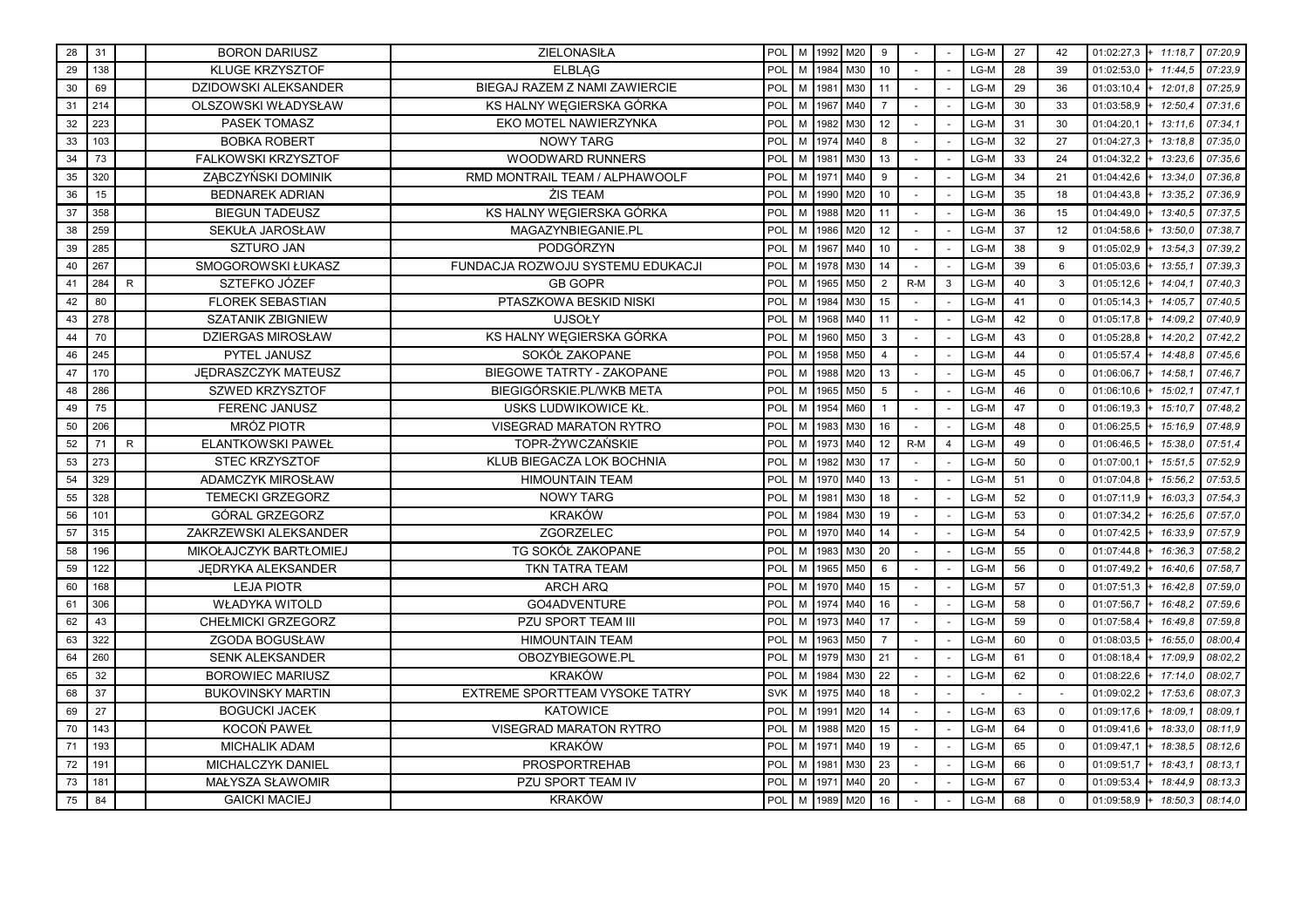| 76  | 78             |              | <b>FILUS STANISŁAW</b>     | <b>KRS TRIATHLON DG</b>      | POL |   |        | M 1965 M50 | 8  |        |                | LG-M   | 69  | $\mathbf 0$ | 01:10:22,1            | 08:16.7<br>19:13.6 |
|-----|----------------|--------------|----------------------------|------------------------------|-----|---|--------|------------|----|--------|----------------|--------|-----|-------------|-----------------------|--------------------|
| 77  | 362            |              | RADOMSKI ZBIGNIEW          | <b>TKKF BESKIDEK</b>         | POL |   | M 1951 | M60        | 2  |        |                | LG-M   | 70  | $\Omega$    | 01:10:34,5            | 19:26.0<br>08:18.2 |
| 78  | 248            |              | <b>REBKOWSKI PIOTR</b>     | <b>BANIA TEAM</b>            | POL | M |        | 1969 M40   | 21 |        |                | LG-M   | 71  | $\mathbf 0$ | 01:10:42,2            | 08:19,1<br>19:33.7 |
| 79  | 104            |              | <b>GRODECKI ŁUKASZ</b>     | <b>DELPHI RUNNING TEAM</b>   | POL | M |        | 1980 M30   | 24 |        |                | LG-M   | 72  | $\mathbf 0$ | 01:11:02,7            | 08:21.5<br>19:54.1 |
| 80  | 46             |              | <b>CIENIAWSKI PIOTR</b>    | KADRA BOBREK-CENTRUM BYTOM   | POL | M | 1979   | M30        | 25 |        |                | LG-M   | 73  | $\mathbf 0$ | 01:11:05,0            | 08:21.8<br>19:56.4 |
| 81  | 58             |              | <b>DERSIEWICZ ADAM</b>     | CALANAPRZOD.ORG              | POL | M |        | 1984 M30   | 26 |        |                | LG-M   | 74  | $\Omega$    | 01:11:10,3            | 20:01.8<br>08:22,4 |
| 82  | 326            |              | <b>TYSZKIEWICZ RAFAŁ</b>   | <b>COLUMBIA TEAM</b>         | POL | M | 1971   | M40        | 22 |        |                | LG-M   | 75  | $\mathbf 0$ | 01:11:12,0            | 08:22.6<br>20:03.5 |
| 83  | 57             |              | <b>DABROWSKI MARCIN</b>    | OBOZYBIEGOWE.PL              | POL | M |        | 1985 M30   | 27 |        |                | LG-M   | 76  | $\mathbf 0$ | 01:11:17,9            | 20:09.3<br>08:23.3 |
| 84  | 140            |              | KOCEMBA ASKANIUSZ          | <b>ALASKA</b>                | POL | M | 1980   | M30        | 28 |        |                | LG-M   | 77  | $\mathbf 0$ | 01:11:23,1            | 20:14.5<br>08:23.9 |
| 85  | 114            |              | <b>HORODNICZY MARIUSZ</b>  | ŁÓDŹ                         | POL | M | 1983   | M30        | 29 |        |                | LG-M   | 78  | $\Omega$    | 01:11:41,3            | 20:32.8<br>08:26,0 |
| 86  | 337            |              | <b>NOWAK OSKAR</b>         | <b>UKS GIMPEL</b>            | POL | M | 1996   | MJ         | 3  |        |                | LG-M   | 79  | $\mathbf 0$ | 01:11:45,0            | 08:26.5<br>20:36.4 |
| 87  | 295            |              | <b>ULFIK JERZY</b>         | DŁUGOBIEGACZE                | POL | M |        | 1959 M50   | 9  |        |                | LG-M   | 80  | $\mathbf 0$ | 01:11:57,0            | 20:48.5<br>08:27.9 |
| 88  | 309            |              | <b>WOJTAREK JACEK</b>      | <b>OPOCZNO</b>               | POL | M | 1990   | M20        | 17 |        |                | LG-M   | 81  | $\mathbf 0$ | 01:12:04,8            | 20:56.2<br>08:28,8 |
| 89  | 207            |              | NIEDZIELSKI PIOTR          | WARSZAWA                     | POL | M | 1980   | M30        | 30 |        |                | LG-M   | 82  | $\Omega$    | 01:12:11,3            | 08:29,6<br>21:02.7 |
| 90  | 154            |              | <b>KRAWCZYK GRZEGORZ</b>   | <b>PZU SPORT TEAM I</b>      | POL | M | 1978   | M30        | 31 |        |                | LG-M   | 83  | $\mathbf 0$ | 01:12:31,5            | 21:22.9<br>08:31.9 |
| 91  | $\overline{7}$ |              | <b>AUGUSTYNIAK MARIUSZ</b> | <b>UKS-TRS SUSZ</b>          | POL | M |        | 1974 M40   | 23 |        |                | LG-M   | 84  | $\mathbf 0$ | 01:12:33,9            | 21:25.4<br>08:32.2 |
| 93  | 292            | $\mathsf{R}$ | <b>TRAGARZ MICHAŁ</b>      | <b>TOPR</b>                  | POL | M | 1976   | M30        | 32 | $R-M$  | 5              | LG-M   | 85  | $\mathbf 0$ | 01:12:48,6            | 08:33,9<br>21:40,0 |
| 94  | 72             |              | <b>FAIGA TOMASZ</b>        | <b>PZU SPORT TEAM I</b>      | POL | M | 1974   | M40        | 24 |        |                | LG-M   | 86  | $\mathbf 0$ | 01:13:06,3            | 21:57.7<br>08:36.0 |
| 95  | 302            |              | STEPIEN BOGDAN             | <b>OPOCZNO</b>               | POL | M | 1979   | M30        | 33 |        |                | LG-M   | 87  | $\mathbf 0$ | 01:13:22,0            | 22:13.4<br>08:37.9 |
| 96  | 160            |              | <b>KUCHARSKI FILIP</b>     | <b>JAWORZNO</b>              | POL | M |        | 1986 M20   | 18 |        |                | LG-M   | 88  | $\mathbf 0$ | 01:13:26,6            | 08:38,4<br>22:18,0 |
| 97  | 215            |              | OŁTARZEWSKI WOJCIECH       | X FIGHT PIASECZNO            | POL | M | 1978   | M30        | 34 |        |                | LG-M   | 89  | $\Omega$    | 01:13:35,6            | 22:27,0<br>08:39,5 |
| 98  | 81             |              | <b>FOJCIK GRZEGORZ</b>     | <b>RYBNIK</b>                | POL | M | 1967   | M40        | 25 |        |                | LG-M   | 90  | $\Omega$    | 01:13:41,3            | 22:32.7<br>08:40.2 |
| 99  | 172            |              | LEŚNIEWSKI RAFAŁ           | <b>BICIUFAPSZTRI</b>         | POL | M | 1977   | M30        | 35 |        |                | LG-M   | 91  | $\mathbf 0$ | 01:13:45,2            | 08:40.6<br>22:36.7 |
| 100 | 199            |              | MORMUL PRZEMYSŁAW          | <b>WYSOKA</b>                | POL | M |        | 1980 M30   | 36 |        |                | LG-M   | 92  | $\mathbf 0$ | 01:13:52,2            | 08:41,4<br>22:43,6 |
| 101 | 231            |              | PILŚNIAK KRZYSZTOF         | <b>KRAKÓW</b>                | POL | M |        | 1973 M40   | 26 |        |                | LG-M   | 93  | $\Omega$    | 01:14:16,6<br>23:08.1 | 08:44.3            |
| 102 | 289            |              | ŚLIWIŃSKI ANDRZEJ          | <b>MIECHÓW</b>               | POL | M | 1957   | M50        | 10 |        |                | LG-M   | 94  | $\mathbf 0$ | 01:14:25,2<br>23:16.7 | 08:45.3            |
| 103 | 144            |              | KOLECKI JAKUB              | <b>KRAKOW</b>                | POL | M | 1983   | M30        | 37 |        |                | LG-M   | 95  | $\mathbf 0$ | 01:14:35,0            | 23:26.4<br>08:46.5 |
| 104 | 198            |              | MISZCZAK SZYMON            | REHABILTANCI.PL              | POL | M |        | 1982 M30   | 38 |        |                | LG-M   | 96  | $\mathbf 0$ | 23:28.1<br>01:14:36,6 | 08:46.7            |
| 105 | 176            |              | ŁUKASIK ANDRZEJ            | <b>JANÓW LUBELSKI</b>        | POL | M |        | 1986 M20   | 19 |        |                | LG-M   | 97  | $\Omega$    | 01:14:46.5            | 23:37.9<br>08:47.8 |
| 106 | 209            |              | <b>NIERADA MARCIN</b>      | <b>KATOWICE</b>              | POL | M | 1983   | M30        | 39 |        |                | LG-M   | 98  | $\mathbf 0$ | 01:14:47,9            | 23:39.3<br>08:48.0 |
| 107 | 270            |              | <b>SOLECKI TOMASZ</b>      | <b>GOMOLA TRANS AIRCO</b>    | POL | M | 1979   | M30        | 40 |        |                | LG-M   | 99  | $\mathbf 0$ | 01:14:49,9            | 23:41.4<br>08:48.2 |
| 108 | 177            |              | ŁUKASIK DAMIAN             | <b>JANÓW LUBELSKI</b>        | POL | M | 1988   | M20        | 20 |        |                | LG-M   | 100 | $\mathbf 0$ | 01:14:57,0            | 23:48,5<br>08:49.1 |
| 109 | 47             | R            | <b>CIEŚLAR DARIUSZ</b>     | <b>GOPR BESKIDY</b>          | POL | M | 1967   | M40        | 27 | $R-M$  | 6              | LG-M   | 101 | $\Omega$    | 01:14:58,7<br>23:50.1 | 08:49.3            |
| 111 | 208            |              | NIEMIEC KRZYSZTOF          | PTTK ŻYWIEC                  | POL | M | 1965   | M50        | 11 |        |                | LG-M   | 102 | $\mathbf 0$ | 01:15:24,1            | 08:52.2<br>24:15.5 |
| 112 | 64             |              | <b>DUBIEL GRZEGORZ</b>     | <b>DUBIEL VITRUM</b>         | POL | M | 1977   | M30        | 41 |        |                | LG-M   | 103 | $\mathbf 0$ | 01:15:29,2            | 24:20.6<br>08:52.8 |
| 113 | 130            |              | <b>KALINOWSKI TOMASZ</b>   | SAILING FOR CHANGE           | POL | M | 1984   | M30        | 42 |        |                | LG-M   | 104 | $\mathbf 0$ | 01:15:33,6<br>24:25.7 | 08:53,4            |
| 114 | 224            |              | PAWLIKOWSKI JAKUB          | <b>ALPINSPORT TEAM</b>       | POL | M | 1988   | M20        | 21 | $\sim$ |                | LG-M   | 105 | $\Omega$    | 01:15:39,0            | 08:54,0<br>24:30.4 |
| 115 | 14             |              | <b>BEBELSKI RAFAŁ</b>      | PZU SPORT TEAM III           | POL | M | 1977   | M30        | 43 |        |                | LG-M   | 106 | $\mathbf 0$ | 01:15:44,5            | 24:35.9<br>08:54.6 |
| 116 | 108            |              | <b>GUŁA SZYMON</b>         | <b>KRAKÓW</b>                | POL | M | 1996   | MJ         | 4  |        |                | LG-M   | 107 | $\mathbf 0$ | 01:15:46,4            | 24:37.8<br>08:54,9 |
| 117 | 124            | $\mathsf{R}$ | <b>JURASZEK MICHAŁ</b>     | <b>GOPR BESKIDY</b>          | POL | M | 1980   | M30        | 44 | $R-M$  | $\overline{7}$ | LG-M   | 108 | $\Omega$    | 01:15:51,2            | 08:55,4<br>24:42,6 |
| 118 | 331            |              | <b>KRANZ JACEK</b>         | <b>WATAHA WOŁOSATE</b>       | POL | M | 1946   | M60        | 3  |        |                | LG-M   | 109 | $\Omega$    | 01:15:56,6            | 24:48.1<br>08:56.1 |
| 119 | 150            |              | <b>KOWALIK PAWEŁ</b>       | ASICS FRONTRUNNER POL        | POL | M | 1990   | M20        | 22 |        |                | LG-M   | 110 | $\mathbf 0$ | 01:16:08,7            | 08:57.5<br>25:00.1 |
| 120 | 153            | $\mathsf{R}$ | <b>KOZOWICZ PAWEŁ</b>      | <b>GJ GOPR / KS KANDAHAR</b> | POL |   |        | M 1985 M30 | 45 | $R-M$  | 8              | $LG-M$ | 111 | $\Omega$    | 01:16:16,7            | 08:58.4<br>25:08,2 |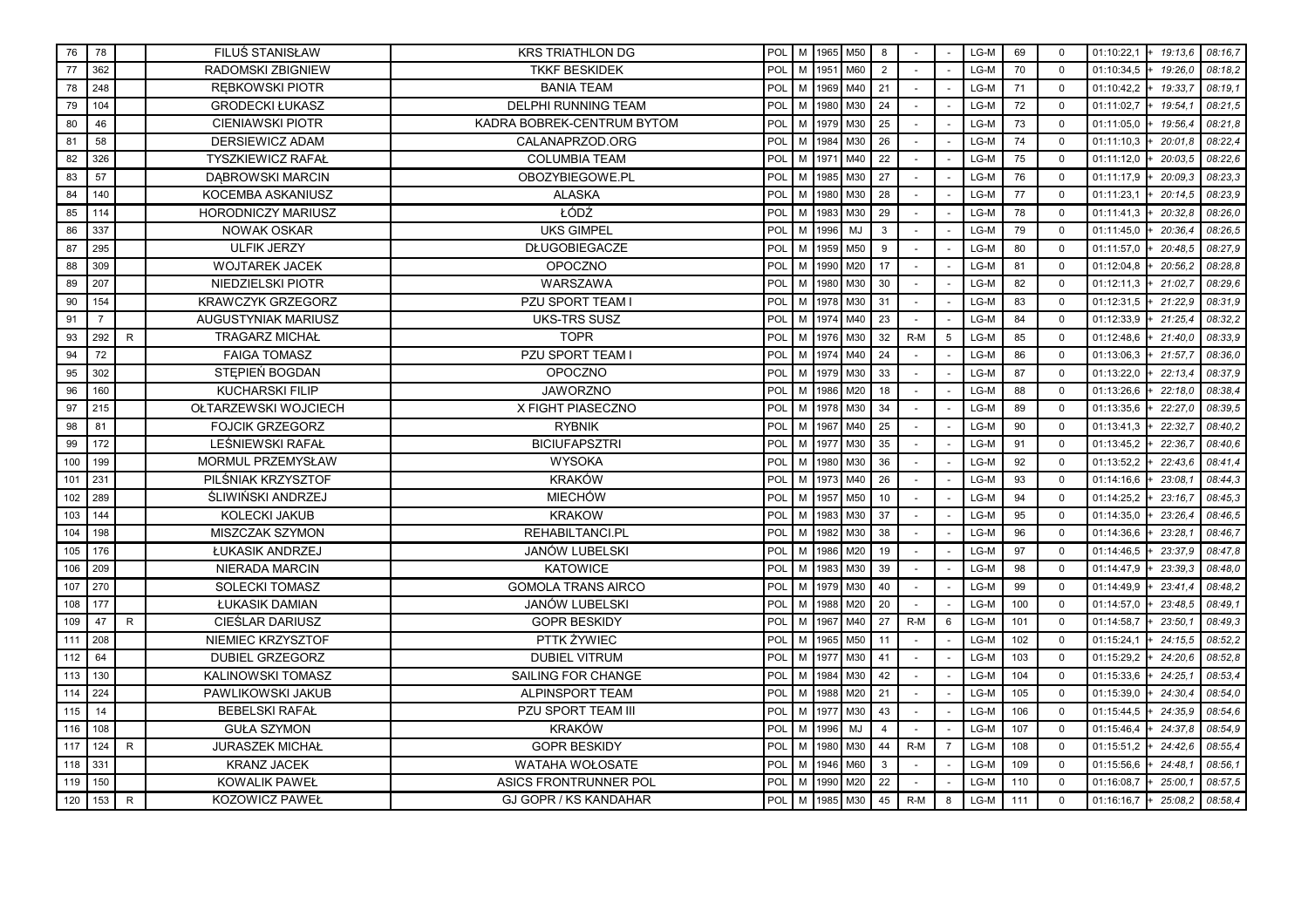| 121 | $\overline{4}$ |              | <b>ANTONIAK MICHAŁ</b>     | <b>PWC</b>                             | POL        |   |      | M   1983   M30 | 46             |       |                 | LG-M | 112 | $\mathbf 0$ | 01:16:22,4<br>$+ 25:13,8$ | 08:59,1 |
|-----|----------------|--------------|----------------------------|----------------------------------------|------------|---|------|----------------|----------------|-------|-----------------|------|-----|-------------|---------------------------|---------|
| 122 | 291            |              | <b>TAJAK TOMASZ</b>        | <b>HR MAX</b>                          | POL        | M | 1974 | M40            | 28             |       |                 | LG-M | 113 | $\mathbf 0$ | 01:16:24,9<br>25:16.4     | 08:59,4 |
| 123 | 220            |              | <b>PANDEL PAWEŁ</b>        | <b>MKSW TRZEBINIA</b>                  | POL        | M | 1976 | M30            | 47             |       |                 | LG-M | 114 | $\Omega$    | 01:16:31,6<br>25:23,7     | 09:00,2 |
| 124 | 252            |              | RYBARZ WITOLD              | ŻWIROWNIA PRZECIESZYN                  | POL        | M | 1971 | M40            | 29             |       |                 | LG-M | 115 | $\Omega$    | 01:16:35,2<br>25:26.7     | 09:00.6 |
| 125 | 111            |              | <b>HODANA MARCIN</b>       | <b>DUBIEL VITRUM</b>                   | POL        | M | 1971 | M40            | 30             |       |                 | LG-M | 116 | $\mathbf 0$ | 01:16:42,6<br>25:34.0     | 09:01.5 |
| 126 | 125            |              | <b>JURINA JAN</b>          | TJ ROHACE ZUBEREC                      | <b>SVK</b> | M | 1954 | M60            | $\overline{4}$ |       |                 |      |     |             | 01:16:58,2<br>25:49.6     | 09:03.3 |
| 128 | 293            |              | <b>TRZCIELIŃSKI ROMAN</b>  | PSY WARSZAWA                           | POL        | M | 1953 | M60            | 5              |       |                 | LG-M | 117 | $\mathbf 0$ | 26:28.9<br>01:17:37,5     | 09:07.9 |
| 129 | 194            |              | MICHAŁOWSKI MACIEJ         | ŁKW ŁÓDŹ                               | POL        | M | 1983 | M30            | 48             |       |                 | LG-M | 118 | $\Omega$    | 01:17:50.5<br>26:42.0     | 09:09.5 |
| 130 | 88             | $\mathsf{R}$ | <b>GAWŁOWSKI GRZEGORZ</b>  | <b>GOPR BESKIDY</b>                    | POL        | M | 1985 | M30            | 49             | $R-M$ | 9               | LG-M | 119 | $\Omega$    | 01:17:57.0<br>26:48.4     | 09:10.2 |
| 131 | 236            |              | <b>PŁONKA PIOTR</b>        | <b>KRAKÓW</b>                          | POL        | M | 1988 | M20            | 23             |       |                 | LG-M | 120 | $\Omega$    | 27:02.5<br>01:18:11,0     | 09:11.9 |
| 132 | 129            |              | KALINOWSKI PRZEMYSŁAW      | HTTPS://NIESIEMNIEPOLESIE.BLOGSPOT.COM | POL        | M | 1979 | M30            | 50             |       |                 | LG-M | 121 | $\mathbf 0$ | 01:18:12,4<br>27:03.9     | 09:12.1 |
| 134 | 321            |              | ZEMŁA ANDRZEJ              | WADOWICE                               | POL        | M | 1974 | M40            | 31             |       |                 | LG-M | 122 | $\mathbf 0$ | 01:18:19,3<br>27:10.7     | 09:12.9 |
| 135 | 121            |              | <b>JECZMYK JAKUB</b>       | ALPINSPORT TEAM                        | POL        | M | 1974 | M40            | 32             |       |                 | LG-M | 123 | $\Omega$    | 01:18:25,7<br>27:17.1     | 09:13.6 |
| 136 | 318            |              | <b>ZASADA TOMASZ</b>       | <b>KRAKÓW</b>                          | POL        | M | 1971 | M40            | 33             |       |                 | LG-M | 124 | $\Omega$    | 27:18.7<br>01:18:27,3     | 09:13.8 |
| 138 | 250            |              | <b>ROSPOND GRZEGORZ</b>    | <b>CLICO</b>                           | POL        | M | 1981 | M30            | 51             |       |                 | LG-M | 125 | $\Omega$    | 01:18:36,8<br>27:28.2     | 09:14.9 |
| 139 | 82             |              | <b>GACA MICHAŁ</b>         | PZU SPORT TEAM IV                      | POL        | M | 1976 | M30            | 52             |       |                 | LG-M | 126 | $\mathbf 0$ | 27:35.5<br>01:18:44,0     | 09:15.8 |
| 141 | 182            |              | <b>MAMOŃ MICHAŁ</b>        | <b>MAMONIOULTIMATEAM</b>               | POL        | M | 1980 | M30            | 53             |       |                 | LG-M | 127 | $\mathbf 0$ | 01:18:48,7<br>27:40.2     | 09:16.3 |
| 142 | 60             |              | DOMAŃSKI DARIUSZ           | <b>OTWOCK</b>                          | POL        | M | 1977 | M30            | 54             |       |                 | LG-M | 128 | $\Omega$    | 01:18:53,5<br>27:45,0     | 09:16.9 |
| 143 | 2              |              | ABRAMCZUK JAKUB            | 100HRMAX.PL                            | POL        | M | 1978 | M30            | 55             |       |                 | LG-M | 129 | $\mathbf 0$ | 01:18:58,0<br>27:49.4     | 09:17.4 |
| 144 | 311            |              | WOROBIEC JÓZEF             | UMKS NADIR JEDRZEJÓW                   | POL        | M | 1957 | M50            | 12             |       |                 | LG-M | 130 | $\mathbf 0$ | 01:19:23,7<br>28:15.1     | 09:20,4 |
| 146 | 187            |              | <b>JAWORSKI KAROL</b>      | <b>KARTUZY</b>                         | POL        | M | 1984 | M30            | 56             |       |                 | LG-M | 131 | $\Omega$    | 01:19:58,4<br>28:49.8     | 09:24.5 |
| 147 | 235            |              | PLISZKA PAWEŁ              | AKM OLIMP OLSZTYN/SKLEPBIEGOWY.COM     | POL        | M | 1976 | M30            | 57             |       |                 | LG-M | 132 | $\mathbf 0$ | 01:20:02,7<br>28:54.1     | 09:25.0 |
| 149 | 127            |              | <b>JUSKOWIAK ANDRZEJ</b>   | PZU SPORT TEAM II                      | POL        | M | 1976 | M30            | 58             |       |                 | LG-M | 133 | $\Omega$    | 01:20:10,2<br>29:01.6     | 09:25.9 |
| 150 | 51             |              | <b>CZAJKOWSKI WOJCIECH</b> | <b>ZAKOPANE</b>                        | POL        | M | 1967 | M40            | 34             |       |                 | LG-M | 134 | $\mathbf 0$ | 01:20:19,0<br>29:10.4     | 09:26.9 |
| 153 | 253            |              | RYBCZYŃSKI PRZEMYSŁAW      | <b>KRAKÓW</b>                          | POL        | M | 1966 | M40            | 35             |       |                 | LG-M | 135 | $\mathbf 0$ | 01:20:29,3<br>29:20.7     | 09:28.1 |
| 155 | 210            |              | NIKONOWICZ MARCIN          | <b>UKS KATOLIK</b>                     | POL        | M | 1976 | M30            | 59             |       |                 | LG-M | 136 | $\mathbf 0$ | 29:30.8<br>01:20:39,3     | 09:29.3 |
| 157 | 280            |              | SZCZEPANIAK MACIEJ         | <b>FITFAZA</b>                         | POL        | M | 1980 | M30            | 60             |       |                 | LG-M | 137 | $\mathbf 0$ | 01:20:46,5<br>29:37.9     | 09:30.2 |
| 158 | 356            |              | <b>FIJAK JERZY</b>         | KS HALNY WĘGIERSKA GÓRKA               | POL        | M | 1956 | M50            | 13             |       |                 | LG-M | 138 | $\Omega$    | 01:20:51,0<br>29:42.4     | 09:30.7 |
| 159 | 218            |              | OŻGA SEBASTIAN             | <b>TYCHY</b>                           | POL        | M | 1988 | M20            | 24             |       |                 | LG-M | 139 | $\Omega$    | 01:20:55,4<br>29:46.8     | 09:31.2 |
| 160 | 178            |              | ŁUKASZEWSKI MACIEJ         | ŁODŹ                                   | POL        | M | 1983 | M30            | 61             |       |                 | LG-M | 140 | $\mathbf 0$ | 01:21:27,3<br>30:18.7     | 09:35.0 |
| 161 | 188            |              | MAZURKIEWICZ MARIUSZ       | KAMRAT-TEAM                            | POL        | M | 1972 | M40            | 36             |       |                 | LG-M | 141 | $\mathbf 0$ | 30:34.4<br>01:21:43,0     | 09:36.8 |
| 162 | 99             |              | <b>GORLEWSKI KRZYSZTOF</b> | <b>MAK</b>                             | POL        | M | 1976 | M30            | 62             |       |                 | LG-M | 142 | $\mathbf 0$ | 01:22:05,8<br>30:57.2     | 09:39.5 |
| 163 | 118            |              | <b>JAMBORSKI ŁUKASZ</b>    | <b>KRAKÓW</b>                          | POL        | M | 1980 | M30            | 63             |       |                 | LG-M | 143 | $\Omega$    | 01:22:13,0<br>31:04,5     | 09:40,4 |
| 164 | 89             | $\mathsf{R}$ | <b>GEBALA WOJCIECH</b>     | <b>GB GOPR</b>                         | POL        | M | 1982 | M30            | 64             | $R-M$ | 10 <sup>1</sup> | LG-M | 144 | $\Omega$    | 01:22:45,5<br>31:37.0     | 09:44,2 |
| 165 | 66             |              | <b>DYK MARIUSZ</b>         | PHU MARDEX MARIUSZ DYK                 | <b>POL</b> | M | 1972 | M40            | 37             |       |                 | LG-M | 145 | $\mathbf 0$ | 31:38.5<br>01:22:47,0     | 09:44,4 |
| 166 | 55             |              | <b>DAŁOMIS LESŁAW</b>      | <b>TRYŃCZA</b>                         | POL        | M | 1977 | M30            | 65             |       |                 | LG-M | 146 | $\mathbf 0$ | 01:22:55,7<br>31:47.2     | 09:45,4 |
| 167 | 351            |              | <b>GEJZA SABANOS</b>       | <b>MARAS TEAM</b>                      | <b>SVK</b> | M | 1961 | M50            | 14             |       |                 |      |     |             | 01:23:01,9<br>$-31:53,3$  | 09:46.1 |
| 168 | 139            |              | <b>KNAP PRZEMYSŁAW</b>     | GOMOLA TRANS AIRCO / KS KANDAHAR       | POL        | M | 1971 | M40            | 38             |       |                 | LG-M | 147 | $\mathbf 0$ | 01:23:04,0<br>31:55,4     | 09:46,4 |
| 169 | 16             |              | <b>BERNACKI BARTOSZ</b>    | ŁĄKA PRUDNICKA                         | POL        | M | 1983 | M30            | 66             |       |                 | LG-M | 148 | $\Omega$    | 01:23:14,7<br>32:06.1     | 09:47.6 |
| 170 | 9              |              | <b>BADURA WOJTEK</b>       | ZIELONA TRAFFFKA                       | POL        | M | 1967 | M40            | 39             |       |                 | LG-M | 149 | $\Omega$    | 32:09.9<br>01:23:18,4     | 09:48.0 |
| 171 | 36             |              | <b>BUDNIK RYSZARD</b>      | <b>CICHE</b>                           | POL        | M | 1958 | M50            | 15             |       |                 | LG-M | 150 | $\mathbf 0$ | 32:20.1<br>01:23:28,7     | 09:49.3 |
| 172 | 59             |              | DOMAGAŁA REMIGIUSZ         | <b>WILD DUCK</b>                       | <b>POL</b> | M | 1967 | M40            | 40             |       |                 | LG-M | 151 | $\mathbf 0$ | 01:23:40,5<br>32:31.9     | 09:50.6 |
| 173 | 38             |              | <b>BUKOWSKI PIOTR</b>      | <b>SAINT-GOBAIN SQUAD</b>              | POL        | M | 1973 | M40            | 41             |       |                 | LG-M | 152 | $\Omega$    | 32:34,4<br>01:23:43,0     | 09:50.9 |
|     |                |              |                            |                                        |            |   |      |                |                |       |                 |      |     |             |                           |         |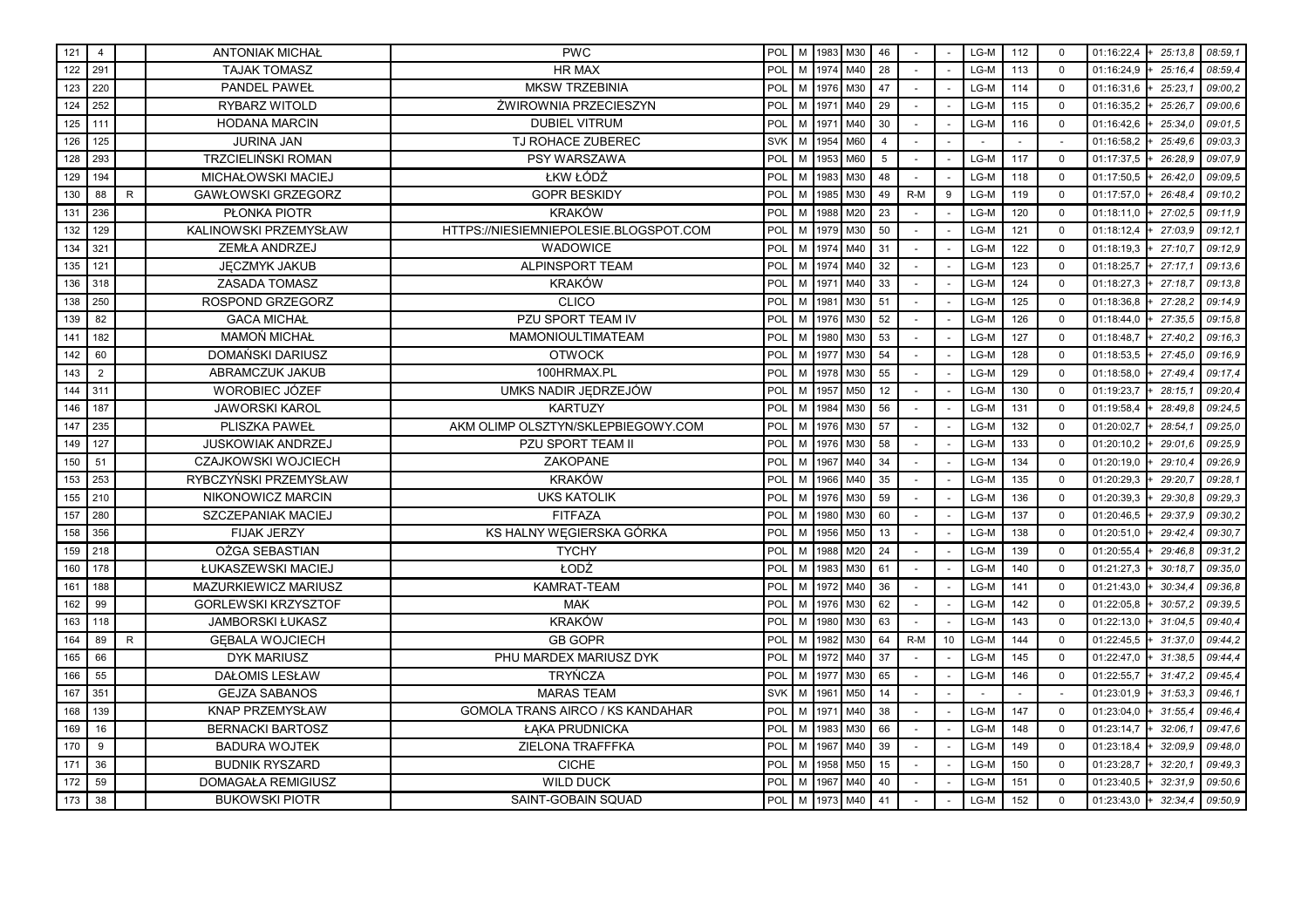|     | 175 217 | OSTROPOLSKI HENRYK         | <b>WKB PIAST WROCŁAW</b>      | POL        |   |      | M 1957 M50 | 16             |        | LG-M   | 153    | $\mathbf 0$ | 01:23:51,4<br>32:42.8 | 09:51,9 |
|-----|---------|----------------------------|-------------------------------|------------|---|------|------------|----------------|--------|--------|--------|-------------|-----------------------|---------|
| 177 | 148     | KOSMALA BARTOSZ            | <b>KOSMALA TEAM</b>           | POL        | M |      | 1974 M40   | 42             |        | LG-M   | 154    | $\mathbf 0$ | 01:24:16,9<br>33:08.3 | 09:54.9 |
| 178 | 323     | ZIELIŃSKI MAREK            | PRZECZNO                      | POL        | M | 1987 | M20        | 25             |        | LG-M   | 155    | $\Omega$    | 33:14.8<br>01:24:23,3 | 09:55,7 |
| 179 | 146     | KORDZIŃSKI KAZIMIERZ       | RMD MONTRAIL TEAM             | POL        | M |      | 1958 M50   | 17             |        | LG-M   | 156    | $\mathbf 0$ | 01:24:37,5<br>33:29.0 | 09:57.4 |
| 180 | 261     | SEKULSKI KAMIL             | <b>WARSZAWA</b>               | POL        | M | 1992 | M20        | 26             |        | LG-M   | 157    | $\mathbf 0$ | 01:24:44,5<br>33:35.9 | 09:58.2 |
| 182 | 264     | SKWARZYŃSKI JACENTY        | <b>KB HERMES GRYFINO</b>      | POL        | M | 1953 | M60        | $6\phantom{1}$ |        | LG-M   | 158    | $\mathbf 0$ | 01:25:19,7<br>34:11.2 | 10:02,3 |
| 183 | 19      | <b>BIAŁEK ADAM</b>         | <b>PARADOX</b>                | POL        | M | 1971 | M40        | 43             |        | LG-M   | 159    | $\Omega$    | 01:25:22,8<br>34:14.3 | 10:02,7 |
| 184 | 183     | <b>MARCINKOWSKI MARCIN</b> | <b>BŁONIE</b>                 | POL        | M | 1973 | M40        | 44             |        | LG-M   | 160    | $\mathbf 0$ | 01:25:24,6<br>34:16.0 | 10:02.9 |
| 185 | 164     | <b>KWASIK MAREK</b>        | KLUCZBORSKA GRUPA BIEGOWA BIT | POL        | M | 1973 | M40        | 45             |        | LG-M   | 161    | $\mathbf 0$ | 01:25:52,0<br>34:43.4 | 10:06.1 |
| 189 | 221     | PANUS PIOTR                | <b>NETTETAL</b>               | GER        | M | 1974 | M40        | 46             | $\sim$ | $\sim$ | $\sim$ | $\sim$      | 01:26:12,6<br>35:04.0 | 10:08.5 |
| 190 | 135     | KIEŁEK PRZEMYSŁAW          | DOGOŃ GRODZISK MAZOWIECKI     | POL        | M | 1978 | M30        | 67             |        | LG-M   | 162    | $\mathbf 0$ | 01:27:16,0<br>36:07.4 | 10:16,0 |
| 192 | 41      | <b>CHAŁUPCZAK MICHAŁ</b>   | <b>KRAKÓW</b>                 | POL        | M | 1986 | M20        | 27             |        | LG-M   | 163    | $\Omega$    | 37:00,5<br>01:28:09,0 | 10:22,2 |
| 194 | 11      | <b>BARTOLIK PIOTR</b>      | PZU SPORT TEAM                | POL        | M | 1978 | M30        | 68             |        | LG-M   | 164    | $\Omega$    | 01:28:27,3<br>37:18.7 | 10:24,4 |
| 195 | 281     | SZEREMETA ANDRZEJ          | PZU SPORT TEAM II             | POL        | M | 1970 | M40        | 47             |        | LG-M   | 165    | $\mathbf 0$ | 01:28:28,1<br>37:19.5 | 10:24,5 |
| 196 | 352     | <b>TOMECKO JOZEF</b>       | <b>MARAS TEAM</b>             | SVK        | M | 1953 | M60        | $\overline{7}$ |        |        |        |             | 37:46.4<br>01:28:55,0 | 10:27,6 |
| 198 | 360     | <b>KOCIERZ PIOTR</b>       | KS HALNY WĘGIERSKA GÓRKA      | POL        | M | 1975 | M40        | 48             |        | LG-M   | 166    | $\mathbf 0$ | 37:58,3<br>01:29:06,8 | 10:29,0 |
| 199 | 282     | <b>SZEWCZYK ARTUR</b>      | DOKĄD TAK CIĄGLE BIEGNĘ?      | POL        | M | 1972 | M40        | 49             |        | LG-M   | 167    | $\Omega$    | 01:29:14,0<br>38:05.4 | 10:29.9 |
| 200 | 299     | <b>WENSIERSKI JACEK</b>    | <b>KRAKÓW</b>                 | POL        | M | 1967 | M40        | 50             |        | LG-M   | 168    | $\mathbf 0$ | 01:29:40,9<br>38:32.3 | 10:33,0 |
| 201 | 56      | DANIELCZYK MARCIN          | <b>WARTA</b>                  | POL        | M | 1986 | M20        | 28             |        | LG-M   | 169    | $\mathbf 0$ | 01:29:42,6<br>38:34.1 | 10:33,2 |
| 203 | 354     | DYRLAGA STANISŁAW          | KS HALNY WĘGIERSKA GÓRKA      | POL        | M | 1958 | M50        | 18             |        | LG-M   | 170    | $\mathbf 0$ | 01:30:01,0<br>38:52.4 | 10:35,4 |
| 205 | 95      | <b>GŁUSZCZAK JERZY</b>     | ŁÓDŹ                          | POL        | M | 1958 | M50        | 19             |        | LG-M   | 171    | $\Omega$    | 39:22,2<br>01:30:30,8 | 10:38,9 |
| 206 | 53      | <b>CZAPLICKI PIOTR</b>     | PZU SPORT TEAM V              | POL        | M | 1987 | M20        | 29             |        | LG-M   | 172    | $\mathbf 0$ | 39:40.7<br>01:30:48,7 | 10:41.0 |
| 208 | 275     | SUCHECKI WOJCIECH          | WARMIA I MAZURY TEAM          | <b>POL</b> | M | 1973 | M40        | 51             |        | LG-M   | 173    | $\mathbf 0$ | 40:22.9<br>01:31:31.5 | 10:46.1 |
| 209 | 96      | <b>GOŁAJEWSKI ARTUR</b>    | <b>GOLASY</b>                 | POL        | M | 1978 | M30        | 69             |        | LG-M   | 174    | $\mathbf 0$ | 40:33.4<br>01:31:42,0 | 10:47,3 |
| 210 | 294     | <b>TYKA MACIEJ</b>         | <b>JADOWNIKI</b>              | POL        | M | 1981 | M30        | 70             |        | LG-M   | 175    | $\Omega$    | 40:36.0<br>01:31:44,5 | 10:47,6 |
| 212 | 113     | HORODECKI GRZEGORZ         | REHABILITANCI.ORG.PL          | POL        | M | 1976 | M30        | 71             |        | LG-M   | 176    | $\mathbf 0$ | 40:41.9<br>01:31:50,5 | 10:48.3 |
| 213 | 152     | KOZŁOWSKI KONRAD           | <b>NOWY TARG</b>              | POL        | M | 1985 | M30        | 72             |        | LG-M   | 177    | $\mathbf 0$ | 01:32:18,4<br>41:09.8 | 10:51,6 |
| 214 | 106     | <b>GRZESIAK GRZEGORZ</b>   | <b>EULEO RUNNING TEAM</b>     | POL        | M | 1974 | M40        | 52             |        | LG-M   | 178    | $\mathbf 0$ | 01:32:34,0<br>41:25.5 | 10:53,4 |
| 215 | 357     | <b>RAK ANDRZEJ</b>         | KS HALNY WEGIERSKA GÓRKA      | POL        | M | 1960 | M50        | 20             |        | LG-M   | 179    | $\mathbf 0$ | 01:32:39,5<br>41:30.9 | 10:54,1 |
| 216 | 247     | REJCZYK CEZARY             | KS HALNY WEGIERSKA GÓRKA      | POL        | M | 1984 | M30        | 73             |        | $LG-M$ | 180    | $\Omega$    | 01:32:41,4<br>41:32,8 | 10:54,3 |
| 217 | 97      | <b>GORCZYCA WOJCIECH</b>   | <b>KS BAŁAGAN</b>             | POL        | M | 1975 | M40        | 53             |        | LG-M   | 181    | $\mathbf 0$ | 01:33:08,9<br>42:00.3 | 10:57,5 |
| 218 | 50      | <b>CZAJKOWSKI BARTOSZ</b>  | REHABILITANCI.ORG.PL          | POL        | M | 1975 | M40        | 54             |        | LG-M   | 182    | $\mathbf 0$ | 01:33:09,1<br>42:00.5 | 10:57,5 |
| 219 | 316     | <b>ZAPART TOMASZ</b>       | <b>JURATA ZATOKA CAFE</b>     | POL        | M | 1971 | M40        | 55             |        | LG-M   | 183    | $\mathbf 0$ | 01:33:28,8<br>42:20.2 | 10:59,9 |
| 220 | 350     | <b>MARAS LADISLAV</b>      | <b>MARAS TEAM</b>             | SVK        | M | 1963 | M50        | 21             |        |        |        |             | 42:31,2<br>01:33:39,7 | 11:01,1 |
| 222 | 25      | <b>BOBROWICZ MATEUSZ</b>   | <b>ACCENTURE</b>              | <b>POL</b> | M | 1983 | M30        | 74             |        | LG-M   | 184    | $\mathbf 0$ | 01:34:00,2<br>42:51.7 | 11:03.6 |
| 225 | 243     | PRZYSUCHA MICHAŁ           | WARSZAWA                      | POL        | M | 1982 | M30        | 75             |        | LG-M   | 185    | $\Omega$    | 01:34:46,9<br>43:38.4 | 11:09.0 |
| 226 | 339     | WAWROWSKI JAROSŁAW         | ZABRZE                        | POL        | M | 1972 | M40        | 56             |        | LG-M   | 186    | $\mathbf 0$ | 43:56,6<br>01:35:05,2 | 11:11,2 |
| 228 | 338     | RATYŃSKI SŁAWOMIR          | WARSZAWA                      | POL        | M | 1960 | M50        | 22             |        | LG-M   | 187    | $\mathbf 0$ | 44:51,6<br>01:36:00,2 | 11:17,7 |
| 230 | 175     | ŁODZIŃSKI MATEUSZ          | WARSZAWA                      | POL        | M | 1990 | M20        | 30             |        | LG-M   | 188    | $\Omega$    | 01:36:08,4<br>44:59,8 | 11:18,6 |
| 232 | 277     | <b>SZANSER PIOTR</b>       | WARSZAWA                      | POL        | M | 1980 | M30        | 76             |        | LG-M   | 189    | $\Omega$    | 45:39.6<br>01:36:48,2 | 11:23.3 |
| 233 | 251     | RUDNICKI WOJCIECH          | <b>DAGIL TEAM</b>             | POL        | M | 1972 | M40        | 57             |        | LG-M   | 190    | $\mathbf 0$ | 01:36:51,2<br>45:42.6 | 11:23.7 |
| 234 | 232     | PIOTRAK DARIUSZ            | <b>OSTROŁEKA</b>              | POL        | M | 1974 | M40        | 58             |        | LG-M   | 191    | $\mathbf 0$ | 01:37:21,2<br>46:12.6 | 11:27.2 |
| 235 | 212     | <b>NOWICKI MACIEJ</b>      | <b>ŚLESIN</b>                 | POL        | M |      | 1978 M30   | 77             |        | LG-M   | 192    | $\mathbf 0$ | 01:37:22,1<br>46:13,5 | 11:27,3 |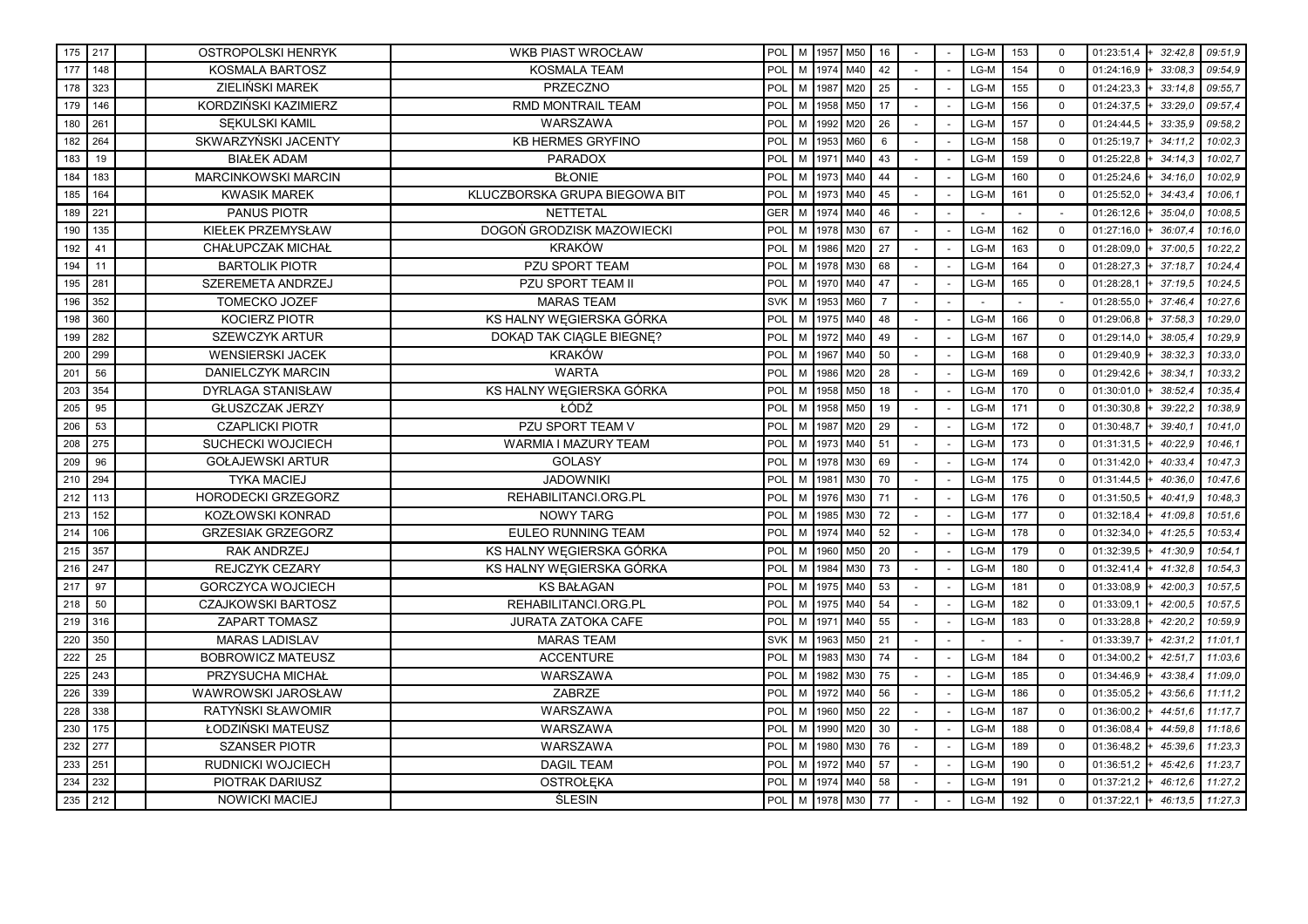|     | 236 204      | ZDYNOWSKI JACEK            | KS HALNY WEGIERSKA GÓRKA                     |     |  | POL M 1965 M50       | 23  |  | LG-M | 193 | $\Omega$ | $01:37:38.5$ + | 46:30.0 | 11:29.2         |
|-----|--------------|----------------------------|----------------------------------------------|-----|--|----------------------|-----|--|------|-----|----------|----------------|---------|-----------------|
|     | 238 192      | <b>MICHALCZYK MARCIN</b>   | MONSTON SPORT TEAM                           |     |  | POL   M   1974   M40 | 59  |  | LG-M | 194 | $\Omega$ | 01:40:21.4     | 49:12.8 | 11:48,4         |
| 240 | $\mathbf{3}$ | ADAMSKI JAKUB              | OŚRODEK TWÓRCZEJ INTERWENCJI                 |     |  | POL   M   1981   M30 | 78  |  | LG-M | 195 | $\Omega$ | 01:40:41.8     | 49:33.2 | 11:50,8         |
|     | 241 109      | <b>GUSTAW KRZYSZTOF</b>    | <b>LUBLIN</b>                                |     |  | POL   M   1959   M50 | -24 |  | LG-M | 196 | $\Omega$ | 01:40:58,1     | 49:49.5 | 11:52,7         |
|     | 242 226      | PERNET JACEK               | <b>WIELICZKA</b>                             |     |  | POL   M   1969   M40 | 60  |  | LG-M | 197 | $\Omega$ | $01:41:02.6$ + | 49:54.0 | 11:53,2         |
|     | $243$ 303    | WILIŃSKI PAWEŁ             | ŁÓDŹ                                         | POL |  | M 1980 M30           | 79  |  | LG-M | 198 | $\Omega$ | $01:41:04.6$ + | 49:56.  | 11:53,5         |
|     | 244 233      | PISKADŁO TOMASZ            | <b>RZESZÓW</b>                               |     |  | POL   M   1987   M20 | 31  |  | LG-M | 199 | $\Omega$ | $01:41:28.3$ + | 50:19.8 | 11:56,3         |
|     | 245 200      | <b>MOSEK PIOTR</b>         | <b>RADOM</b>                                 |     |  | POL   M   1967   M40 | 61  |  | LG-M | 200 | $\Omega$ | 01:41:37,1     | 50:28.6 | 11:57,3         |
|     | 246 239      | PRAGA MARCIN               | PZU SPORT TEAM                               |     |  | POL   M   1977   M30 | 80  |  | LG-M | 201 | $\Omega$ | 01:41:40,3     | 50:31.7 | 11:57,7         |
|     | 247 132      | KAŹMIERCZAK TADEUSZ        | WARSZAWA                                     |     |  | POL   M   1990   M20 | 32  |  | LG-M | 202 | $\Omega$ | $01:41:40.5$ + | 50:31.9 | 11:57,7         |
|     | 249 297      | <b>URIBE MANUEL</b>        | <b>LIFESPORT</b>                             |     |  | MEX   M   1988   M20 | 33  |  |      |     |          | 01:42:10,8     | 51:02.2 | 12:01,3         |
|     | 253 290      | ŚLIŻEWSKI MARCIN           | OSOM RUNNERS/WIECZORNE BIEGANIE W SZCZECINIE |     |  | POL   M   1969   M40 | 62  |  | LG-M | 203 | $\Omega$ | $01:43:14.5$ + | 52:05,9 | 12:08,8         |
| 255 | 17           | <b>BERNACKI ŁUKASZ</b>     | ŁAKA PRUDNICKA                               |     |  | POL   M   1988   M20 | 34  |  | LG-M | 204 | $\Omega$ | $01:43:25.5$ + | 52:17.0 | 12:10,1         |
| 256 | 63           | DRÓŻDŻ PIOTR               | <b>CZESTOCHOWA</b>                           |     |  | POL   M   1976   M30 | 81  |  | LG-M | 205 | $\Omega$ | $01:44:23.8$ + | 53:15.2 | 12:16,9         |
|     | 259 211      | <b>NOWAK TOMASZ</b>        | <b>MOZITEAM</b>                              | POL |  | M   1966   M40       | 63  |  | LG-M | 206 | $\Omega$ | $01:49:11.3$ + | 58:02,7 | 12:50,7         |
|     | 261 159      | KUBKA ADAM STANISŁAW       | ZAPOBIEGAM UDAROM                            |     |  | POL   M   1958   M50 | 25  |  | LG-M | 207 | $\Omega$ | 01:51:59,0     | 00:50,4 | 13:10,5         |
| 264 | 91           | <b>GIEDROJC PRZEMYSŁAW</b> | PZU SPORT TEAM V                             |     |  | POL   M   1985   M30 | 82  |  | LG-M | 208 | $\Omega$ | $01:58:21.0$ + | 07:12.4 | 13:55,4         |
|     | 265 262      | SIGER ADAM                 | FUNDACJA UDARU MÓZGU                         |     |  | POL M 1974 M40       | 64  |  | LG-M | 209 | $\Omega$ | $02:09:50.9$ + |         | 18:42,3 15:16,6 |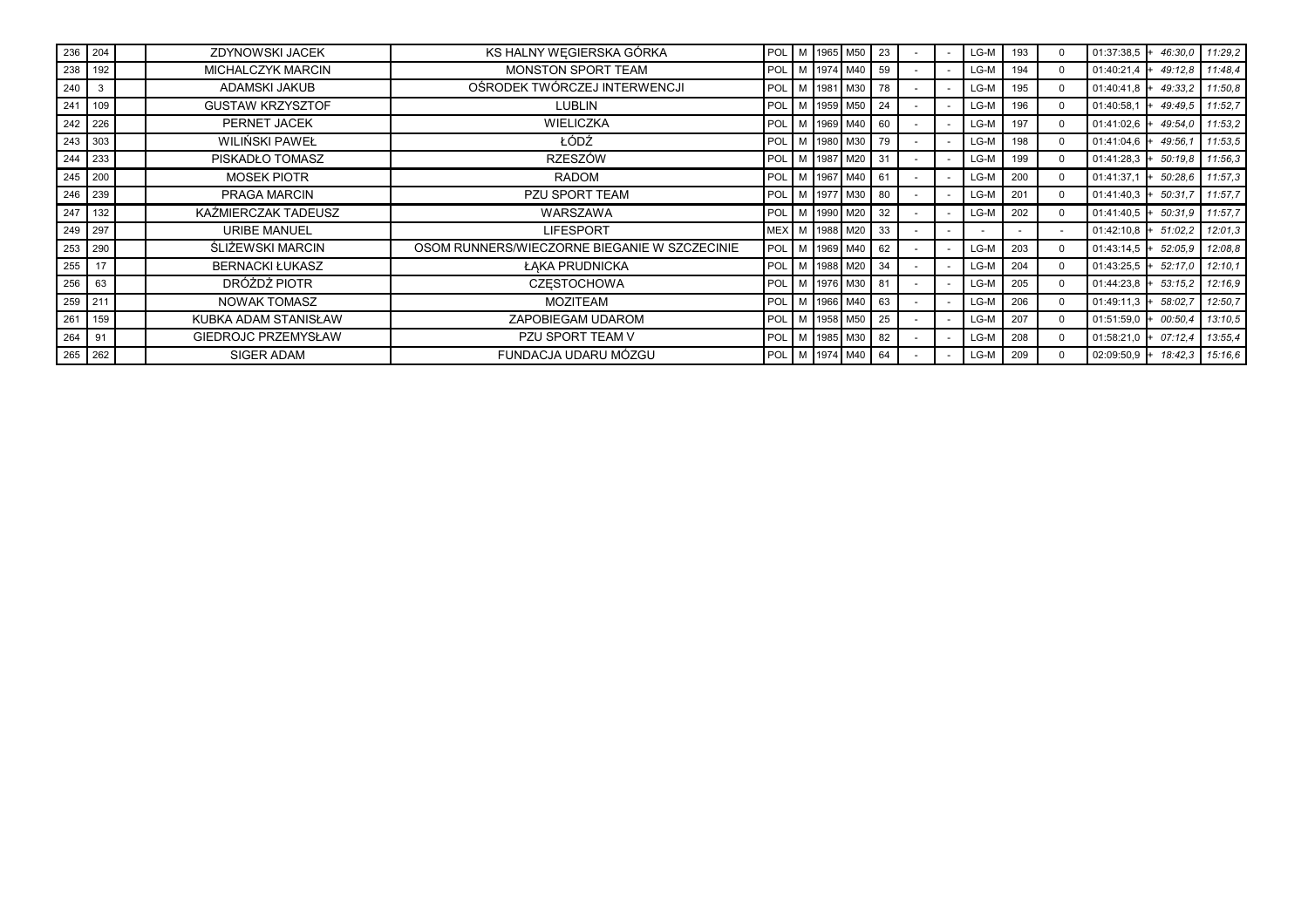



### Zakopane 2015

| Lokata<br>gen. | I star     | <b>RATO</b><br><b>WNIK</b><br>t.   GÓRS<br>KI | Nazwisko i imie            | Klub / miasto / szkoła | Kraj K/M | Rok<br>ur.    | Kat. | kat. | Kat.<br><b>NIK</b><br><b>GÓRSKI GÓRS</b> | <b>Lokatal</b><br>l w kat.<br>ΚI | Lokat RATOW RATO Kat. LIGAL<br>I WNIK I GÓRSKAI | Lokata<br>w kat.<br><b>LIGA</b><br>GÓRSK<br>$\overline{a}$ | Ilość pkt. w<br>  klasyfikacji<br>LIGA<br>GÓRSKA | Czas       | Strata do<br>zwycięzcy | Srednia na<br>1 km |
|----------------|------------|-----------------------------------------------|----------------------------|------------------------|----------|---------------|------|------|------------------------------------------|----------------------------------|-------------------------------------------------|------------------------------------------------------------|--------------------------------------------------|------------|------------------------|--------------------|
|                | 156 330    |                                               | <b>BRZESKA EWA</b>         | TKN TATRA TEAM         | POL I    | K   1998   KJ |      |      |                                          |                                  | LG-K                                            | 17                                                         | 24                                               | 01:20:41,2 | $+$ 29:32.6 09:29.6    |                    |
| 188            | $\vert$ 94 |                                               | <b>GŁOMBIOWSKA ZUZANNA</b> | <b>SUCHYTEAM</b>       | POL      | K 1996        | KJ   |      |                                          |                                  | LG-K                                            | 23                                                         |                                                  | 01:26:08.0 | 34:59.4                | 10:08.0            |
|                | 191 336    |                                               | STODOLAK ALEKSANDRA        |                        | POL I    | K 1996        | KJ   |      |                                          |                                  | LG-K                                            | 24                                                         |                                                  | 01:27:39.9 | 36:31.3                | 10:18.8            |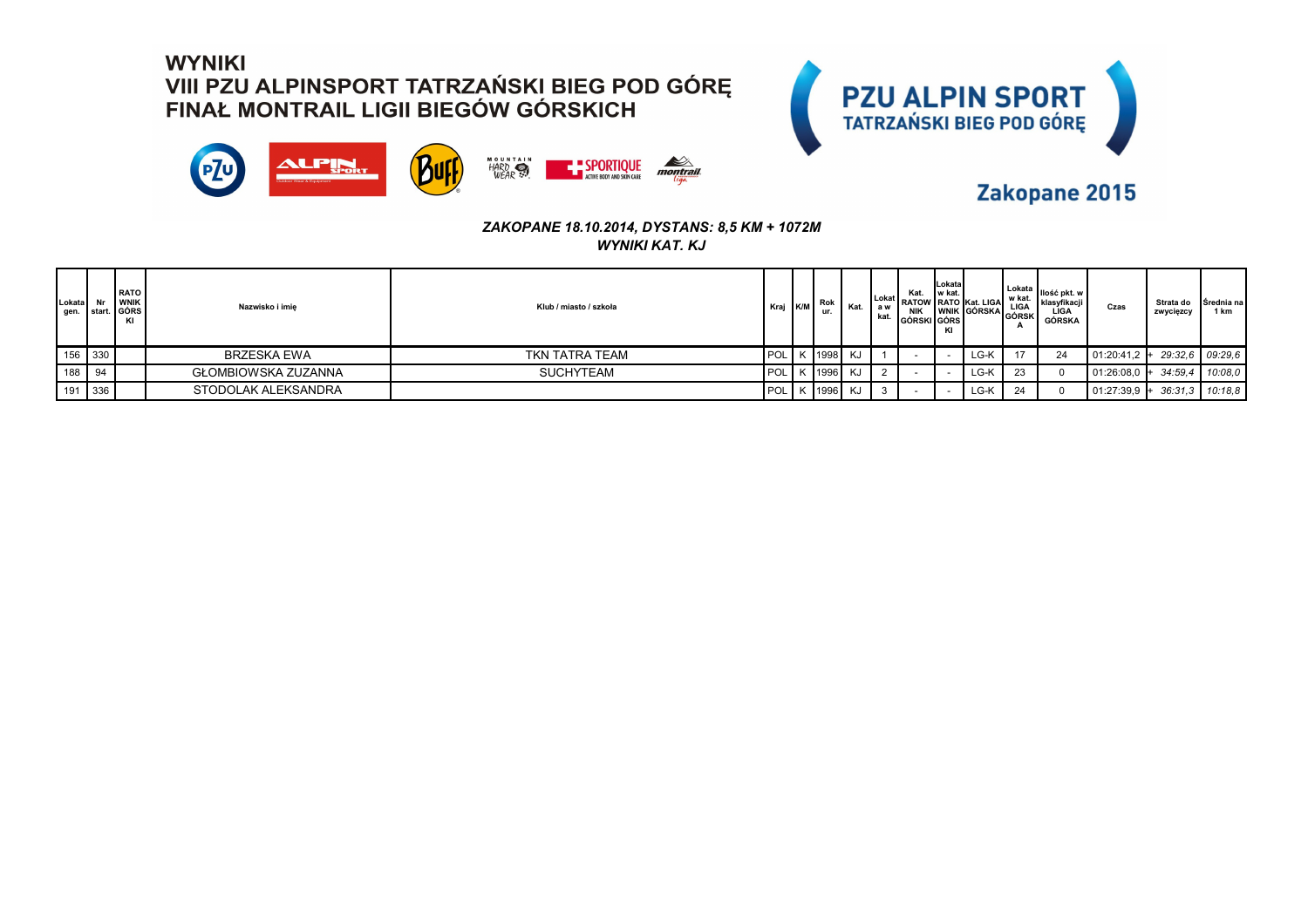



### Zakopane 2015

| Lokata Nr<br>gen. start. |      | <b>RATO</b><br><b>WNIK</b><br>GÓRS<br>KI | Nazwisko i imie           | Klub / miasto / szkoła  | Kraj             | K/M | Rok<br>ur. | Kat.       | kat. | Kat.<br><b>NIK</b><br>GÓRSKI GÓRS | Lokatal<br>I w kat.<br>KI | Lokat RATOW RATO Kat. LIGAL<br>WNIK GÓRSKA | w kat.<br>LIGA<br>GÓRSK<br>А | Lokata   <sub>Ilość pkt. w</sub> i<br>klasvfikacii<br>LIGA<br><b>GÓRSKA</b> | Czas           | Strata do<br>zwycięzcy | Srednia na<br>1 km |
|--------------------------|------|------------------------------------------|---------------------------|-------------------------|------------------|-----|------------|------------|------|-----------------------------------|---------------------------|--------------------------------------------|------------------------------|-----------------------------------------------------------------------------|----------------|------------------------|--------------------|
| 19                       | 304  |                                          | WIŚNIEWSKA-ULFIK DOMINIKA | RMD MONTRAIL/4FLEX TEAM | POL <sup>1</sup> |     | K 1986 K20 |            |      |                                   |                           | LG-K                                       |                              | 300                                                                         | 01:00:11,9     | 09:03.3                | 07:04.9            |
| 45                       | 327  |                                          | <b>TOMASIAK NATALIA</b>   | <b>SALCO SPORT TEAM</b> | POL <sup>1</sup> |     | K 1986 K20 |            |      |                                   |                           | LG-K                                       |                              | 255                                                                         | 01:05:50.2     | 14:41.6                | 07:44.7            |
| 67                       | 76   |                                          | FIGURA ANNA               | <b>KW ZAKOPANE</b>      | POL <sup>1</sup> |     | K 1990 K20 |            |      |                                   |                           | LG-K                                       |                              | 150                                                                         | 01:08:56,7     | 17:48.7                | 08:06.7            |
| 127                      | 133  |                                          | KACKA ANNA                | ZAKOPANE                | <b>POL</b>       |     | K 1990 K20 |            |      |                                   |                           | LG-K                                       |                              | 90                                                                          | 01:17:30,7     | 26:22.7                | 09:07.1            |
| 174 332                  |      |                                          | BUCZYŃSKA KATARZYNA       | TKN TATRA TEAM          | POL <sup>1</sup> |     | K 1991 K20 |            |      |                                   |                           | LG-K                                       | 18                           | 18                                                                          | 01:23:44,0     | 32:35.4                | 09:51.1            |
| 250                      | l 93 |                                          | <b>GLINICKA MAGDALENA</b> | <b>WARSZAWA</b>         | POL <sup>1</sup> |     |            | K 1989 K20 |      |                                   |                           | LG-K                                       | 40                           |                                                                             | 01:42:20.5     | 51:12.0                | 12:02.4            |
| 252                      | 34   |                                          | <b>BUCIOR ANNA</b>        | <b>HANCOK BIEGA</b>     | POL <sup>1</sup> |     | K 1991 K20 |            |      |                                   |                           | LG-K                                       | 42                           |                                                                             | 01:42:25,8     | 51:17.2                | 12:03.0            |
| 260                      | 22   |                                          | BIEŃ KATARZYNA            | <b>KRAKÓW</b>           | POL              |     | K 1987 K20 |            | -8   |                                   |                           | LG-K                                       | 46                           |                                                                             | $01:49:46.8$ + | 58:38.3                | 12:54,9            |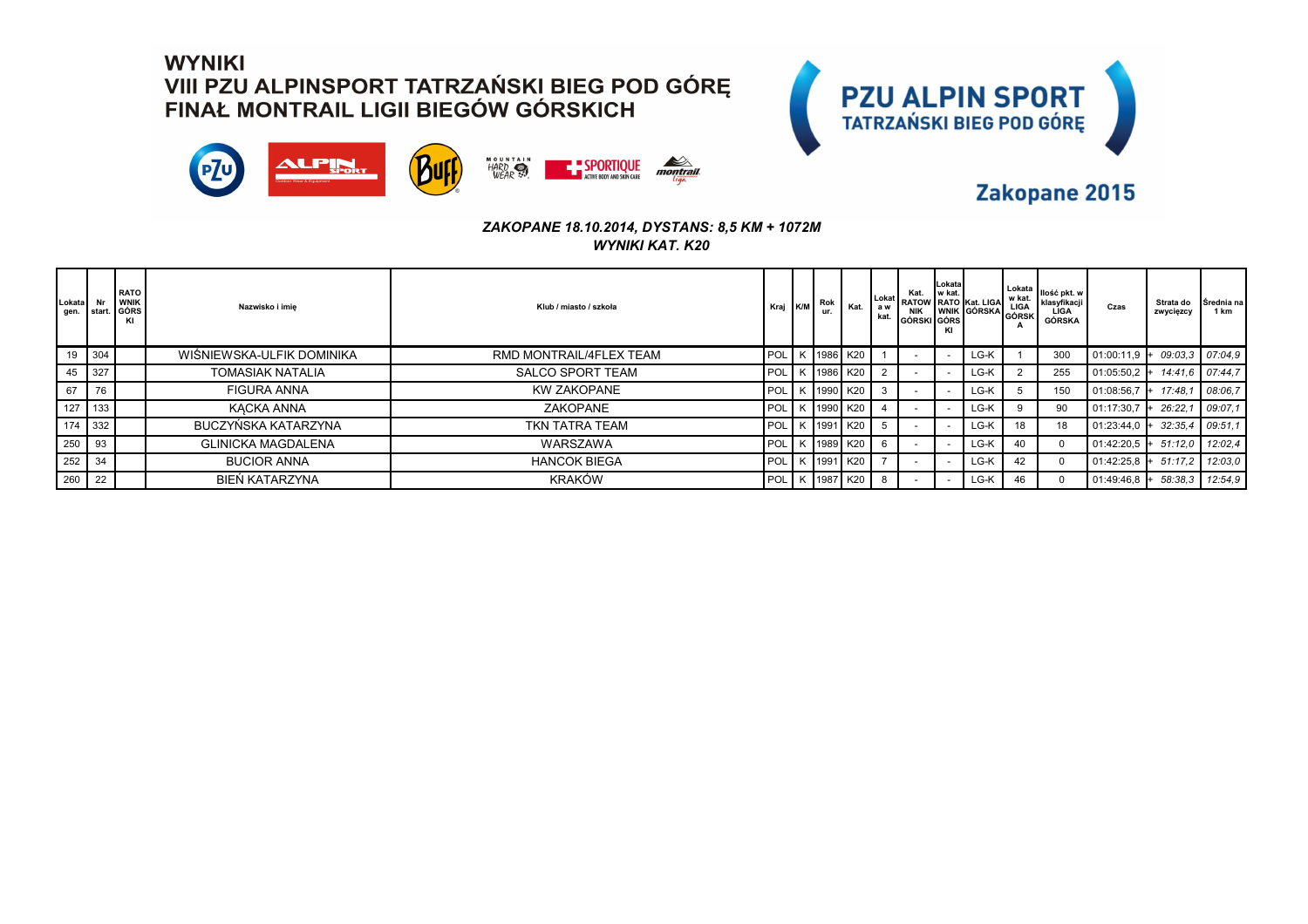



### Zakopane 2015

| <b>Lokata</b><br>gen. | Nr<br>start. | <b>RATO</b><br><b>WNIK</b><br>  GÓRS<br>KI | Nazwisko i imie            | Klub / miasto / szkoła                | Kraj K/M   | Rok      | Kat.           | Lokat<br>a w<br>kat. | Kat.<br>GÓRSKI GÓRS | Lokata<br>w kat. | Kat.   W Kat.   Kat. LIGA   W Kat.<br>  RATOW   RATO   Kat. LIGA   LIGA   K<br>  NIK   WNIK   GÓRSKA   GÓRSK | Lokata   | Ilość pkt. w<br>klasyfikacji<br>LÌGA<br>GÓRSKA | Czas                           | Strata do<br>zwycięzcy | I Srednia na<br>1 km |
|-----------------------|--------------|--------------------------------------------|----------------------------|---------------------------------------|------------|----------|----------------|----------------------|---------------------|------------------|--------------------------------------------------------------------------------------------------------------|----------|------------------------------------------------|--------------------------------|------------------------|----------------------|
| 66                    | 334          |                                            | <b>BERDEK ANNA</b>         | KB KROŚCIENKO WYŻNE / LUKS KROŚWIANKA | <b>POL</b> | K 1983   | K30            |                      |                     |                  | LG-K                                                                                                         | $\Delta$ | 180                                            | 01:08:26,1                     | $+ 17:17.6$            | 08:03.1              |
| 74                    | 155          |                                            | <b>KROWICKA AGNIESZKA</b>  | OLIMPIJCZYK SZCZEKOCINY               | POL        | K 1982   | K30            | 2                    |                     |                  | LG-K                                                                                                         | 6        | 135                                            | 01:09:57,2                     | 18:48.6                | 08:13.8              |
| 110                   | 163          |                                            | <b>KURDZIEL MARTA</b>      | <b>TENCZYNEK</b>                      | POL        | K   1984 | K30            | 3                    |                     |                  | LG-K                                                                                                         | 8        | 105                                            | 01:15:09,0                     | 24:00.4                | 08:50.5              |
| 133                   | 219          |                                            | <b>PACHURA KINGA</b>       | GORYONLINE.COM                        | POL        | K 1976   | K30            | $\overline{4}$       |                     |                  | LG-K                                                                                                         | 10       | 75                                             | 01:18:17.5                     | 27:09.0                | 09:12.7              |
| 137                   | 126          |                                            | JURINOVÁ BEÁTA             | SK ŽIARSKA DOLINA                     | <b>SVK</b> | K 1982   | K30            | 5                    |                     |                  |                                                                                                              |          |                                                | 01:18:32,1                     | 27:23.5                | 09:14.4              |
| 148                   | 271          |                                            | SOWIŃSKA AGATA             | <b>KATOWICE</b>                       | POL        | K   1985 | K30            | 6                    |                     |                  | LG-K                                                                                                         | 13       | 48                                             | 01:20:08,7                     | 29:00.                 | 09:25.7              |
| 151                   | 85           |                                            | <b>GALDYN HALINA</b>       | <b>ZAKOPANE</b>                       | POL        | K 1977   | K30            |                      |                     |                  | LG-K                                                                                                         | 14       | 42                                             | 01:20:20.8                     | 29:12.3                | 09:27.2              |
| 152                   | 157          |                                            | KRUSZEWSKA-SENK AGNIESZKA  | OBOZYBIEGOWE.PL                       | POL        | K 1984   | K30            | 8                    |                     |                  | LG-K                                                                                                         | 15       | 36                                             | $01:20:25.3$ +                 | 29:16.7                | 09:27.7              |
| 176                   | 230          |                                            | PILARSKA MAGDALENA         | <b>POZNAŃ</b>                         | POL        | K 1982   | K30            | 9                    |                     |                  | LG-K                                                                                                         | 19       | 12                                             | $01:24:03.8$ +                 | 32:55.2                | 09:53.4              |
| 181                   | 83           |                                            | <b>GADOMSKA ANNA</b>       | <b>PZU SPORT TEAM</b>                 | POL        | K 1981   | K30            | 10                   |                     |                  | LG-K                                                                                                         | 20       | 6                                              | 01:24:55,4                     | 33:46.8 09:59.5        |                      |
| 186                   | 227          |                                            | PIEKARSKA-PLISZKA DOMINIKA | AKM OLIMP OLSZTYN/SKLEPBIEGOWY.COM    | POL        | K 1979   | K30            | 11                   |                     |                  | LG-K                                                                                                         | 21       | $\Omega$                                       | 01:25:56,8                     | 34:48.3                | 10:06.7              |
| 207                   | 173          |                                            | LIŚKIEWICZ SYLWIA          | LISIA                                 | POL        | K 11977  | K30            | 12                   |                     |                  | LG-K                                                                                                         | 29       | $\Omega$                                       | 01:31:25.1                     | 40:16.6                | 10:45.3              |
| 223                   | 167          |                                            | <b>LASYK AGNIESZKA</b>     | MAKARONZSEREM.EU                      | POL        | K 1983   | K30            | 13                   |                     |                  | LG-K                                                                                                         | 32       | $\Omega$                                       | 01:34:07.4                     | 42:58.9                | 11:04.4              |
| 224                   | 165          |                                            | KWIETNIEWSKA JUSTYNA       | WARSZAWA                              | <b>POL</b> | K 1980   | K30            | 14                   |                     |                  | LG-K                                                                                                         | 33       | $\Omega$                                       | 01:34:38.7                     | 43:30.1                | 11:08.1              |
| 231                   | 266          |                                            | SŁAWIŃSKA-RZEMEK MAGDALENA | <b>KRAKÓW</b>                         | POL        | K 1981   | K30            | 15                   |                     |                  | LG-K                                                                                                         | 36       | $\Omega$                                       | 01:36:11,4                     | 45:02.9                | 11:19.0              |
| 248                   | 24           |                                            | KOŻBIAŁ ANNA               | <b>ZAKOPANE</b>                       | POL        | K 1985   | K30            | 16                   |                     |                  | LG-K                                                                                                         | 39       | $\Omega$                                       | 01:42:00,2                     | 50:51.6                | 12:00.0              |
| 257                   | 61           |                                            | DREWNIK MALGORZATA         | OBOZYBIEGOWE.PL                       | POL        | K   1985 | K30            | 17                   |                     |                  | LG-K                                                                                                         | 44       | $\Omega$                                       | 01:45:45.0                     | 54:36.4                | 12:26.5              |
| 258                   | 48           |                                            | CIURZYNSKA ZUZANNA         | OBOZYBIEGOWE.PL                       | POL        | K 1981   | K30            | 18                   |                     |                  | LG-K                                                                                                         | 45       | $\Omega$                                       | 01:45:47.0                     | 54:38.5                | 12:26.7              |
| 263                   | 90           |                                            | <b>GIEDROJC IWONA</b>      | <b>PZU SPORT TEAM</b>                 | POL        | K 1985   | K30            | 19                   |                     |                  | LG-K                                                                                                         | 48       | $\mathbf 0$                                    | 01:58:20,5                     | 07:12.0                | 13:55.4              |
| 266                   | 141          |                                            | <b>KOCH MARTA</b>          | <b>ZABRZE</b>                         | POL        |          | K   1977   K30 | 20                   |                     |                  | LG-K                                                                                                         | 49       | $\Omega$                                       | $02:19:27.3$ + 28:18.7 16:24.4 |                        |                      |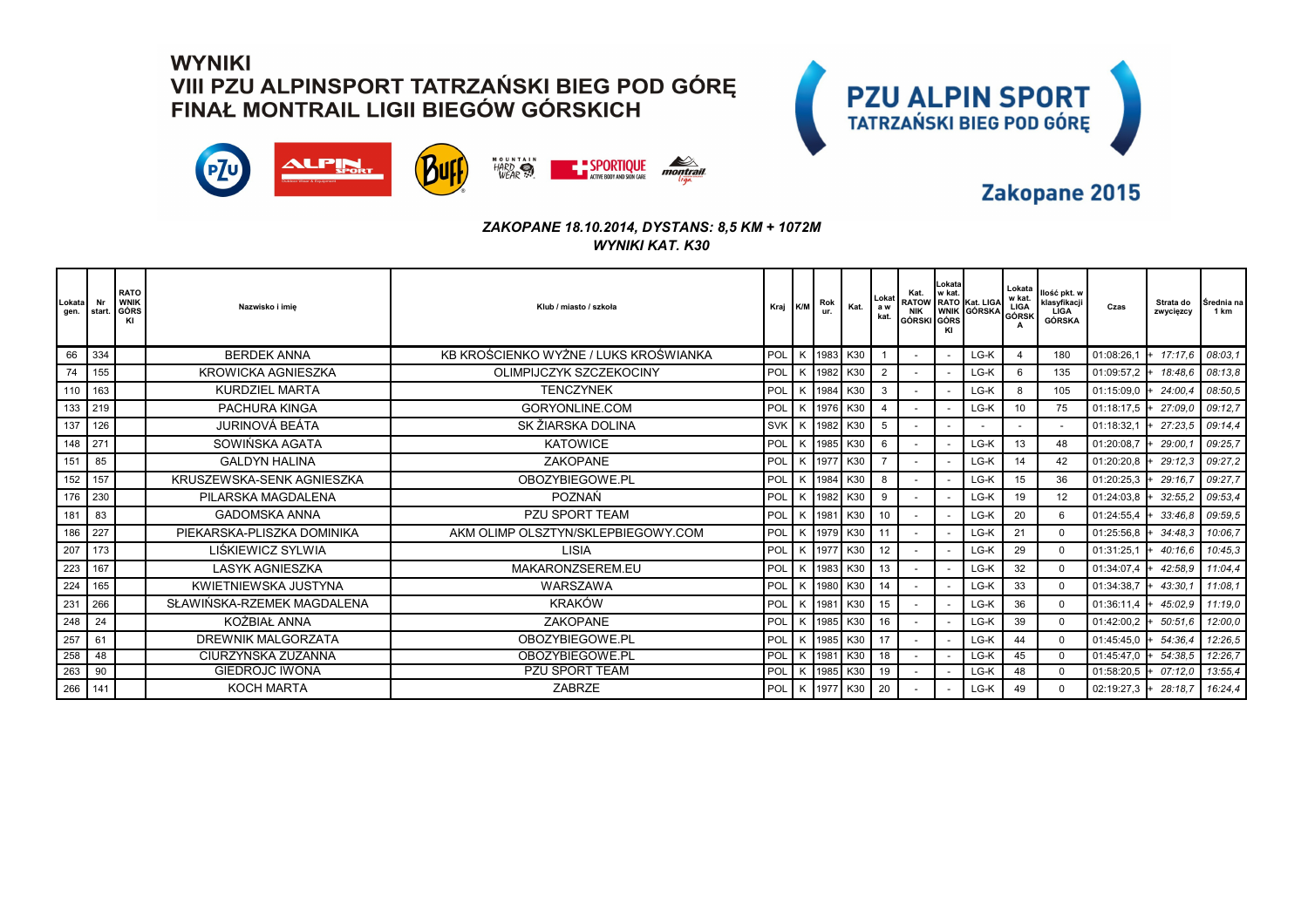



### Zakopane 2015

| <b>Lokata</b><br>gen. | Nr<br>start. | <b>RATO</b><br><b>WNIK</b><br>GÓRS | Nazwisko i imie             | Klub / miasto / szkoła   | Kraj K/M   |   | Rok<br>ur. | Kat.           | Lokat<br>a w<br>kat. | Kat. w kat.<br>GÓRSKI GÓRS | Lokata | RATOW RATO Kat. LIGA | Lokata<br>w kat.<br>LIGA<br>GÓRSK | Ilość pkt. w<br>klasyfikacji<br><b>LIGA</b><br>GÓRSKA | Czas           | Strata do<br>zwycięzcy | Srednia na<br>1 km |
|-----------------------|--------------|------------------------------------|-----------------------------|--------------------------|------------|---|------------|----------------|----------------------|----------------------------|--------|----------------------|-----------------------------------|-------------------------------------------------------|----------------|------------------------|--------------------|
| 92                    | 28           |                                    | <b>BOLECHOWSKA DOMINIKA</b> | ATTIQ TEAM ZAKOPANE      | POL        |   | K 1975 K40 |                |                      |                            |        | LG-K                 |                                   | 120                                                   | 01:12:38,7     | 21:30.                 | 08:32.8            |
| 140                   | 26           |                                    | BOCZKOWSKA JUSTYNA          | <b>ZAKOPANE</b>          | POL        |   |            | K 1966 K40     |                      |                            |        | LG-K                 | 11                                | 60                                                    | 01:18:47,3     | 27:38.8                | 09:16,2            |
| 145                   | 361          |                                    | <b>WOREK MAGDALENA</b>      | KS HALNY WEGIERSKA GÓRKA | POL        |   |            | K 1973 K40     | 3                    |                            |        | LG-K                 | 12                                | 54                                                    | $01:19:41.0$ + | 28:32.4                | 09:22.5            |
| 154                   | 42           |                                    | CHEŁMICKA MAGDALENA         | RMD MONTRAIL TEAM        | <b>POL</b> |   | K 1971     | K40            |                      |                            |        | LG-K                 | 16                                | 30                                                    | 01:20:33,0     | 29:24.5                | 09:28.6            |
| 187                   | 249          |                                    | ROMAŃSKA MARTA              | WEGRZCE                  | POL        |   |            | K 1970 K40     |                      |                            |        | LG-K                 | 22                                | $\Omega$                                              | 01:26:01,3     | 34:52,7                | 10:07,2            |
| 193                   | 13           |                                    | <b>BAŚ ANNA</b>             | <b>LENIWCE</b>           | POL        | К |            | 1969 K40       | -6                   |                            |        | LG-K                 | 25                                | $\Omega$                                              | 01:28:24,9     | 37:16.4                | 10:24,1            |
| 202                   | 283          |                                    | SZPARAGA DOROTA             | PZU SPORT TEAM           | POL        |   |            | K 1973 K40     |                      |                            |        | LG-K                 | 27                                | $\Omega$                                              | 01:29:53,1     | 38:44,5                | 10:34,5            |
| 204                   | 147          |                                    | KORNATKA JOANNA             | <b>WARSZAWA</b>          | <b>POL</b> |   |            | K 1974 K40     | 8                    |                            |        | LG-K                 | 28                                | $\Omega$                                              | 01:30:27,7     | 39:19.1                | 10:38,6            |
| 211                   | 49           |                                    | CZAJKOWSKA AGNIESZKA        | <b>ZAKOPANE</b>          | <b>POL</b> |   |            | K 1973 K40     | -9                   |                            |        | LG-K                 | 30                                | $\Omega$                                              | 01:31:46,7     | 40:38.1                | 10:47.8            |
| 221                   | 228          |                                    | PIEPRZAK MALGORZATA         | MICHALOWICE/KRAKOW       | POL        |   |            | K 1974 K40     | 10 <sup>1</sup>      |                            |        | LG-K                 | 31                                | $\Omega$                                              | $01:33:45.4$ + | 42:36.8                | 11:01.8            |
| 229                   | 86           |                                    | GARGAS-MARUT MAŁGORZATA     | <b>PZU SPORT TEAM</b>    | POL        |   |            | K   1974   K40 | 11                   |                            |        | LG-K                 | 35                                | $\Omega$                                              | $01:36:01.8$ + | 44:53,2                | 11:17.9            |
| 237                   |              |                                    | <b>BARAN-GADEK EWA</b>      | <b>KRAKÓW</b>            | POL        |   | K 1967     | K40            | $12 \overline{ }$    |                            |        | LG-K                 | 37                                | $\Omega$                                              | 01:38:31,1     | 47:22.5                | 11:35.4            |
| 254                   | 149          |                                    | KOSTRZEWA ELWIRA            | <b>PZU SPORT TEAM</b>    | POL        |   |            | K 1975 K40     | 13                   |                            |        | LG-K                 | 43                                | $\Omega$                                              | 01:43:23,9     | 52:15.3                | 12:09.9            |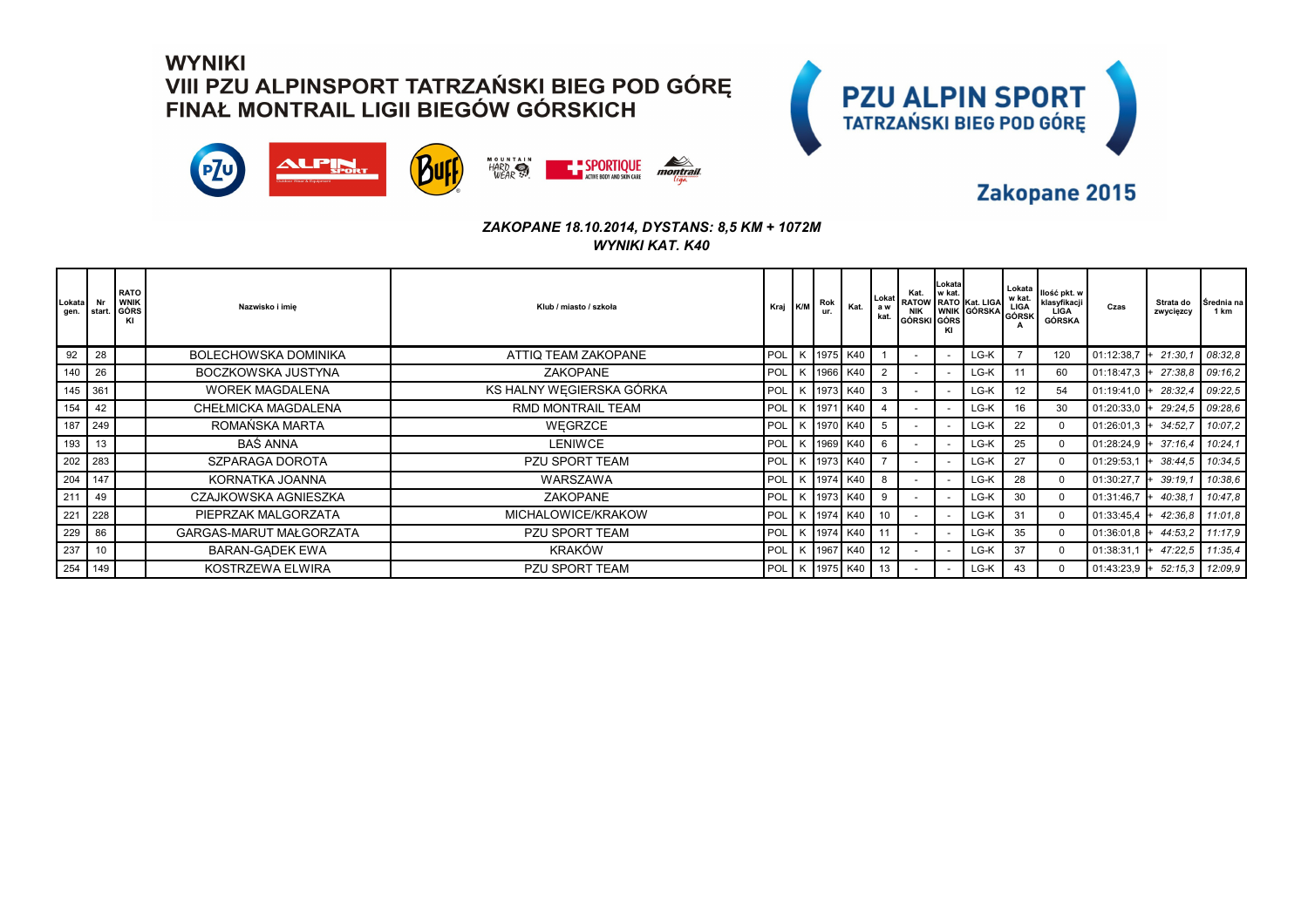



### Zakopane 2015

| ,∟okata l |         | I RATO<br><b>WNIK</b><br>gen. Istart. GÓRS<br>KI | Nazwisko i imie  | Klub / miasto / szkoła   | Kraj K/M | Rok<br>ur. | Kat.                 | ∣ a w<br>kat. | Kat.<br>NIK<br><b>GÓRSKI GÓRS</b> | Lokata<br>I w kat.<br>KI | Lokat RATOW RATO Kat. LIGA<br>WINK GÓRSKA LIGA | w kat. | Lokata   Ilość pkt. w i<br>  klasyfikacji  <br>LIGA<br><b>GÓRSKA</b> | Czas                                         | Strata do<br>zwycięzcy | Srednia na<br>1 km |
|-----------|---------|--------------------------------------------------|------------------|--------------------------|----------|------------|----------------------|---------------|-----------------------------------|--------------------------|------------------------------------------------|--------|----------------------------------------------------------------------|----------------------------------------------|------------------------|--------------------|
|           | 335     |                                                  | ZATORSKA IZABELA | RMD MONTRAIL TEAM        |          |            | POL   K   1962   K50 |               |                                   |                          | LG-K                                           |        | 210                                                                  | $\vert$ 01:06:35,9 + 15:27,3 $\vert$ 07:50,1 |                        |                    |
|           | 197 203 |                                                  | MOTYKA AGATA     | KS HALNY WEGIERSKA GÓRKA |          |            | POL K 1965 K50       |               |                                   |                          | LG-K                                           |        |                                                                      | $01:29:05,4$ +                               | 37:56.8                | 10:28.9            |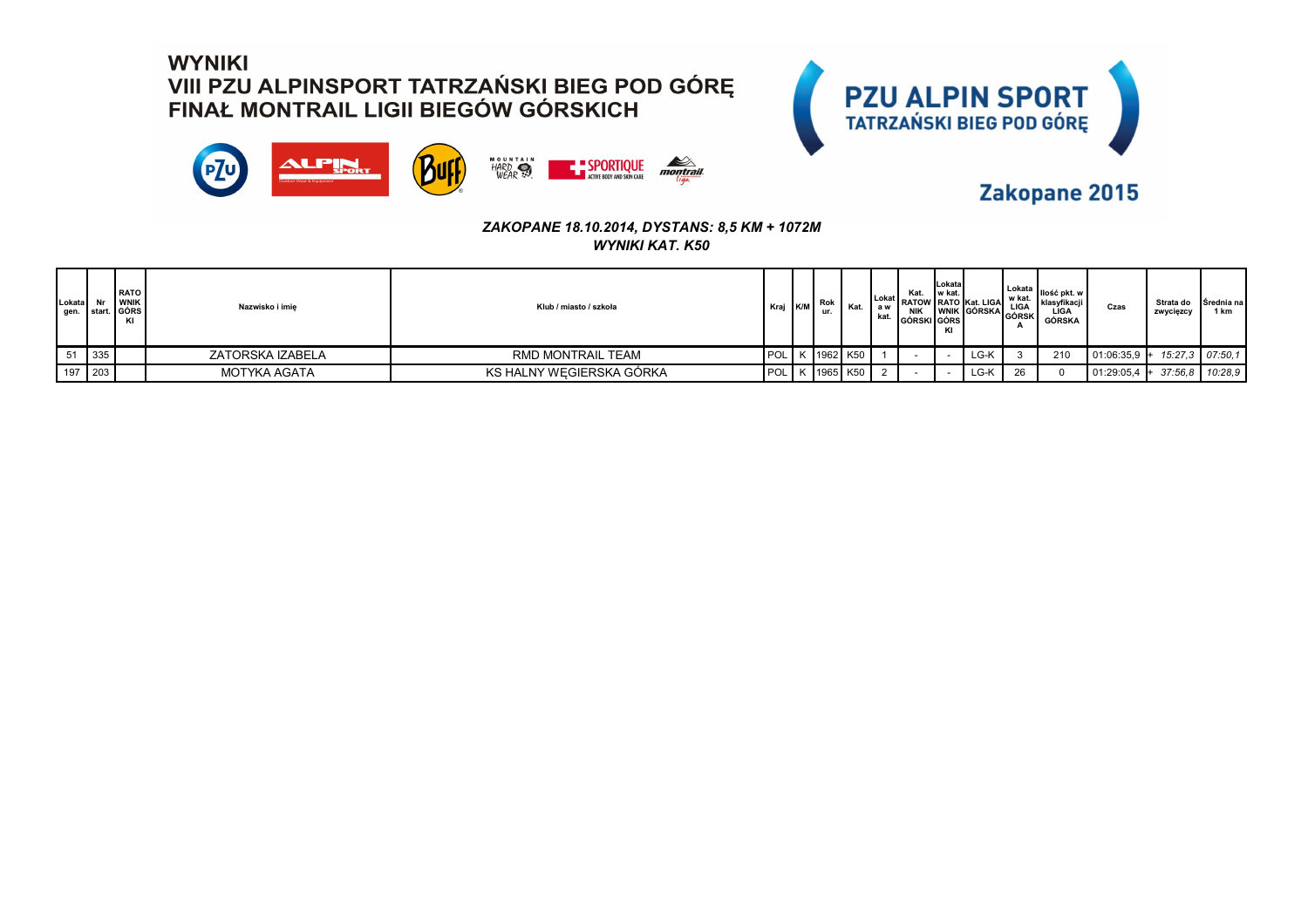



### Zakopane 2015

| Lokata  | <b>RATO</b><br><b>WNIK</b><br>gen. start. GÓRS<br>ΚI | Nazwisko i imie       | Klub / miasto / szkoła   | Kraj K/M         | Rok<br>ur. |                | kat. | Kat.<br><b>NIK</b><br>GÓRSKI GÓRS | <b>ILokatal</b><br>I w kat.<br>KI | Lokat RATOW RATO Kat. LIGAL "<br>WINK GÓRSKA LIGA | w kat. | Lokata Ilość pkt. w I<br>I klasvfikacii<br>LIGA<br>GÓRSKA | Czas           | Strata do<br>zwycięzcy | Srednia na<br>1 km |
|---------|------------------------------------------------------|-----------------------|--------------------------|------------------|------------|----------------|------|-----------------------------------|-----------------------------------|---------------------------------------------------|--------|-----------------------------------------------------------|----------------|------------------------|--------------------|
| 227 241 |                                                      | PRYMAKOWSKA BARBARA   | <b>SOKOL</b>             |                  |            | POL K 1943 K60 |      |                                   |                                   | LG-K                                              | 34     |                                                           | 01:35:35,      | 44:26.5                | 11:14.7            |
| 239 110 |                                                      | <b>GUTEK ZOFIA</b>    | SPELEOKLUB BIELSKO-BIAŁA | POL <sup>1</sup> |            | K 1954 K60     |      |                                   |                                   | LG-K                                              | 38     |                                                           | $01:40:35.2 +$ | 49:26.7                | 11:50,0            |
| 251 274 |                                                      | <b>STOCHEL TERESA</b> | АКРТ                     | POL I            |            | K 1953 K60     |      |                                   |                                   | LG-K                                              | 41     |                                                           | 01:42:22,9     | 51:14.4<br>$+$         | 12:02.7            |
| 262 180 |                                                      | <b>MAJDAN HELENA</b>  | <b>SZCZECIN</b>          | POL I            |            | K   1952   K60 |      |                                   |                                   | LG-K                                              | 47     |                                                           | 01:55:38,5     | 04:29.9                | 13:36.3            |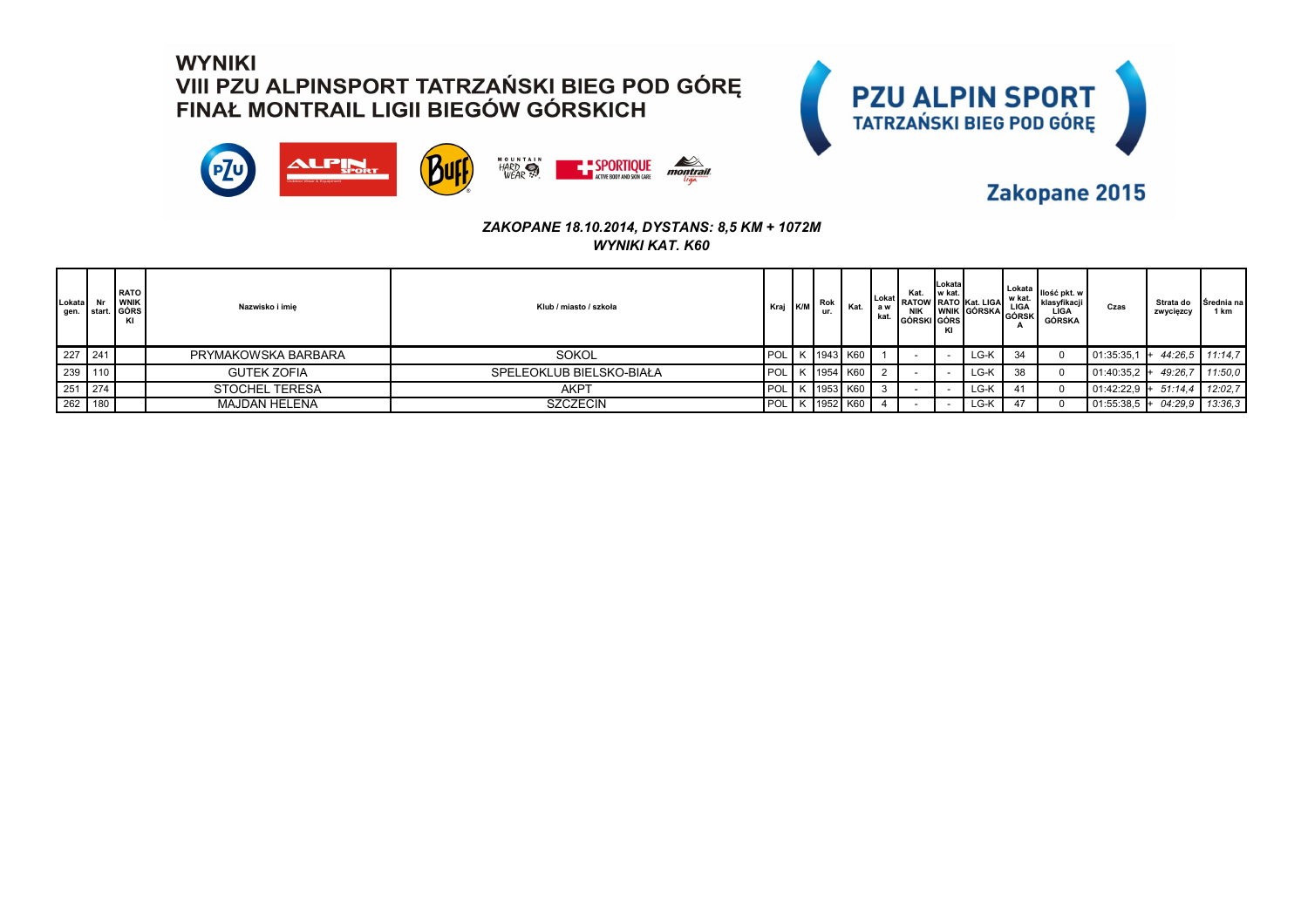



### Zakopane 2015

| Lokata Nr   | <b>RATO</b><br><b>WNIK</b><br>gen. start. GÓRS<br>K | Nazwisko i imie      | Klub / miasto / szkoła | Kraj K/M | Rok<br>ur. | Kat.                | a w<br>kat. | Kat.<br><b>NIK</b><br><b>IGÓRSKI GÓRS</b> | Lokata<br>ll w kat.<br>ΚI | Lokat RATOW RATO Kat. LIGAI "<br>WINATO MALLIGA LIGA<br>WINK GÓRSKA GÓRSK  <br>GÓRS | w kat. | I Lokata   Ilość pkt. w I<br>klasyfikacji<br>LIGA<br>GÓRSKA | Czas            | Strata do<br>zwycięzcy | Srednia na<br>1 km |
|-------------|-----------------------------------------------------|----------------------|------------------------|----------|------------|---------------------|-------------|-------------------------------------------|---------------------------|-------------------------------------------------------------------------------------|--------|-------------------------------------------------------------|-----------------|------------------------|--------------------|
| $5 \mid 40$ |                                                     | <b>CELAK MATEUSZ</b> | <b>OPOCZNO</b>         |          |            | POL   M   1996   MJ |             |                                           |                           | LG-M                                                                                |        | 210                                                         | 00:53:36,7      | 02:28.1                | 06:18.4            |
| 20 324      |                                                     | ŻUKOWSKI WIESŁAW     | MURZASICHLE            |          |            | POL   M   1997   MJ |             |                                           |                           | LG-M                                                                                | 19     | 87                                                          | 101:00:12,1     | 09:03.6                | 07:05.0            |
| 86 337      |                                                     | NOWAK OSKAR          | <b>UKS GIMPEL</b>      |          |            | POL   M   1996   MJ |             |                                           |                           | LG-M                                                                                | 79     |                                                             | 01:11:45,0      | 20:36.4                | 08:26.5            |
| 116 108     |                                                     | <b>GUŁA SZYMON</b>   | <b>KRAKÓW</b>          | POL I    |            | M   1996   MJ       |             |                                           |                           | LG-M                                                                                | 107    |                                                             | $ 01:15:46,4 +$ |                        | 24:37.8 08:54.9    |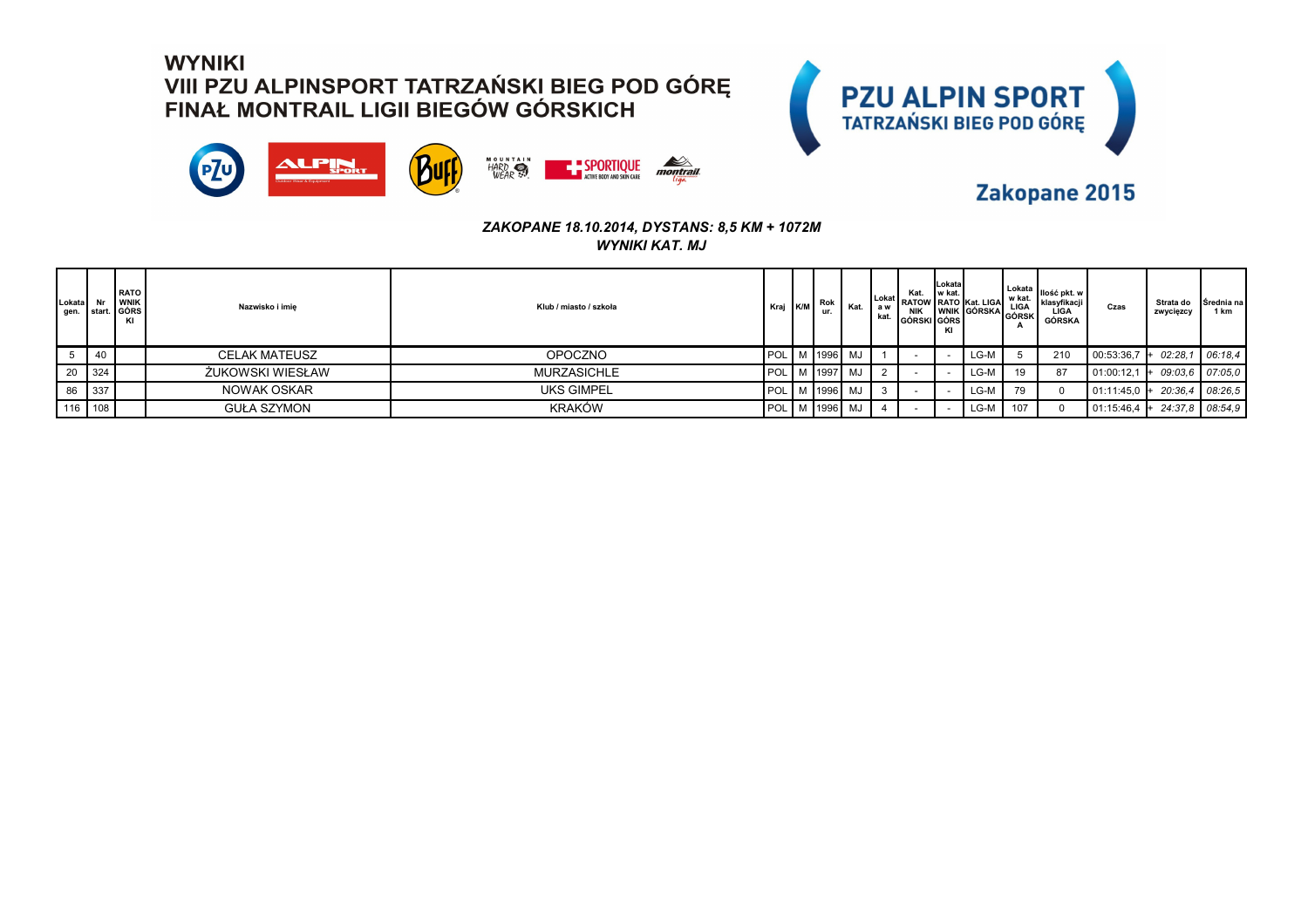



### Zakopane 2015

| Lokata<br>gen. | Nr<br>start. | <b>RATO</b><br><b>WNIK</b><br>  GÓRS<br>KI | Nazwisko i imie          | Klub / miasto / szkoła             | Kraj K/M |   | Rok<br>ur. | Kat.       | Lokat<br>a w<br>kat. | Kat.<br>NIK<br>GÓRSKI GÓRS | Lokata<br>w kat. | RATOW RATO Kat. LIGA<br>WNIK GÓRSKA | Lokata<br>w kat.<br>LIGA<br>GÓRSK<br>A | llość pkt. w<br>klasyfikacji<br>LIGA<br><b>GÓRSKA</b> | Czas       | Strata do<br>zwycięzcy | Srednia na<br>1 km |
|----------------|--------------|--------------------------------------------|--------------------------|------------------------------------|----------|---|------------|------------|----------------------|----------------------------|------------------|-------------------------------------|----------------------------------------|-------------------------------------------------------|------------|------------------------|--------------------|
|                | 120          |                                            | <b>JASTRZEBSKI KAMIL</b> | <b>SKB KRAŚNIK</b>                 | POL      |   |            | M 1992 M20 |                      |                            |                  | LG-M                                |                                        | 300                                                   | 00:51:08,6 | 00:00.0                | 06:01.0            |
|                | 52           |                                            | <b>CZAPLA PIOTR</b>      | SULIS HOKO TEAM/UKS OLIMPIA ZABRZE | POL      |   | M 1990     | M20        | $\overline{2}$       |                            |                  | LG-M                                | $\overline{4}$                         | 225                                                   | 00:53:23,0 | 02:14.5                | 06:16.8            |
| 6              | 98           |                                            | <b>GORCZYCA BARTOSZ</b>  | <b>BUFF TEAM POL</b>               | POL      |   | M 1991     | M20        | 3                    |                            |                  | LG-M                                | 6                                      | 198                                                   | 00:54:09.8 | 03:01.2                | 06:22,3            |
|                | 255          | $\mathsf{R}$                               | RZESZÓTKO MARCIN         | <b>KW ZAKOPANE TOPR</b>            | POL      | M | 1990       | M20        | $\overline{4}$       | $R-M$                      |                  | LG-M                                | $\overline{7}$                         | 189                                                   | 00:54:38,3 | 03:29.                 | 06:25.7            |
| 12             | 333          |                                            | <b>GAWROŃSKI TOMASZ</b>  | UMKS NADIR JEDRZEJÓW               | POL      |   | M 1992     | M20        | 5                    |                            |                  | LG-M                                | 12                                     | 144                                                   | 00:57:10,7 | 06:02.                 | 06:43.6            |
| 18             | 100          |                                            | GÓRA SŁAWOMIR            | <b>KORBIELOW</b>                   | POL      | M | 1992       | M20        | 6                    |                            |                  | LG-M                                | 18                                     | 93                                                    | 00:59:57,6 | 08:49.0                | 07:03.2            |
| 21             | 190          |                                            | <b>MICHALAK MACIEJ</b>   | KPT IM. MACIEJA SIECZKI W KRAKOWIE | POL      | M | 1990       | M20        |                      |                            |                  | LG-M                                | 20                                     | 81                                                    | 01:00:28,8 | 09:20.3                | 07:06.9            |
| 25             | 296          |                                            | <b>ULFIK RAFAŁ</b>       | RMD MONTRAIL TEAM/ SKB KRASNIK     | POL      | M | 1987       | M20        | 8                    |                            |                  | LG-M                                | 24                                     | 57                                                    | 01:01:24,0 | 10:15.4                | 07:13.4            |
| 28             | 31           |                                            | <b>BORON DARIUSZ</b>     | <b>ZIELONASIŁA</b>                 | POL      | M | 1992       | M20        | 9                    |                            |                  | LG-M                                | 27                                     | 42                                                    | 01:02:27,3 | 11:18.                 | 07:20,9            |
| 36             | 15           |                                            | <b>BEDNAREK ADRIAN</b>   | ŻIS TEAM                           | POL      | M | 1990       | M20        | 10                   |                            |                  | LG-M                                | 35                                     | 18                                                    | 01:04:43,8 | 13:35.2                | 07:36,9            |
| 37             | 358          |                                            | <b>BIEGUN TADEUSZ</b>    | KS HALNY WEGIERSKA GÓRKA           | POL      | M | 1988       | M20        | 11                   |                            |                  | LG-M                                | 36                                     | 15                                                    | 01:04:49,0 | 13:40.5                | 07:37.5            |
| 38             | 259          |                                            | <b>SEKUŁA JAROSŁAW</b>   | MAGAZYNBIEGANIE.PL                 | POL      | M | 1986       | M20        | 12                   |                            |                  | LG-M                                | 37                                     | 12                                                    | 01:04:58,6 | 13:50.0                | 07:38.7            |
| 47             | 170          |                                            | JEDRASZCZYK MATEUSZ      | <b>BIEGOWE TATRTY - ZAKOPANE</b>   | POL      | M | 1988       | M20        | 13                   |                            |                  | LG-M                                | 45                                     | $\Omega$                                              | 01:06:06,7 | 14:58.                 | 07:46.7            |
| 69             | 27           |                                            | <b>BOGUCKI JACEK</b>     | <b>KATOWICE</b>                    | POL      | M | 1991       | M20        | 14                   |                            |                  | LG-M                                | 63                                     | $\Omega$                                              | 01:09:17,6 | 18:09.                 | 08:09.1            |
| 70             | 143          |                                            | KOCOŃ PAWEŁ              | <b>VISEGRAD MARATON RYTRO</b>      | POL      | M | 1988       | M20        | 15                   |                            |                  | LG-M                                | 64                                     | $\Omega$                                              | 01:09:41,6 | 18:33.                 | 08:11.9            |
| 75             | 84           |                                            | <b>GAICKI MACIEJ</b>     | <b>KRAKÓW</b>                      | POL      |   | M 1989     | M20        | 16                   |                            |                  | LG-M                                | 68                                     | $\Omega$                                              | 01:09:58,9 | 18:50.3                | 08:14.0            |
| 88             | 309          |                                            | <b>WOJTAREK JACEK</b>    | <b>OPOCZNO</b>                     | POL      | M | 1990       | M20        | 17                   |                            |                  | LG-M                                | 81                                     | $\Omega$                                              | 01:12:04,8 | 20:56.2                | 08:28.8            |
| 96             | 160          |                                            | <b>KUCHARSKI FILIP</b>   | <b>JAWORZNO</b>                    | POL      |   |            | M 1986 M20 | 18                   |                            |                  | LG-M                                | 88                                     | $\Omega$                                              | 01:13:26,6 | 22:18.0                | 08:38.4            |
| 105            | 176          |                                            | ŁUKASIK ANDRZEJ          | JANÓW LUBELSKI                     | POL      | M | 1986       | M20        | 19                   |                            |                  | LG-M                                | 97                                     | $\Omega$                                              | 01:14:46,5 | 23:37.9                | 08:47,8            |
| 108            | 177          |                                            | ŁUKASIK DAMIAN           | <b>JANÓW LUBELSKI</b>              | POL      | M | 1988       | M20        | 20                   |                            |                  | LG-M                                | 100                                    | $\Omega$                                              | 01:14:57,0 | 23:48.5                | 08:49.1            |
| 114            | 224          |                                            | PAWLIKOWSKI JAKUB        | <b>ALPINSPORT TEAM</b>             | POL      | M | 1988       | M20        | 21                   |                            |                  | LG-M                                | 105                                    | $\Omega$                                              | 01:15:39.0 | 24:30.4                | 08:54,0            |
| 119            | 150          |                                            | <b>KOWALIK PAWEŁ</b>     | <b>ASICS FRONTRUNNER POL</b>       | POL      | M | 1990       | M20        | 22                   |                            |                  | LG-M                                | 110                                    | $\Omega$                                              | 01:16:08,7 | 25:00.                 | 08:57,5            |
| 131            | 236          |                                            | <b>PŁONKA PIOTR</b>      | <b>KRAKÓW</b>                      | POL      | M | 1988       | M20        | 23                   |                            |                  | LG-M                                | 120                                    | $\Omega$                                              | 01:18:11.0 | 27:02.5                | 09:11.9            |
| 159            | 218          |                                            | OŻGA SEBASTIAN           | <b>TYCHY</b>                       | POL      | M | 1988       | M20        | 24                   |                            |                  | LG-M                                | 139                                    | $\mathbf 0$                                           | 01:20:55,4 | 29:46.8                | 09:31.2            |
| 178            | 323          |                                            | ZIELIŃSKI MAREK          | <b>PRZECZNO</b>                    | POL      | M | 1987       | M20        | 25                   |                            |                  | LG-M                                | 155                                    | $\Omega$                                              | 01:24:23,3 | 33:14.8                | 09:55.7            |
| 180            | 261          |                                            | <b>SEKULSKI KAMIL</b>    | WARSZAWA                           | POL      |   | M 1992     | M20        | 26                   |                            |                  | LG-M                                | 157                                    | $\Omega$                                              | 01:24:44,5 | 33:35.9                | 09:58,2            |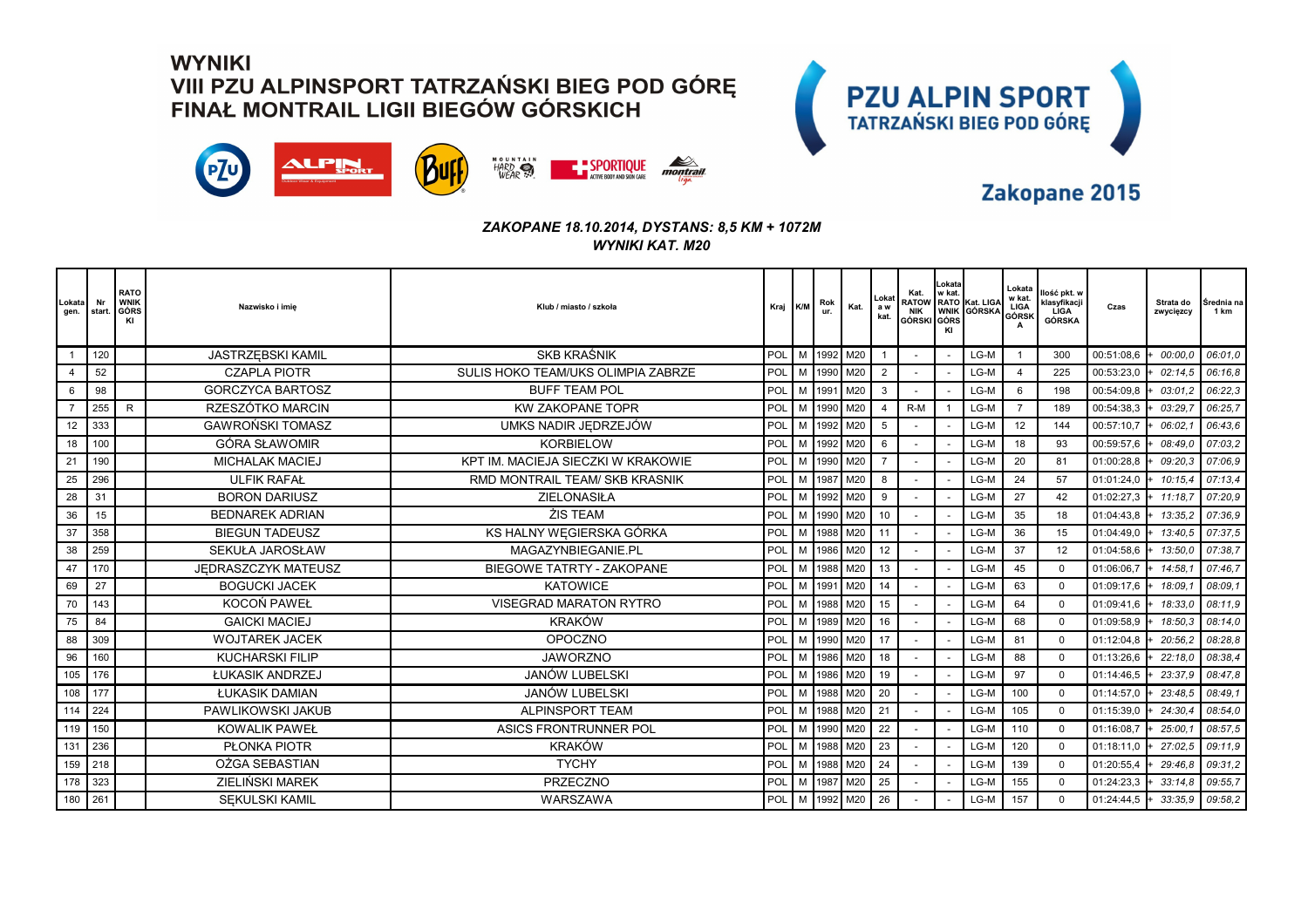| 192   41       |           | CHAŁUPCZAK MICHAŁ      | KRAKÓW           |  | POL M 1986 M20 27    |     |  | LG-M   | 163 | $101:28:09.0 +$ | 37:00.5 10:22.2 |                   |
|----------------|-----------|------------------------|------------------|--|----------------------|-----|--|--------|-----|-----------------|-----------------|-------------------|
| $201 \quad 56$ |           | DANIELCZYK MARCIN      | <b>WARTA</b>     |  | POL M 1986 M20 28    |     |  | LG-M   | 169 | l 01:29:42.6 l+ | 38:34.1         | 10:33.2           |
| $206$ 53       |           | <b>CZAPLICKI PIOTR</b> | PZU SPORT TEAM V |  | POL M 1987 M20 29    |     |  | LG-M   | 172 | 01:30:48.7      | 39:40.1         | 10:41.0           |
|                | 230 175   | ŁODZIŃSKI MATEUSZ      | WARSZAWA         |  | POL   M   1990   M20 |     |  | LG-M   | 188 | 01:36:08.4      |                 | 44:59.8 11:18.6   |
|                | 244 233   | PISKADŁO TOMASZ        | RZESZÓW          |  | POL M 1987 M20       |     |  | $LG-M$ | 199 | $101:41:28.3 +$ |                 | $50:19.8$ 11:56.3 |
|                | $247$ 132 | KAŹMIERCZAK TADEUSZ    | WARSZAWA         |  | POL M 1990 M20       |     |  | LG-M   | 202 | 01:41:40.5      |                 | 50:31.9 11:57.7   |
|                | $249$ 297 | URIBE MANUEL           | <b>LIFESPORT</b> |  | MEX M 1988 M20 33    |     |  |        |     | $ 01:42:10.8 +$ |                 | $51:02.2$ 12:01.3 |
| 255 17         |           | <b>BERNACKI ŁUKASZ</b> | ŁAKA PRUDNICKA   |  | POL M 1988 M20       | -34 |  | LG-M   | 204 | $101:43:25.5$ + |                 | 52:17.0 12:10.1   |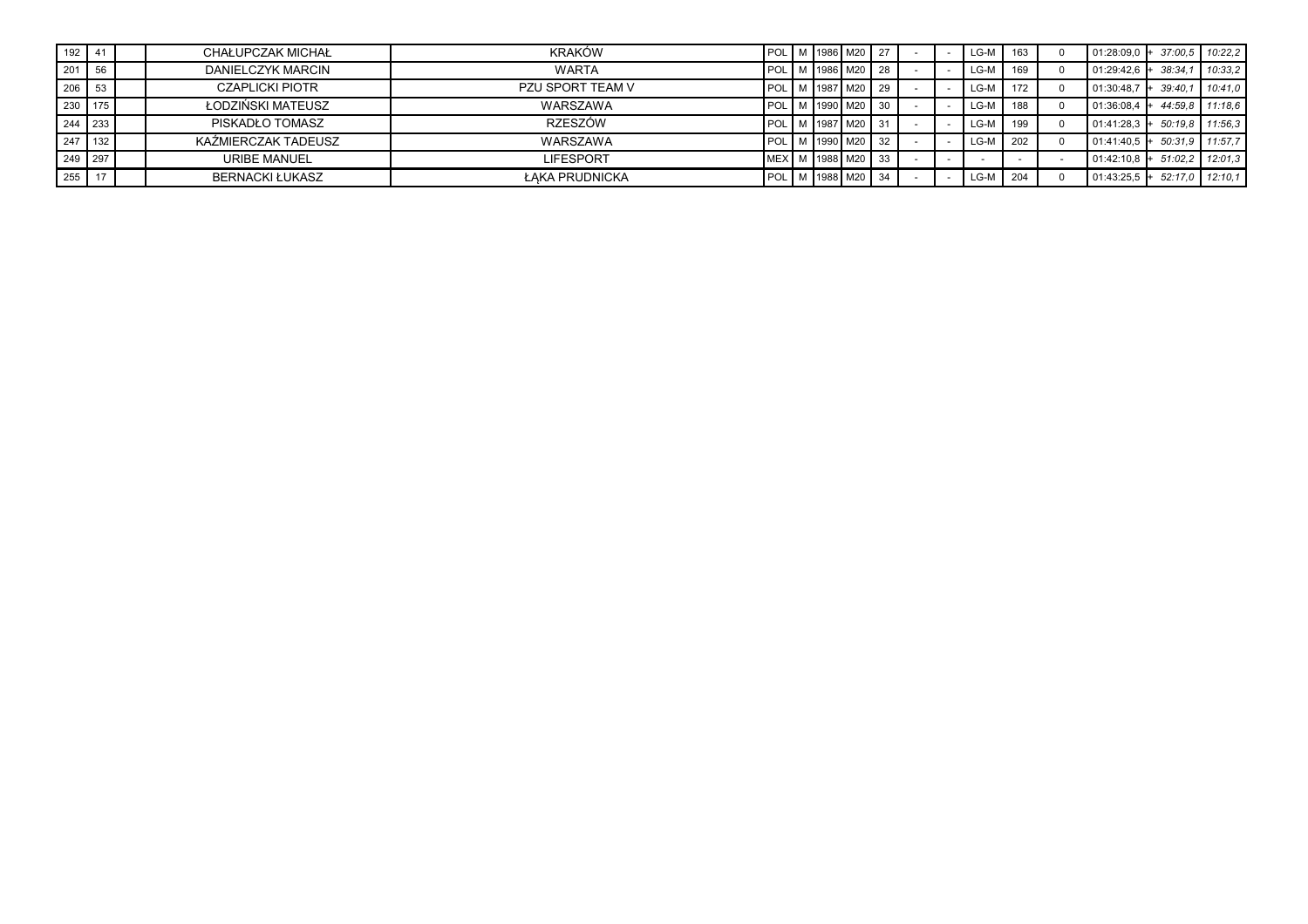



### Zakopane 2015

| _okata<br>gen. | Nr<br>start. | <b>RATO</b><br><b>WNIK</b><br><b>GÓRS</b><br>KI | Nazwisko i imie             | Klub / miasto / szkoła            | Kraj K/M   |   | Rok<br>ur. | Kat.           | Lokat<br>a w<br>kat. | Kat.<br>NIK<br>GÓRSKI GÓRS | Lokata<br>w kat.<br>KI | RATOW RATO Kat. LIGA<br>WNIK GÓRSKA | Lokata<br>w kat.<br>LIGA<br>GÓRSK | llość pkt. w<br>klasyfikacji<br>LIGA<br>GÓRSKA | Czas       | Strata do<br>zwycięzcy | <b>Srednia</b> na<br>1 km |
|----------------|--------------|-------------------------------------------------|-----------------------------|-----------------------------------|------------|---|------------|----------------|----------------------|----------------------------|------------------------|-------------------------------------|-----------------------------------|------------------------------------------------|------------|------------------------|---------------------------|
| 2              | 145          |                                                 | KON PIOTR                   | RMD MONTRAIL TEAM- FAŁKÓW         | POL        |   |            | M 1978 M30     |                      |                            |                        | LG-M                                | $\overline{2}$                    | 270                                            | 00:53:05,3 | $+ 01:56.8$            | 06:14.7                   |
| $\mathbf{3}$   | 312          |                                                 | <b>WOSIK DANIEL</b>         | <b>RMD MONTRAIL TEAM</b>          | POL        | M |            | 1980 M30       | $\overline{2}$       |                            |                        | LG-M                                | 3                                 | 240                                            | 00:53:10.6 | 02:02.0                | 06:15.4                   |
| 8              | 23           |                                                 | <b>BIERNAWSKI PIOTR</b>     | <b>ATTIQ FAKE RUNNERS</b>         | POL        |   |            | M 1977 M30     | 3                    |                            |                        | LG-M                                | 8                                 | 180                                            | 00:55:08,2 | 03:59.6                | 06:29.2                   |
| -9             | 184          |                                                 | <b>MAREK DARIUSZ</b>        | <b>RMD MONTRAIL TEAM</b>          | POL        | M | 1985       | M30            | $\overline{4}$       |                            |                        | LG-M                                | 9                                 | 171                                            | 00:55:31,1 | 04:22.5                | 06:31.9                   |
| 11             | 257          |                                                 | <b>SADOWSKI ROBERT</b>      | <b>LKS ZANTYR SZTUM</b>           | POL        |   |            | M   1985   M30 | 5                    |                            |                        | LG-M                                | 11                                | 153                                            | 00:55:58,4 | 04:49.8                | 06:35,1                   |
| 15             | 225          |                                                 | PAWSKI WAWRZYNIEC           | T.G. SOKÓŁ ZAKOPANE               | POL        | M | 1984       | M30            | 6                    |                            |                        | LG-M                                | 15                                | 117                                            | 00:58:36,3 | 07:27.8                | 06:53.7                   |
| 16             | 305          |                                                 | WIŚNIEWSKI ARTUR            | 1 BLOG                            | POL        |   |            | M   1985   M30 | $\overline{7}$       |                            |                        | LG-M                                | 16                                | 108                                            | 00:59:18,7 | 08:10.                 | 06:58.7                   |
| 17             | 105          |                                                 | <b>GRUDZIEŃ KAMIL</b>       | <b>KW LUBLIN</b>                  | <b>POL</b> | M |            | 1979 M30       | 8                    |                            |                        | LG-M                                | 17                                | 99                                             | 00:59:43.8 | 08:35.2                | 07:01.6                   |
| 26             | 33           |                                                 | <b>BRZESKI ŁUKASZ</b>       | <b>UVEX ODLO TEAM</b>             | POL        | M | 1985       | M30            | 9                    |                            |                        | LG-M                                | 25                                | 51                                             | 01:01:44,1 | 10:35.5                | 07:15.8                   |
| 29             | 138          |                                                 | <b>KLUGE KRZYSZTOF</b>      | <b>ELBLAG</b>                     | POL        | м | 1984       | M30            | 10                   |                            |                        | LG-M                                | 28                                | 39                                             | 01:02:53,0 | 11:44.5                | 07:23.9                   |
| 30             | 69           |                                                 | <b>DZIDOWSKI ALEKSANDER</b> | BIEGAJ RAZEM Z NAMI ZAWIERCIE     | POL        | M | 1981       | M30            | 11                   |                            |                        | LG-M                                | 29                                | 36                                             | 01:03:10,4 | 12:01.8                | 07:25.9                   |
| 32             | 223          |                                                 | <b>PASEK TOMASZ</b>         | EKO MOTEL NAWIERZYNKA             | POL        |   |            | M 1982 M30     | 12                   |                            |                        | LG-M                                | 31                                | 30                                             | 01:04:20,1 | $+ 13:11.6$            | 07:34.1                   |
| 34             | 73           |                                                 | <b>FALKOWSKI KRZYSZTOF</b>  | <b>WOODWARD RUNNERS</b>           | POL        |   | M 1981     | M30            | 13                   |                            |                        | LG-M                                | 33                                | 24                                             | 01:04:32,2 | 13:23.6                | 07:35.6                   |
| 40             | 267          |                                                 | SMOGOROWSKI ŁUKASZ          | FUNDACJA ROZWOJU SYSTEMU EDUKACJI | POL        |   | M   1978   | M30            | 14                   |                            |                        | LG-M                                | 39                                | 6                                              | 01:05:03,6 | $+ 13:55.1$            | 07:39.3                   |
| 42             | 80           |                                                 | <b>FLOREK SEBASTIAN</b>     | PTASZKOWA BESKID NISKI            | POL        | М | 1984       | M30            | 15                   |                            |                        | LG-M                                | 41                                | $\mathbf 0$                                    | 01:05:14,3 | $+ 14:05.7$            | 07:40.5                   |
| 50             | 206          |                                                 | <b>MRÓZ PIOTR</b>           | <b>VISEGRAD MARATON RYTRO</b>     | POL        |   |            | M   1983   M30 | 16                   |                            |                        | LG-M                                | 48                                | $\Omega$                                       | 01:06:25,5 | $+ 15:16.9$            | 07:48.9                   |
| 53             | 273          |                                                 | <b>STEC KRZYSZTOF</b>       | KLUB BIEGACZA LOK BOCHNIA         | POL        | M | 1982       | M30            | 17                   |                            |                        | LG-M                                | 50                                | $\Omega$                                       | 01:07:00,1 | $+ 15:51.5$            | 07:52.9                   |
| 55             | 328          |                                                 | <b>TEMECKI GRZEGORZ</b>     | <b>NOWY TARG</b>                  | POL        | M | 1981       | M30            | 18                   |                            |                        | LG-M                                | 52                                | $\Omega$                                       | 01:07:11,9 | $+ 16:03.3$            | 07:54.3                   |
| 56             | 101          |                                                 | GÓRAL GRZEGORZ              | <b>KRAKÓW</b>                     | POL        | M | 1984       | M30            | 19                   |                            |                        | LG-M                                | 53                                | $\mathbf 0$                                    | 01:07:34,2 | 16:25.6                | 07:57.0                   |
| 58             | 196          |                                                 | MIKOŁAJCZYK BARTŁOMIEJ      | TG SOKÓŁ ZAKOPANE                 | POL        |   |            | M   1983   M30 | 20                   |                            |                        | LG-M                                | 55                                | $\mathbf 0$                                    | 01:07:44.8 | 16:36.3                | 07:58.2                   |
| 64             | 260          |                                                 | <b>SENK ALEKSANDER</b>      | OBOZYBIEGOWE.PL                   | POL        | M | 1979       | M30            | 21                   |                            |                        | LG-M                                | 61                                | $\mathbf 0$                                    | 01:08:18,4 | 17:09.9                | 08:02.2                   |
| 65             | 32           |                                                 | <b>BOROWIEC MARIUSZ</b>     | <b>KRAKÓW</b>                     | POL        |   | M 1984     | M30            | 22                   |                            |                        | LG-M                                | 62                                | $\mathbf 0$                                    | 01:08:22,6 | 17:14.0                | 08:02.7                   |
| 72             | 191          |                                                 | <b>MICHALCZYK DANIEL</b>    | <b>PROSPORTREHAB</b>              | POL        | M | 1981       | M30            | 23                   |                            |                        | LG-M                                | 66                                | $\mathbf 0$                                    | 01:09:51,7 | 18:43.                 | 08:13.1                   |
| 79             | 104          |                                                 | <b>GRODECKI ŁUKASZ</b>      | <b>DELPHI RUNNING TEAM</b>        | POL        | M | 1980       | M30            | 24                   |                            |                        | LG-M                                | 72                                | $\Omega$                                       | 01:11:02,7 | 19:54,                 | 08:21.5                   |
| 80             | 46           |                                                 | <b>CIENIAWSKI PIOTR</b>     | KADRA BOBREK-CENTRUM BYTOM        | POL        | M |            | 1979 M30       | 25                   |                            |                        | LG-M                                | 73                                | $\Omega$                                       | 01:11:05,0 | 19:56,4                | 08:21.8                   |
| 81             | 58           |                                                 | <b>DERSIEWICZ ADAM</b>      | CALANAPRZOD.ORG                   | POL        |   |            | M   1984   M30 | 26                   |                            |                        | LG-M                                | 74                                | $\Omega$                                       | 01:11:10,3 | 20:01,8                | 08:22.4                   |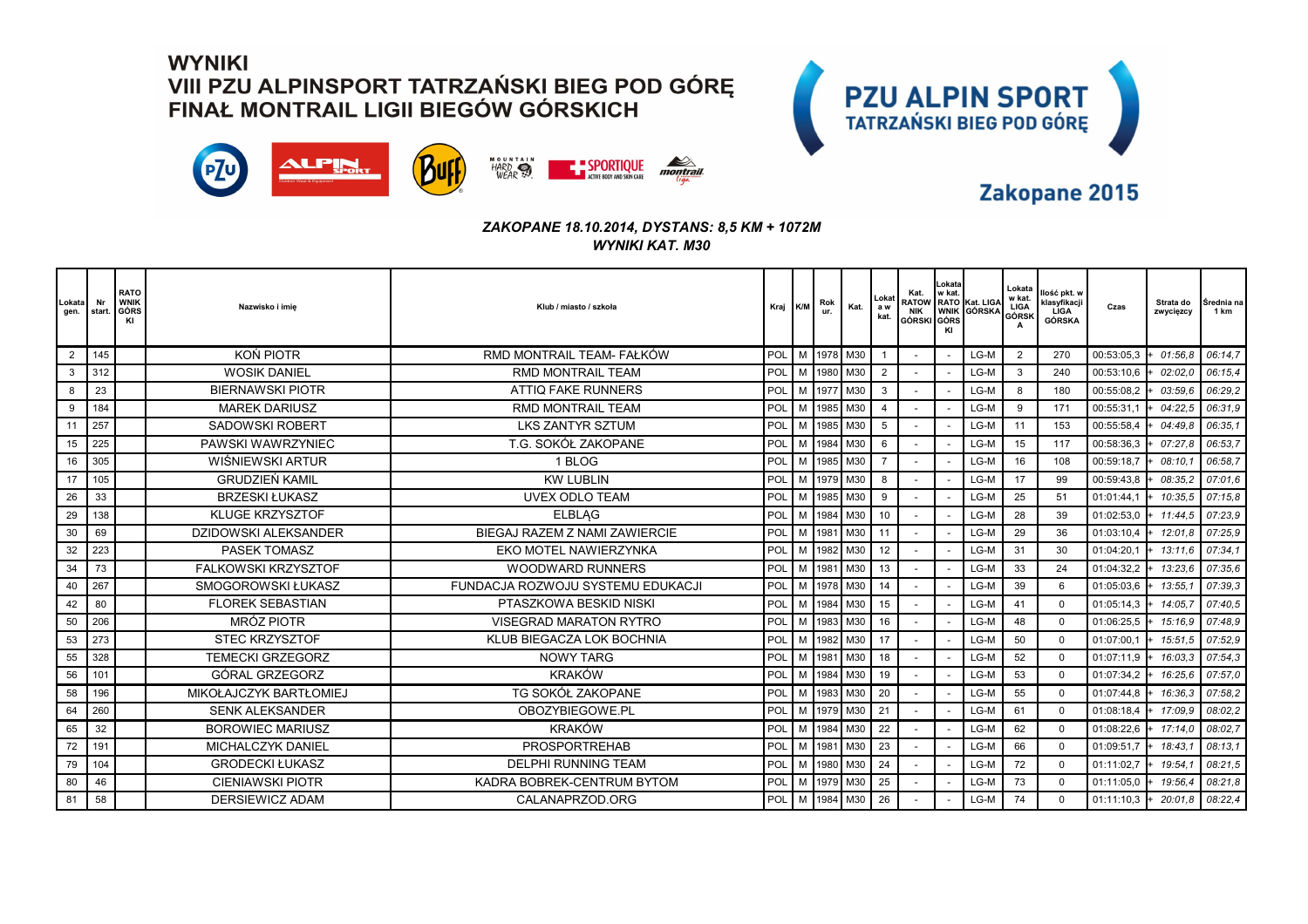| 83  | 57             |              | <b>DABROWSKI MARCIN</b>    | OBOZYBIEGOWE.PL                        | POL        |   |      | M 1985 M30 | 27 |       |                 | LG-M | 76  | $\mathbf 0$ | 01:11:17,9<br>$+ 20.09.3$ | 08:23,3 |
|-----|----------------|--------------|----------------------------|----------------------------------------|------------|---|------|------------|----|-------|-----------------|------|-----|-------------|---------------------------|---------|
| 84  | 140            |              | KOCEMBA ASKANIUSZ          | <b>ALASKA</b>                          | POL        | M | 1980 | M30        | 28 |       |                 | LG-M | 77  | $\mathbf 0$ | 01:11:23,1<br>20:14.5     | 08:23,9 |
| 85  | 114            |              | <b>HORODNICZY MARIUSZ</b>  | ŁÓDŹ                                   | POL        | M |      | 1983 M30   | 29 |       |                 | LG-M | 78  | $\mathbf 0$ | 01:11:41,3<br>20:32,8     | 08:26,0 |
| 89  | 207            |              | NIEDZIELSKI PIOTR          | WARSZAWA                               | POL        | M | 1980 | M30        | 30 |       |                 | LG-M | 82  | $\Omega$    | 21:02.7<br>01:12:11,3     | 08:29.6 |
| 90  | 154            |              | <b>KRAWCZYK GRZEGORZ</b>   | <b>PZU SPORT TEAM</b>                  | POL        | M | 1978 | M30        | 31 |       |                 | LG-M | 83  | $\mathbf 0$ | 01:12:31,5<br>21:22.9     | 08:31.9 |
| 93  | 292            | $\mathsf{R}$ | <b>TRAGARZ MICHAŁ</b>      | <b>TOPR</b>                            | <b>POL</b> | M | 1976 | M30        | 32 | $R-M$ | $5^{\circ}$     | LG-M | 85  | $\mathbf 0$ | 01:12:48,6<br>21:40.0     | 08:33.9 |
| 95  | 302            |              | STEPIEŃ BOGDAN             | <b>OPOCZNO</b>                         | POL        | M | 1979 | M30        | 33 |       |                 | LG-M | 87  | $\mathbf 0$ | 22:13.4<br>01:13:22,0     | 08:37.9 |
| 97  | 215            |              | OŁTARZEWSKI WOJCIECH       | X FIGHT PIASECZNO                      | POL        | M | 1978 | M30        | 34 |       |                 | LG-M | 89  | $\mathbf 0$ | 22:27.0<br>01:13:35,6     | 08:39.5 |
| 99  | 172            |              | LEŚNIEWSKI RAFAŁ           | <b>BICIUFAPSZTRI</b>                   | POL        | M | 1977 | M30        | 35 |       |                 | LG-M | 91  | $\Omega$    | 22:36.7<br>01:13:45,2     | 08:40,6 |
| 100 | 199            |              | MORMUL PRZEMYSŁAW          | <b>WYSOKA</b>                          | POL        | M |      | 1980 M30   | 36 |       |                 | LG-M | 92  | $\Omega$    | 01:13:52,2<br>22:43.6     | 08:41.4 |
| 103 | 144            |              | KOLECKI JAKUB              | <b>KRAKOW</b>                          | POL        | M | 1983 | M30        | 37 |       |                 | LG-M | 95  | $\mathbf 0$ | 01:14:35,0<br>23:26.4     | 08:46.5 |
| 104 | 198            |              | MISZCZAK SZYMON            | REHABILTANCI.PL                        | POL        | M | 1982 | M30        | 38 |       |                 | LG-M | 96  | $\mathbf 0$ | 01:14:36,6<br>23:28.1     | 08:46.7 |
| 106 | 209            |              | <b>NIERADA MARCIN</b>      | <b>KATOWICE</b>                        | POL        | M | 1983 | M30        | 39 |       |                 | LG-M | 98  | $\mathbf 0$ | 01:14:47,9<br>23:39.3     | 08:48,0 |
| 107 | 270            |              | <b>SOLECKI TOMASZ</b>      | <b>GOMOLA TRANS AIRCO</b>              | POL        | M | 1979 | M30        | 40 |       |                 | LG-M | 99  | $\mathbf 0$ | 01:14:49,9<br>23:41.4     | 08:48,2 |
| 112 | 64             |              | <b>DUBIEL GRZEGORZ</b>     | <b>DUBIEL VITRUM</b>                   | POL        | M | 1977 | M30        | 41 |       |                 | LG-M | 103 | $\Omega$    | 01:15:29,2<br>24:20.6     | 08:52,8 |
| 113 | 130            |              | <b>KALINOWSKI TOMASZ</b>   | SAILING FOR CHANGE                     | POL        | M | 1984 | M30        | 42 |       |                 | LG-M | 104 | $\mathbf 0$ | 01:15:33,6<br>24:25.1     | 08:53.4 |
| 115 | 14             |              | <b>BEBELSKI RAFAŁ</b>      | <b>PZU SPORT TEAM III</b>              | POL        | M | 1977 | M30        | 43 |       |                 | LG-M | 106 | $\mathbf 0$ | 01:15:44,5<br>24:35.9     | 08:54.6 |
| 117 | 124            | R.           | <b>JURASZEK MICHAŁ</b>     | <b>GOPR BESKIDY</b>                    | POL        | M | 1980 | M30        | 44 | $R-M$ | $\overline{7}$  | LG-M | 108 | $\mathbf 0$ | 01:15:51,2<br>24:42.6     | 08:55.4 |
| 120 | 153            | $\mathsf{R}$ | <b>KOZOWICZ PAWEŁ</b>      | GJ GOPR / KS KANDAHAR                  | POL        | M | 1985 | M30        | 45 | $R-M$ | 8               | LG-M | 111 | $\mathbf 0$ | 01:16:16,7<br>25:08,2     | 08:58.4 |
| 121 | $\overline{4}$ |              | <b>ANTONIAK MICHAŁ</b>     | <b>PWC</b>                             | POL        | M | 1983 | M30        | 46 |       |                 | LG-M | 112 | $\Omega$    | 01:16:22,4<br>25:13.8     | 08:59.1 |
| 123 | 220            |              | <b>PANDEL PAWEŁ</b>        | <b>MKSW TRZEBINIA</b>                  | POL        | M | 1976 | M30        | 47 |       |                 | LG-M | 114 | $\Omega$    | 25:23.7<br>01:16:31,6     | 09:00.2 |
| 129 | 194            |              | <b>MICHAŁOWSKI MACIEJ</b>  | ŁKW ŁÓDŹ                               | POL        | M | 1983 | M30        | 48 |       |                 | LG-M | 118 | $\mathbf 0$ | 01:17:50,5<br>26:42.0     | 09:09.5 |
| 130 | 88             | R.           | <b>GAWŁOWSKI GRZEGORZ</b>  | <b>GOPR BESKIDY</b>                    | POL        | M | 1985 | M30        | 49 | $R-M$ | 9               | LG-M | 119 | $\mathbf 0$ | 01:17:57,0<br>26:48.4     | 09:10.2 |
| 132 | 129            |              | KALINOWSKI PRZEMYSŁAW      | HTTPS://NIESIEMNIEPOLESIE.BLOGSPOT.COM | POL        | M | 1979 | M30        | 50 |       |                 | LG-M | 121 | $\mathbf 0$ | 27:03.9<br>01:18:12,4     | 09:12.1 |
| 138 | 250            |              | ROSPOND GRZEGORZ           | <b>CLICO</b>                           | POL        | M | 1981 | M30        | 51 |       |                 | LG-M | 125 | $\mathbf 0$ | 27:28.2<br>01:18:36,8     | 09:14,9 |
| 139 | 82             |              | <b>GACA MICHAŁ</b>         | PZU SPORT TEAM IV                      | POL        | M | 1976 | M30        | 52 |       |                 | LG-M | 126 | $\mathbf 0$ | 27:35.5<br>01:18:44,0     | 09:15,8 |
| 141 | 182            |              | <b>MAMOŃ MICHAŁ</b>        | <b>MAMONIOULTIMATEAM</b>               | POL        | M |      | 1980 M30   | 53 |       |                 | LG-M | 127 | $\mathbf 0$ | 01:18:48,7<br>27:40.2     | 09:16.3 |
| 142 | 60             |              | DOMAŃSKI DARIUSZ           | <b>OTWOCK</b>                          | POL        | M | 1977 | M30        | 54 |       |                 | LG-M | 128 | $\Omega$    | 01:18:53,5<br>27:45.0     | 09:16.9 |
| 143 | $\overline{2}$ |              | ABRAMCZUK JAKUB            | 100HRMAX.PL                            | POL        | M | 1978 | M30        | 55 |       |                 | LG-M | 129 | $\Omega$    | 27:49.4<br>01:18:58,0     | 09:17,4 |
| 146 | 187            |              | <b>JAWORSKI KAROL</b>      | <b>KARTUZY</b>                         | POL        | M | 1984 | M30        | 56 |       |                 | LG-M | 131 | $\mathbf 0$ | 01:19:58,4<br>28:49.8     | 09:24,5 |
| 147 | 235            |              | PLISZKA PAWEŁ              | AKM OLIMP OLSZTYN/SKLEPBIEGOWY.COM     | POL        | M |      | 1976 M30   | 57 |       |                 | LG-M | 132 | $\mathbf 0$ | 01:20:02,7<br>28:54.1     | 09:25,0 |
| 149 | 127            |              | <b>JUSKOWIAK ANDRZEJ</b>   | PZU SPORT TEAM II                      | POL        | M | 1976 | M30        | 58 |       |                 | LG-M | 133 | $\Omega$    | 01:20:10,2<br>29:01.6     | 09:25.9 |
| 155 | 210            |              | NIKONOWICZ MARCIN          | <b>UKS KATOLIK</b>                     | POL        | M | 1976 | M30        | 59 |       |                 | LG-M | 136 | $\mathbf 0$ | 01:20:39,3<br>29:30.8     | 09:29.3 |
| 157 | 280            |              | <b>SZCZEPANIAK MACIEJ</b>  | <b>FITFAZA</b>                         | POL        | M | 1980 | M30        | 60 |       |                 | LG-M | 137 | $\mathbf 0$ | 01:20:46,5<br>29:37.9     | 09:30.2 |
| 160 | 178            |              | ŁUKASZEWSKI MACIEJ         | ŁODŹ                                   | POL        | M | 1983 | M30        | 61 |       |                 | LG-M | 140 | $\mathbf 0$ | 01:21:27,3<br>30:18,7     | 09:35,0 |
| 162 | 99             |              | <b>GORLEWSKI KRZYSZTOF</b> | <b>MAK</b>                             | POL        | M | 1976 | M30        | 62 |       |                 | LG-M | 142 | $\mathbf 0$ | 01:22:05,8<br>30:57,2     | 09:39.5 |
| 163 | 118            |              | <b>JAMBORSKI ŁUKASZ</b>    | <b>KRAKÓW</b>                          | POL        | M | 1980 | M30        | 63 |       |                 | LG-M | 143 | $\Omega$    | 01:22:13,0<br>$-31:04.5$  | 09:40.4 |
| 164 | 89             | R.           | <b>GEBALA WOJCIECH</b>     | <b>GB GOPR</b>                         | <b>POL</b> | M | 1982 | M30        | 64 | $R-M$ | 10 <sup>1</sup> | LG-M | 144 | $\mathbf 0$ | 31:37.0<br>01:22:45,5     | 09:44.2 |
| 166 | 55             |              | <b>DAŁOMIS LESŁAW</b>      | <b>TRYŃCZA</b>                         | POL        | M | 1977 | M30        | 65 |       |                 | LG-M | 146 | $\mathbf 0$ | 01:22:55,7<br>31:47.2     | 09:45.4 |
| 169 | 16             |              | <b>BERNACKI BARTOSZ</b>    | ŁĄKA PRUDNICKA                         | <b>POL</b> | M |      | 1983 M30   | 66 |       |                 | LG-M | 148 | $\mathbf 0$ | 01:23:14,7<br>32:06.1     | 09:47.6 |
| 190 | 135            |              | KIEŁEK PRZEMYSŁAW          | DOGOŃ GRODZISK MAZOWIECKI              | POL        | M | 1978 | M30        | 67 |       |                 | LG-M | 162 | $\mathbf 0$ | 01:27:16,0<br>36:07,4     | 10:16.0 |
| 194 | 11             |              | <b>BARTOLIK PIOTR</b>      | PZU SPORT TEAM                         | POL        | M | 1978 | M30        | 68 |       |                 | LG-M | 164 | $\mathbf 0$ | 01:28:27,3<br>37:18.7     | 10:24,4 |
| 209 | 96             |              | <b>GOŁAJEWSKI ARTUR</b>    | <b>GOLASY</b>                          | POL        | M | 1978 | M30        | 69 |       |                 | LG-M | 174 | $\Omega$    | 40:33,4<br>01:31:42.0     | 10:47,3 |
|     |                |              |                            |                                        |            |   |      |            |    |       |                 |      |     |             |                           |         |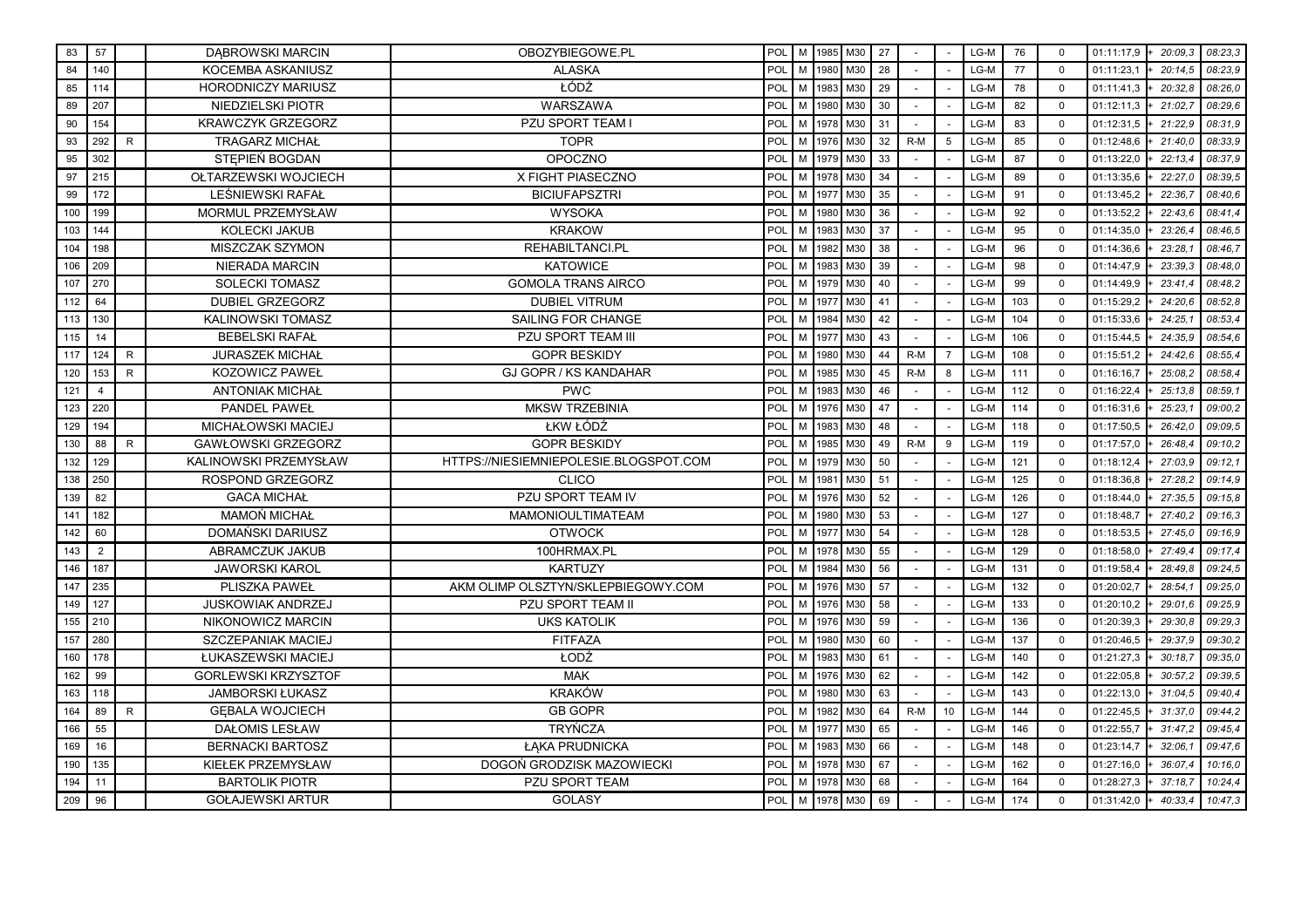| $1210$ 294          |           | <b>TYKA MACIEJ</b>         | <b>JADOWNIKI</b>             |                   |  | POL M 1981 M30 70         |                           |  | LG-M   | 175 | $01:31:44.5$ +         | 40:36.0 | 10:47.6 |
|---------------------|-----------|----------------------------|------------------------------|-------------------|--|---------------------------|---------------------------|--|--------|-----|------------------------|---------|---------|
|                     | 212 113   | <b>HORODECKI GRZEGORZ</b>  | REHABILITANCI.ORG.PL         |                   |  | POL M 1976 M30            | 71                        |  | $LG-M$ | 176 | $01:31:50.5$ +         | 40:41.9 | 10:48.3 |
|                     | 213   152 | KOZŁOWSKI KONRAD           | NOWY TARG                    | <b>POL</b>        |  | M 1985 M30 72             |                           |  | $LG-M$ | 177 | $01:32:18.4$ +         | 41:09.8 | 10:51.6 |
|                     | $216$ 247 | <b>REJCZYK CEZARY</b>      | KS HALNY WEGIERSKA GÓRKA     | POL M 1984 M30 73 |  |                           |                           |  | $LG-M$ | 180 | $01:32:41.4$ + 41:32.8 |         | 10:54.3 |
| 222 25              |           | <b>BOBROWICZ MATEUSZ</b>   | <b>ACCENTURE</b>             |                   |  | POL   M   1983   M30   74 |                           |  | $LG-M$ | 184 | $01:34:00.2$ +         | 42:51,7 | 11:03.6 |
|                     | 225 243   | PRZYSUCHA MICHAŁ           | WARSZAWA                     |                   |  | POL M 1982 M30 75         |                           |  | LG-M   | 185 | $01:34:46.9$ +         | 43:38.4 | 11:09.0 |
|                     | 232 277   | <b>SZANSER PIOTR</b>       | WARSZAWA                     | POL M 1980 M30 76 |  |                           |                           |  | $LG-M$ | 189 | $01:36:48.2$ +         | 45:39.6 | 11:23.3 |
| $235$ 212           |           | <b>NOWICKI MACIEJ</b>      | ŚLESIN                       |                   |  | POL M 1978 M30            | l 77                      |  | LG-M   | 192 | 01:37:22.1             | 46:13.5 | 11:27.3 |
| $\vert$ 240 $\vert$ |           | ADAMSKI JAKUB              | OŚRODEK TWÓRCZEJ INTERWENCJI | POL M 1981 M30 78 |  |                           |                           |  | LG-M   | 195 | 01:40:41.8             | 49:33.2 | 11:50.8 |
|                     | 243 303   | WILIŃSKI PAWEŁ             | ŁÓDŹ                         |                   |  |                           | POL   M   1980   M30   79 |  | $LG-M$ | 198 | $01:41:04.6$ +         | 49:56.  | 11:53.5 |
|                     | 246 239   | PRAGA MARCIN               | PZU SPORT TEAM               |                   |  | I POL I M 1977 I M30 I    | l 80                      |  | $LG-M$ | 201 | $01:41:40.3$ +         | 50:31.7 | 11:57.7 |
| $256$ 63            |           | DRÓŻDŻ PIOTR               | <b>CZESTOCHOWA</b>           |                   |  | POL M 1976 M30 81         |                           |  | LG-M   | 205 | $01:44:23.8$ +         | 53:15.2 | 12:16.9 |
| 264 91              |           | <b>GIEDROJC PRZEMYSŁAW</b> | PZU SPORT TEAM V             | POL M 1985 M30 82 |  |                           |                           |  | $LG-M$ | 208 | $01:58:21.0 + 07:12.4$ |         | 13:55.4 |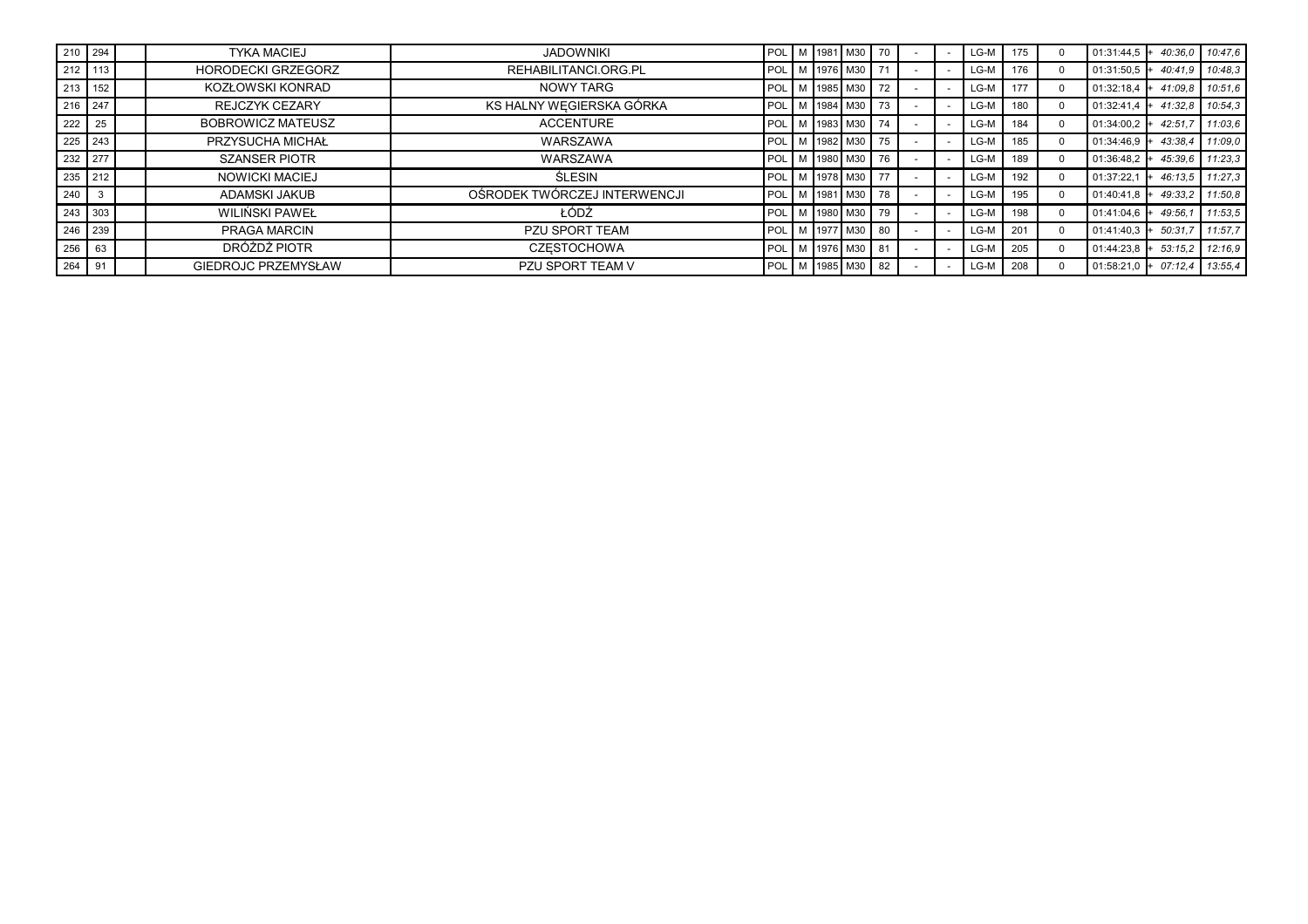



### Zakopane 2015

| .okata<br>gen. | Nr<br>start. | <b>RATO</b><br><b>WNIK</b><br>GÓRS<br>KI | Nazwisko i imie            | Klub / miasto / szkoła         | Kraj K/M   |   | Rok<br>ur.     | Kat.       | Lokat<br>a w<br>kat. | Kat.<br><b>NIK</b><br>GÓRSKI GÓRS | Lokata<br>w kat.<br>KI | RATOW RATO Kat. LIGA<br><b>WNIK GÓRSKA</b> | Lokata<br>w kat.<br>LIGA<br>GÓRSK<br>A | llość pkt. w<br>klasyfikacji<br>LIGA<br>GÓRSKA | Czas       | Strata do<br>zwycięzcy | Średnia na<br>1 km |
|----------------|--------------|------------------------------------------|----------------------------|--------------------------------|------------|---|----------------|------------|----------------------|-----------------------------------|------------------------|--------------------------------------------|----------------------------------------|------------------------------------------------|------------|------------------------|--------------------|
| 10             | 298          |                                          | WASOWICZ JAN               | <b>KRAKOW</b>                  | POL        |   | M   1973   M40 |            |                      |                                   |                        | $LG-M$                                     | 10                                     | 162                                            | 00:55:37.2 | 04:28.6                | 06:32.6            |
| 13             | 74           |                                          | <b>FARON ROBERT</b>        | <b>SALCO SPORT TEAM</b>        | POL        |   | 1974           | M40        | $\overline{2}$       |                                   |                        | LG-M                                       | 13                                     | 135                                            | 00:57:38,7 | 06:30.                 | 06:46.9            |
| 14             | 5            |                                          | <b>HUZIOR PIOTR</b>        | <b>ATTIQ FAKE RUNNERS</b>      | POL        |   | M   1972   M40 |            | 3                    |                                   |                        | LG-M                                       | 14                                     | 126                                            | 00:57:53,3 | 06:44.                 | 06:48.6            |
| 22             | 269          |                                          | SOKOŁOWSKI MAREK           | MYSŁOWICE-WESOŁA               | POL        |   | 1969 M40       |            | $\overline{4}$       |                                   |                        | LG-M                                       | 21                                     | 75                                             | 01:00:36,8 | 09:28.2                | 07:07.9            |
| 24             | 229          | $\mathsf{R}$                             | PIEPRZYCKI ADAM            | <b>TOPR</b>                    | POL        |   | 1975 M40       |            | 5                    | $R-M$                             | $\overline{2}$         | LG-M                                       | 23                                     | 63                                             | 01:01:08,5 | 09:59.9                | 07:11.6            |
| 27             | 301          |                                          | <b>KNOP PIOTR</b>          | <b>OPOCZNO</b>                 | POL        |   | 1973           | M40        | 6                    |                                   |                        | LG-M                                       | 26                                     | 45                                             | 01:01:56,3 | 10:47                  | 07:17.2            |
| 31             | 214          |                                          | OLSZOWSKI WŁADYSŁAW        | KS HALNY WEGIERSKA GÓRKA       | POL        |   | 1967           | M40        |                      |                                   |                        | LG-M                                       | 30                                     | 33                                             | 01:03:58,9 | 12:50.4                | 07:31.6            |
| 33             | 103          |                                          | <b>BOBKA ROBERT</b>        | <b>NOWY TARG</b>               | POL        |   | M 1974         | M40        | 8                    |                                   |                        | LG-M                                       | 32                                     | 27                                             | 01:04:27,3 | 13:18.8                | 07:35.0            |
| 35             | 320          |                                          | ZĄBCZYŃSKI DOMINIK         | RMD MONTRAIL TEAM / ALPHAWOOLF | POL        | M | 1971           | M40        | 9                    |                                   |                        | LG-M                                       | 34                                     | 21                                             | 01:04:42,6 | 13:34.0                | 07:36.8            |
| 39             | 285          |                                          | <b>SZTURO JAN</b>          | PODGÓRZYN                      | POL        |   | 1967           | M40        | 10                   |                                   |                        | LG-M                                       | 38                                     | 9                                              | 01:05:02,9 | 13:54,3                | 07:39,2            |
| 43             | 278          |                                          | <b>SZATANIK ZBIGNIEW</b>   | <b>UJSOŁY</b>                  | POL        |   | 1968           | M40        | 11                   |                                   |                        | LG-M                                       | 42                                     | $\Omega$                                       | 01:05:17,8 | 14:09.2                | 07:40.9            |
| 52             | 71           | $\mathsf{R}$                             | <b>ELANTKOWSKI PAWEŁ</b>   | TOPR-ŻYWCZAŃSKIE               | POL        |   | 1973 M40       |            | 12                   | $R-M$                             |                        | LG-M                                       | 49                                     | $\mathbf 0$                                    | 01:06:46,5 | 15:38.0                | 07:51.4            |
| 54             | 329          |                                          | <b>ADAMCZYK MIROSŁAW</b>   | <b>HIMOUNTAIN TEAM</b>         | POL        |   | 1970           | M40        | 13                   |                                   |                        | LG-M                                       | 51                                     | $\mathbf 0$                                    | 01:07:04,8 | 15:56.2                | 07:53.5            |
| 57             | 315          |                                          | ZAKRZEWSKI ALEKSANDER      | ZGORZELEC                      | POL        |   | M   1970   M40 |            | 14                   |                                   |                        | LG-M                                       | 54                                     | $\Omega$                                       | 01:07:42,5 | 16:33,9                | 07:57.9            |
| 60             | 168          |                                          | <b>LEJA PIOTR</b>          | ARCH ARO                       | POL        |   | 1970           | M40        | 15                   |                                   |                        | LG-M                                       | 57                                     | $\mathbf 0$                                    | 01:07:51,3 | 16:42.8                | 07:59.0            |
| 61             | 306          |                                          | <b>WŁADYKA WITOLD</b>      | GO4ADVENTURE                   | POL        |   |                | M 1974 M40 | 16                   |                                   |                        | LG-M                                       | 58                                     | $\Omega$                                       | 01:07:56,7 | 16:48.2                | 07:59.6            |
| 62             | 43           |                                          | <b>CHEŁMICKI GRZEGORZ</b>  | <b>PZU SPORT TEAM III</b>      | POL        | M | 1973           | M40        | 17                   |                                   |                        | LG-M                                       | 59                                     | $\Omega$                                       | 01:07:58,4 | 16:49.8                | 07:59,8            |
| 68             | 37           |                                          | <b>BUKOVINSKY MARTIN</b>   | EXTREME SPORTTEAM VYSOKE TATRY | <b>SVK</b> |   | M 1975 M40     |            | 18                   |                                   |                        |                                            |                                        |                                                | 01:09:02,2 | 17:53.6                | 08:07,3            |
| 71             | 193          |                                          | <b>MICHALIK ADAM</b>       | <b>KRAKÓW</b>                  | POL        |   | 1971           | M40        | 19                   |                                   |                        | LG-M                                       | 65                                     | $\Omega$                                       | 01:09:47,1 | 18:38.5                | 08:12.6            |
| 73             | 181          |                                          | MAŁYSZA SŁAWOMIR           | PZU SPORT TEAM IV              | POL        |   | M 1971         | M40        | 20                   |                                   |                        | LG-M                                       | 67                                     | $\Omega$                                       | 01:09:53,4 | 18:44.9                | 08:13.3            |
| 78             | 248          |                                          | <b>REBKOWSKI PIOTR</b>     | <b>BANIA TEAM</b>              | POL        |   |                | 1969 M40   | 21                   |                                   |                        | LG-M                                       | 71                                     | $\Omega$                                       | 01:10:42,2 | 19:33.7                | 08:19.1            |
| 82             | 326          |                                          | <b>TYSZKIEWICZ RAFAŁ</b>   | <b>COLUMBIA TEAM</b>           | POL        | M | 1971           | M40        | 22                   |                                   |                        | LG-M                                       | 75                                     | $\Omega$                                       | 01:11:12,0 | 20:03.5                | 08:22.6            |
| 91             |              |                                          | <b>AUGUSTYNIAK MARIUSZ</b> | <b>UKS-TRS SUSZ</b>            | POL        |   | 1974           | M40        | 23                   |                                   |                        | LG-M                                       | 84                                     | $\mathbf 0$                                    | 01:12:33,9 | 21:25.4                | 08:32,2            |
| 94             | 72           |                                          | <b>FAIGA TOMASZ</b>        | PZU SPORT TEAM I               | POL        |   | 1974           | M40        | 24                   |                                   |                        | LG-M                                       | 86                                     | $\mathbf 0$                                    | 01:13:06,3 | 21:57.                 | 08:36.0            |
| 98             | 81           |                                          | <b>FOJCIK GRZEGORZ</b>     | <b>RYBNIK</b>                  | POL        |   | M 1967         | M40        | 25                   |                                   |                        | LG-M                                       | 90                                     | $\Omega$                                       | 01:13:41,3 | 22:32.7                | 08:40.2            |
| 101            | 231          |                                          | PILŚNIAK KRZYSZTOF         | <b>KRAKÓW</b>                  | POL        | М | 1973           | M40        | 26                   |                                   |                        | LG-M                                       | 93                                     | $\Omega$                                       | 01:14:16,6 | 23:08.                 | 08:44.3            |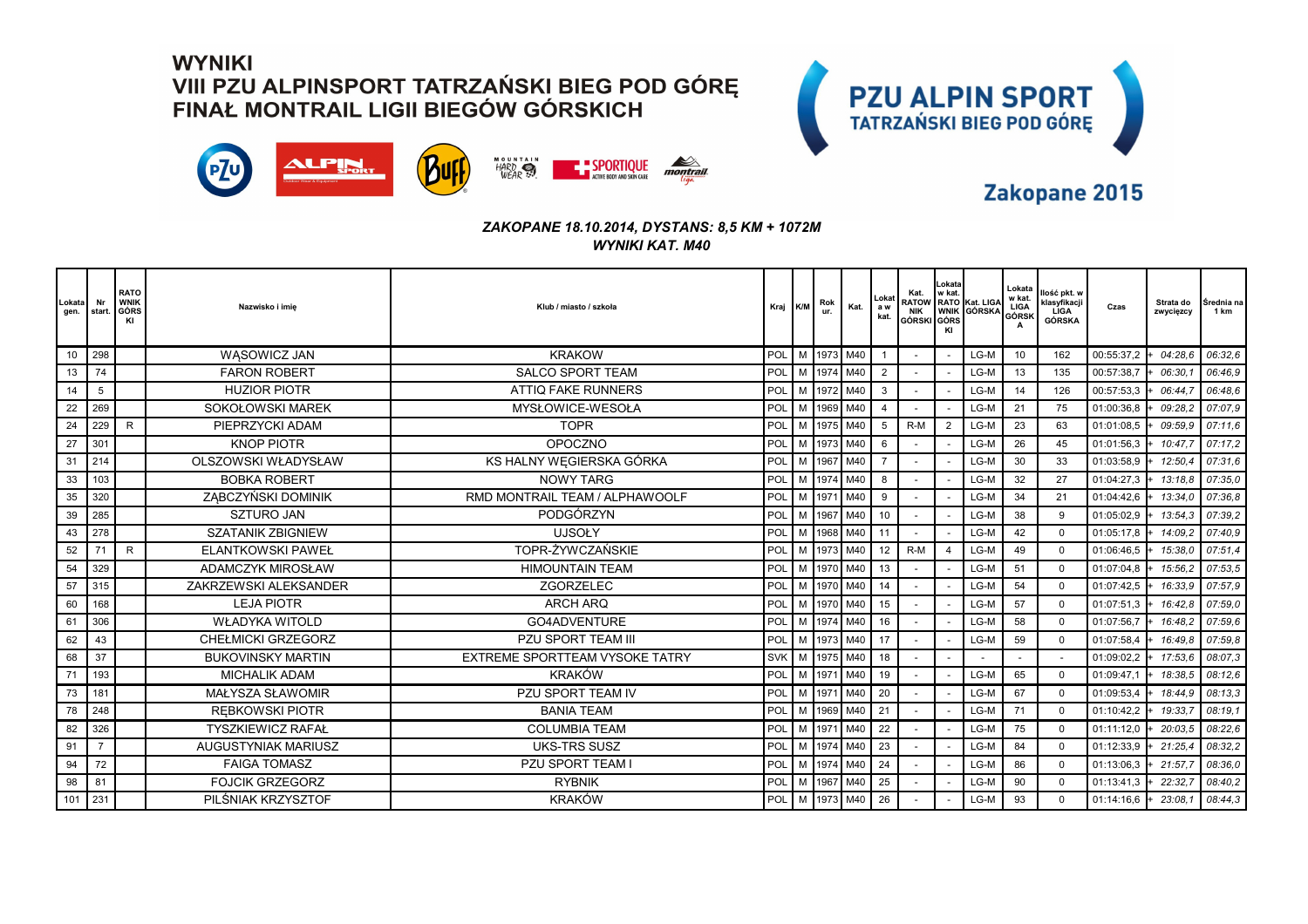| 109 | 47  | R. | CIEŚLAR DARIUSZ            | <b>GOPR BESKIDY</b>                          | POL |   | M 1967 | M40        | 27 | $R-M$ | 6 | LG-M   | 101 | $\mathbf 0$ | 01:14:58,7 | 23:50.1 | 08:49,3 |
|-----|-----|----|----------------------------|----------------------------------------------|-----|---|--------|------------|----|-------|---|--------|-----|-------------|------------|---------|---------|
| 122 | 291 |    | <b>TAJAK TOMASZ</b>        | <b>HR MAX</b>                                | POL | M |        | 1974 M40   | 28 |       |   | LG-M   | 113 | $\Omega$    | 01:16:24,9 | 25:16.4 | 08:59,4 |
| 124 | 252 |    | <b>RYBARZ WITOLD</b>       | ŻWIROWNIA PRZECIESZYN                        | POL | M |        | 1971 M40   | 29 |       |   | $LG-M$ | 115 | $\Omega$    | 01:16:35,2 | 25:26.7 | 09:00.6 |
| 125 | 111 |    | <b>HODANA MARCIN</b>       | <b>DUBIEL VITRUM</b>                         | POL | M |        | 1971 M40   | 30 |       |   | LG-M   | 116 | $\mathbf 0$ | 01:16:42,6 | 25:34,0 | 09:01,5 |
| 134 | 321 |    | <b>ZEMŁA ANDRZEJ</b>       | <b>WADOWICE</b>                              | POL | M |        | 1974 M40   | 31 |       |   | LG-M   | 122 | $\mathbf 0$ | 01:18:19,3 | 27:10.7 | 09:12,9 |
| 135 | 121 |    | JĘCZMYK JAKUB              | ALPINSPORT TEAM                              | POL | M | 1974   | M40        | 32 |       |   | LG-M   | 123 | $\Omega$    | 01:18:25,7 | 27:17   | 09:13,6 |
| 136 | 318 |    | <b>ZASADA TOMASZ</b>       | <b>KRAKÓW</b>                                | POL | M | 1971   | M40        | 33 |       |   | LG-M   | 124 | $\Omega$    | 01:18:27,3 | 27:18.7 | 09:13,8 |
| 150 | 51  |    | <b>CZAJKOWSKI WOJCIECH</b> | ZAKOPANE                                     | POL | M | 1967   | M40        | 34 |       |   | LG-M   | 134 | $\mathbf 0$ | 01:20:19,0 | 29:10.4 | 09:26,9 |
| 153 | 253 |    | RYBCZYŃSKI PRZEMYSŁAW      | <b>KRAKÓW</b>                                | POL |   |        | M 1966 M40 | 35 |       |   | LG-M   | 135 | $\mathbf 0$ | 01:20:29,3 | 29:20.7 | 09:28,1 |
| 161 | 188 |    | MAZURKIEWICZ MARIUSZ       | <b>KAMRAT-TEAM</b>                           | POL | M |        | 1972 M40   | 36 |       |   | LG-M   | 141 | $\Omega$    | 01:21:43,0 | 30:34.  | 09:36,8 |
| 165 | 66  |    | <b>DYK MARIUSZ</b>         | PHU MARDEX MARIUSZ DYK                       | POL | M |        | 1972 M40   | 37 |       |   | LG-M   | 145 | $\Omega$    | 01:22:47,0 | 31:38.5 | 09:44,4 |
| 168 | 139 |    | <b>KNAP PRZEMYSŁAW</b>     | GOMOLA TRANS AIRCO / KS KANDAHAR             | POL | M | 1971   | M40        | 38 |       |   | LG-M   | 147 | $\mathbf 0$ | 01:23:04,0 | 31:55.4 | 09:46.4 |
| 170 | 9   |    | <b>BADURA WOJTEK</b>       | ZIELONA TRAFFFKA                             | POL |   | M 1967 | M40        | 39 |       |   | LG-M   | 149 | $\Omega$    | 01:23:18,4 | 32:09.9 | 09:48,0 |
| 172 | 59  |    | <b>DOMAGAŁA REMIGIUSZ</b>  | <b>WILD DUCK</b>                             | POL | M | 1967   | M40        | 40 |       |   | LG-M   | 151 | $\Omega$    | 01:23:40,5 | 32:31.9 | 09:50,6 |
| 173 | 38  |    | <b>BUKOWSKI PIOTR</b>      | SAINT-GOBAIN SQUAD                           | POL | M | 1973   | M40        | 41 |       |   | LG-M   | 152 | $\Omega$    | 01:23:43,0 | 32:34.  | 09:50.9 |
| 177 | 148 |    | <b>KOSMALA BARTOSZ</b>     | <b>KOSMALA TEAM</b>                          | POL | M | 1974   | M40        | 42 |       |   | LG-M   | 154 | $\Omega$    | 01:24:16,9 | 33:08.3 | 09:54.9 |
| 183 | 19  |    | <b>BIAŁEK ADAM</b>         | <b>PARADOX</b>                               | POL | M | 1971   | M40        | 43 |       |   | LG-M   | 159 | $\Omega$    | 01:25:22,8 | 34:14.3 | 10:02.7 |
| 184 | 183 |    | <b>MARCINKOWSKI MARCIN</b> | <b>BŁONIE</b>                                | POL | M | 1973   | M40        | 44 |       |   | LG-M   | 160 | $\Omega$    | 01:25:24,6 | 34:16.0 | 10:02.9 |
| 185 | 164 |    | <b>KWASIK MAREK</b>        | KLUCZBORSKA GRUPA BIEGOWA BIT                | POL | M | 1973   | M40        | 45 |       |   | LG-M   | 161 | $\Omega$    | 01:25:52,0 | 34:43.4 | 10:06.1 |
| 189 | 221 |    | <b>PANUS PIOTR</b>         | <b>NETTETAL</b>                              | GER | M | 1974   | M40        | 46 |       |   |        |     |             | 01:26:12,6 | 35:04.0 | 10:08.5 |
| 195 | 281 |    | SZEREMETA ANDRZEJ          | PZU SPORT TEAM II                            | POL | M | 1970   | M40        | 47 |       |   | LG-M   | 165 | $\mathbf 0$ | 01:28:28,1 | 37:19.5 | 10:24,5 |
| 198 | 360 |    | <b>KOCIERZ PIOTR</b>       | KS HALNY WEGIERSKA GÓRKA                     | POL | M | 1975   | M40        | 48 |       |   | LG-M   | 166 | $\mathbf 0$ | 01:29:06,8 | 37:58.3 | 10:29,0 |
| 199 | 282 |    | <b>SZEWCZYK ARTUR</b>      | DOKAD TAK CIAGLE BIEGNE?                     | POL | M | 1972   | M40        | 49 |       |   | LG-M   | 167 | $\Omega$    | 01:29:14,0 | 38:05.4 | 10:29.9 |
| 200 | 299 |    | <b>WENSIERSKI JACEK</b>    | <b>KRAKÓW</b>                                | POL | M | 1967   | M40        | 50 |       |   | LG-M   | 168 | $\Omega$    | 01:29:40,9 | 38:32.3 | 10:33.0 |
| 208 | 275 |    | SUCHECKI WOJCIECH          | WARMIA I MAZURY TEAM                         | POL | M | 1973   | M40        | 51 |       |   | LG-M   | 173 | $\mathbf 0$ | 01:31:31,5 | 40:22.9 | 10:46,1 |
| 214 | 106 |    | <b>GRZESIAK GRZEGORZ</b>   | <b>EULEO RUNNING TEAM</b>                    | POL | M | 1974   | M40        | 52 |       |   | LG-M   | 178 | $\Omega$    | 01:32:34,0 | 41:25.5 | 10:53,4 |
| 217 | 97  |    | <b>GORCZYCA WOJCIECH</b>   | <b>KS BAŁAGAN</b>                            | POL | M |        | 1975 M40   | 53 |       |   | LG-M   | 181 | $\Omega$    | 01:33:08,9 | 42:00.3 | 10:57,5 |
| 218 | 50  |    | <b>CZAJKOWSKI BARTOSZ</b>  | REHABILITANCI.ORG.PL                         | POL | м | 1975   | M40        | 54 |       |   | LG-M   | 182 | $\Omega$    | 01:33:09,1 | 42:00.5 | 10:57,5 |
| 219 | 316 |    | ZAPART TOMASZ              | <b>JURATA ZATOKA CAFE</b>                    | POL | M | 1971   | M40        | 55 |       |   | LG-M   | 183 | $\mathbf 0$ | 01:33:28,8 | 42:20.2 | 10:59,9 |
| 226 | 339 |    | WAWROWSKI JAROSŁAW         | ZABRZE                                       | POL | M | 1972   | M40        | 56 |       |   | LG-M   | 186 | $\Omega$    | 01:35:05,2 | 43:56.6 | 11:11,2 |
| 233 | 251 |    | <b>RUDNICKI WOJCIECH</b>   | <b>DAGIL TEAM</b>                            | POL | M | 1972   | M40        | 57 |       |   | LG-M   | 190 | $\Omega$    | 01:36:51,2 | 45:42.6 | 11:23,7 |
| 234 | 232 |    | <b>PIOTRAK DARIUSZ</b>     | <b>OSTROŁEKA</b>                             | POL | M |        | 1974 M40   | 58 |       |   | LG-M   | 191 | $\Omega$    | 01:37:21,2 | 46:12.6 | 11:27,2 |
| 238 | 192 |    | MICHALCZYK MARCIN          | MONSTON SPORT TEAM                           | POL | M |        | 1974 M40   | 59 |       |   | LG-M   | 194 | $\mathbf 0$ | 01:40:21,4 | 49:12.8 | 11:48,4 |
| 242 | 226 |    | PERNET JACEK               | WIELICZKA                                    | POL |   |        | M 1969 M40 | 60 |       |   | LG-M   | 197 | $\Omega$    | 01:41:02.6 | 49:54.0 | 11:53,2 |
| 245 | 200 |    | <b>MOSEK PIOTR</b>         | <b>RADOM</b>                                 | POL | M |        | 1967 M40   | 61 |       |   | LG-M   | 200 | $\Omega$    | 01:41:37,1 | 50:28.6 | 11:57,3 |
| 253 | 290 |    | ŚLIŻEWSKI MARCIN           | OSOM RUNNERS/WIECZORNE BIEGANIE W SZCZECINIE | POL |   |        | M 1969 M40 | 62 |       |   | LG-M   | 203 | $\Omega$    | 01:43:14,5 | 52:05.9 | 12:08,8 |
| 259 | 211 |    | <b>NOWAK TOMASZ</b>        | <b>MOZITEAM</b>                              | POL | M |        | 1966 M40   | 63 |       |   | LG-M   | 206 | $\Omega$    | 01:49:11,3 | 58:02.1 | 12:50,7 |
| 265 | 262 |    | SIGER ADAM                 | FUNDACJA UDARU MÓZGU                         | POL |   |        | M 1974 M40 | 64 |       |   | LG-M   | 209 | $\Omega$    | 02:09:50,9 | 18:42.3 | 15:16,6 |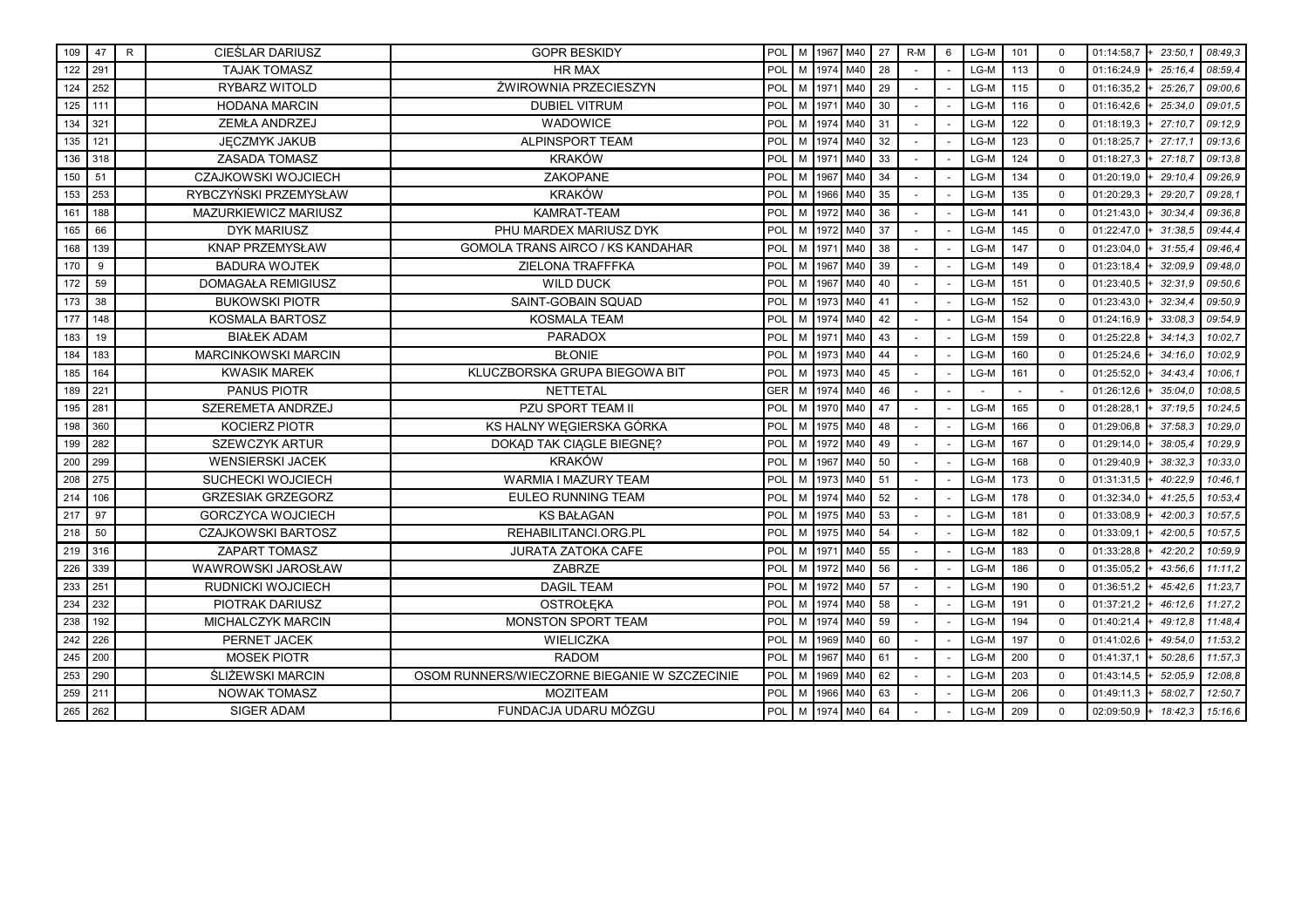



### Zakopane 2015

| Lokata<br>gen. | Nr<br>start. | <b>RATO</b><br><b>WNIK</b><br>GÓRS<br>KI | Nazwisko i imie           | Klub / miasto / szkoła   | Kraj K/M   |   | Rok<br>ur. | Kat.           | Lokat<br>a w<br>kat. | Kat.<br>GÓRSKI GÓRS | Lokata<br>w kat.<br>KI | RATOW RATO Kat. LIGA | Lokata<br>w kat.<br>LIGA<br>GÓRSK<br>A | llość pkt. w<br>klasyfikacji<br>LIGA<br>GÓRSKA | Czas       | Strata do<br>zwycięzcy | Średnia na<br>1 km |
|----------------|--------------|------------------------------------------|---------------------------|--------------------------|------------|---|------------|----------------|----------------------|---------------------|------------------------|----------------------|----------------------------------------|------------------------------------------------|------------|------------------------|--------------------|
| 23             | 179          |                                          | <b>MAGIERA JANUSZ</b>     | FORMA WODZISŁAW ŚLĄSKI   | <b>POL</b> |   |            | M 1963 M50     |                      |                     |                        | $LG-M$               | 22                                     | 69                                             | 01:00:38.4 | 09:29.8                | 07:08,0            |
| 41             | 284          | R.                                       | SZTEFKO JÓZEF             | <b>GB GOPR</b>           | POL        |   |            | M   1965   M50 | $\overline{2}$       | $R-M$               | 3                      | LG-M                 | 40                                     | 3                                              | 01:05:12,6 | 14:04.                 | 07:40,3            |
| 44             | 70           |                                          | <b>DZIERGAS MIROSŁAW</b>  | KS HALNY WĘGIERSKA GÓRKA | POL        |   |            | M 1960 M50     | $\mathbf{3}$         |                     |                        | LG-M                 | 43                                     | $\mathbf 0$                                    | 01:05:28,8 | 14:20.2                | 07:42.2            |
| 46             | 245          |                                          | PYTEL JANUSZ              | SOKÓŁ ZAKOPANE           | POL        |   |            | M 1958 M50     | $\overline{4}$       |                     |                        | LG-M                 | 44                                     | $\Omega$                                       | 01:05:57,4 | 14:48.8                | 07:45,6            |
| 48             | 286          |                                          | <b>SZWED KRZYSZTOF</b>    | BIEGIGÓRSKIE.PL/WKB META | POL        | M |            | 1965 M50       | 5                    |                     |                        | LG-M                 | 46                                     | $\mathbf 0$                                    | 01:06:10,6 | 15:02.                 | 07:47.1            |
| 59             | 122          |                                          | JEDRYKA ALEKSANDER        | TKN TATRA TEAM           | POL        |   |            | M 1965 M50     | 6                    |                     |                        | LG-M                 | 56                                     | $\mathbf 0$                                    | 01:07:49,2 | 16:40.6                | 07:58.7            |
| 63             | 322          |                                          | <b>ZGODA BOGUSŁAW</b>     | <b>HIMOUNTAIN TEAM</b>   | POL        | M |            | 1963 M50       |                      |                     |                        | LG-M                 | 60                                     | $\Omega$                                       | 01:08:03.5 | 16:55.0                | 08:00,4            |
| 76             | 78           |                                          | FILUŚ STANISŁAW           | <b>KRS TRIATHLON DG</b>  | POL        |   |            | M 1965 M50     | 8                    |                     |                        | LG-M                 | 69                                     | $\Omega$                                       | 01:10:22,1 | 19:13.6                | 08:16.7            |
| 87             | 295          |                                          | <b>ULFIK JERZY</b>        | <b>DŁUGOBIEGACZE</b>     | POL        | M | 1959       | M50            | 9                    |                     |                        | LG-M                 | 80                                     | $\Omega$                                       | 01:11:57,0 | 20:48.5                | 08:27,9            |
| 102            | 289          |                                          | ŚLIWIŃSKI ANDRZEJ         | <b>MIECHÓW</b>           | POL        | M | 1957       | M50            | 10                   |                     |                        | LG-M                 | 94                                     | $\Omega$                                       | 01:14:25,2 | 23:16.                 | 08:45,3            |
| 111            | 208          |                                          | NIEMIEC KRZYSZTOF         | PTTK ŻYWIEC              | POL        | M |            | 1965 M50       | 11                   |                     |                        | LG-M                 | 102                                    | $\Omega$                                       | 01:15:24,1 | 24:15.5                | 08:52,2            |
| 144            | 311          |                                          | <b>WOROBIEC JÓZEF</b>     | UMKS NADIR JEDRZEJÓW     | POL        | M | 1957       | M50            | 12                   |                     |                        | LG-M                 | 130                                    | $\Omega$                                       | 01:19:23,7 | 28:15                  | 09:20,4            |
| 158            | 356          |                                          | <b>FIJAK JERZY</b>        | KS HALNY WĘGIERSKA GÓRKA | POL        |   | 1956       | M50            | 13                   |                     |                        | LG-M                 | 138                                    | $\Omega$                                       | 01:20:51,0 | 29:42.4                | 09:30,7            |
| 167            | 351          |                                          | <b>GEJZA SABANOS</b>      | <b>MARAS TEAM</b>        | <b>SVK</b> |   | M 1961     | M50            | 14                   |                     |                        |                      |                                        |                                                | 01:23:01,9 | 31:53.3                | 09:46.1            |
| 171            | 36           |                                          | <b>BUDNIK RYSZARD</b>     | <b>CICHE</b>             | POL        | M | 1958       | M50            | 15                   |                     |                        | LG-M                 | 150                                    | $\Omega$                                       | 01:23:28,7 | 32:20.                 | 09:49,3            |
| 175            | 217          |                                          | <b>OSTROPOLSKI HENRYK</b> | <b>WKB PIAST WROCŁAW</b> | POL        | M | 1957       | M50            | 16                   |                     |                        | LG-M                 | 153                                    | $\Omega$                                       | 01:23:51,4 | 32:42.8                | 09:51,9            |
| 179            | 146          |                                          | KORDZIŃSKI KAZIMIERZ      | <b>RMD MONTRAIL TEAM</b> | POL        | M | 1958       | M50            | 17                   |                     |                        | LG-M                 | 156                                    | $\Omega$                                       | 01:24:37,5 | 33:29.0                | 09:57,4            |
| 203            | 354          |                                          | <b>DYRLAGA STANISŁAW</b>  | KS HALNY WEGIERSKA GÓRKA | POL        | M | 1958       | M50            | 18                   |                     |                        | LG-M                 | 170                                    | $\Omega$                                       | 01:30:01,0 | 38:52.4                | 10:35,4            |
| 205            | 95           |                                          | <b>GŁUSZCZAK JERZY</b>    | ŁÓDŹ                     | POL        | M |            | 1958 M50       | 19                   |                     |                        | LG-M                 | 171                                    | $\Omega$                                       | 01:30:30,8 | 39:22.2                | 10:38.9            |
| 215            | 357          |                                          | <b>RAK ANDRZEJ</b>        | KS HALNY WEGIERSKA GÓRKA | POL        | M | 1960       | M50            | 20                   |                     |                        | LG-M                 | 179                                    | $\Omega$                                       | 01:32:39,5 | 41:30.9                | 10:54,1            |
| 220            | 350          |                                          | <b>MARAS LADISLAV</b>     | <b>MARAS TEAM</b>        | SVK M      |   | 1963       | M50            | 21                   |                     |                        |                      |                                        |                                                | 01:33:39,7 | 42:31.2                | 11:01.1            |
| 228            | 338          |                                          | RATYŃSKI SŁAWOMIR         | WARSZAWA                 | POL        | M |            | 1960 M50       | 22                   |                     |                        | LG-M                 | 187                                    | $\mathbf 0$                                    | 01:36:00,2 | 44:51.6                | 11:17.7            |
| 236            | 204          |                                          | ZDYNOWSKI JACEK           | KS HALNY WEGIERSKA GÓRKA | POL        | M | 1965       | M50            | 23                   |                     |                        | LG-M                 | 193                                    | $\Omega$                                       | 01:37:38,5 | 46:30.0                | 11:29,2            |
| 241            | 109          |                                          | <b>GUSTAW KRZYSZTOF</b>   | <b>LUBLIN</b>            | POL        | M | 1959       | M50            | 24                   |                     |                        | LG-M                 | 196                                    | $\mathbf 0$                                    | 01:40:58.1 | 49:49.5                | 11:52.7            |
| 261            | 159          |                                          | KUBKA ADAM STANISŁAW      | ZAPOBIEGAM UDAROM        | POL        |   |            | M   1958   M50 | 25                   |                     |                        | LG-M                 | 207                                    | $\mathbf 0$                                    | 01:51:59,0 | 00:50.4                | 13:10,5            |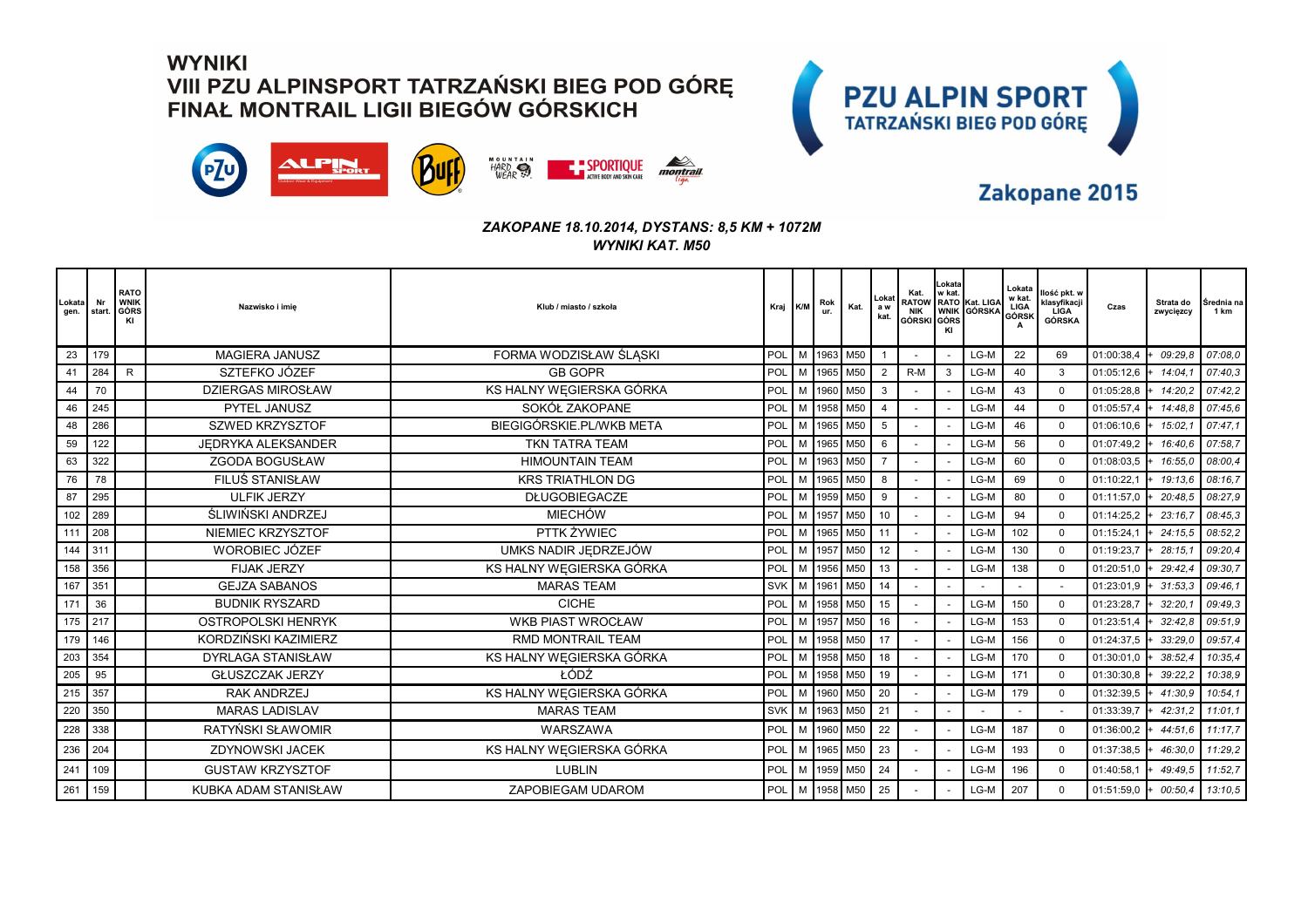



### Zakopane 2015

| Lokata Nr<br>gen. start. |    | <b>RATO</b><br><b>WNIK</b><br>GÓRS<br>K | Nazwisko i imie          | Klub / miasto / szkoła   | Kraj K/M         | Rok<br>ur. |                      |    | GÓRSKI GÓRS | Lokata<br>KI | Kat. LIGAT RATOW RATO Kat. LIGA THE KIRSYLINE RATOW RATO KAT. LIGA KIRSYLINE | A   | Lokata   <sub>Ilość pkt. w</sub> I<br>l klasvfikacii<br>LIGA<br>GÓRSKA | Czas           | Strata do<br>zwycięzcy | Srednia na<br>1 km |
|--------------------------|----|-----------------------------------------|--------------------------|--------------------------|------------------|------------|----------------------|----|-------------|--------------|------------------------------------------------------------------------------|-----|------------------------------------------------------------------------|----------------|------------------------|--------------------|
| 49                       | 75 |                                         | <b>FERENC JANUSZ</b>     | USKS LUDWIKOWICE KŁ.     | POL <sup>1</sup> |            | M 1954 M60           |    |             |              | LG-M                                                                         | 47  |                                                                        | $01:06:19.3$ + | 15:10.7                | 07:48.2            |
| 77 362                   |    |                                         | <b>RADOMSKI ZBIGNIEW</b> | <b>TKKF BESKIDEK</b>     | POL <sup>1</sup> |            | M 1951 M60           |    |             |              | LG-M                                                                         | 70  |                                                                        | 01:10:34.5     | 19:26.0                | 08:18.2            |
| 118 331                  |    |                                         | <b>KRANZ JACEK</b>       | WATAHA WOŁOSATE          | POL <sup>1</sup> |            | M 1946 M60           |    |             |              | LG-M                                                                         | 109 |                                                                        | 01:15:56,6     | 24:48.                 | 08:56.1            |
| 126 125                  |    |                                         | <b>JURINA JAN</b>        | TJ ROHACE ZUBEREC        |                  |            | SVK   M   1954   M60 |    |             |              |                                                                              |     |                                                                        | 01:16:58,2     | 25:49.6                | 09:03.3            |
| 128 293                  |    |                                         | TRZCIELIŃSKI ROMAN       | <b>PSY WARSZAWA</b>      | <b>POL</b>       |            | M   1953   M60       |    |             |              | LG-M                                                                         | 117 |                                                                        | 01:17:37.5     | 26:28.9                | 09:07.9            |
| 182 264                  |    |                                         | SKWARZYŃSKI JACENTY      | <b>KB HERMES GRYFINO</b> | POL I            |            | M 1953 M60           | -6 |             |              | LG-M                                                                         | 158 |                                                                        | 01:25:19,7     | 34:11.2                | 10:02.3            |
| 196 352                  |    |                                         | <b>TOMECKO JOZEF</b>     | <b>MARAS TEAM</b>        |                  |            | SVK M 1953 M60       |    |             |              |                                                                              |     |                                                                        | 01:28:55,0     | 37:46.4<br>$+$         | 10:27.6            |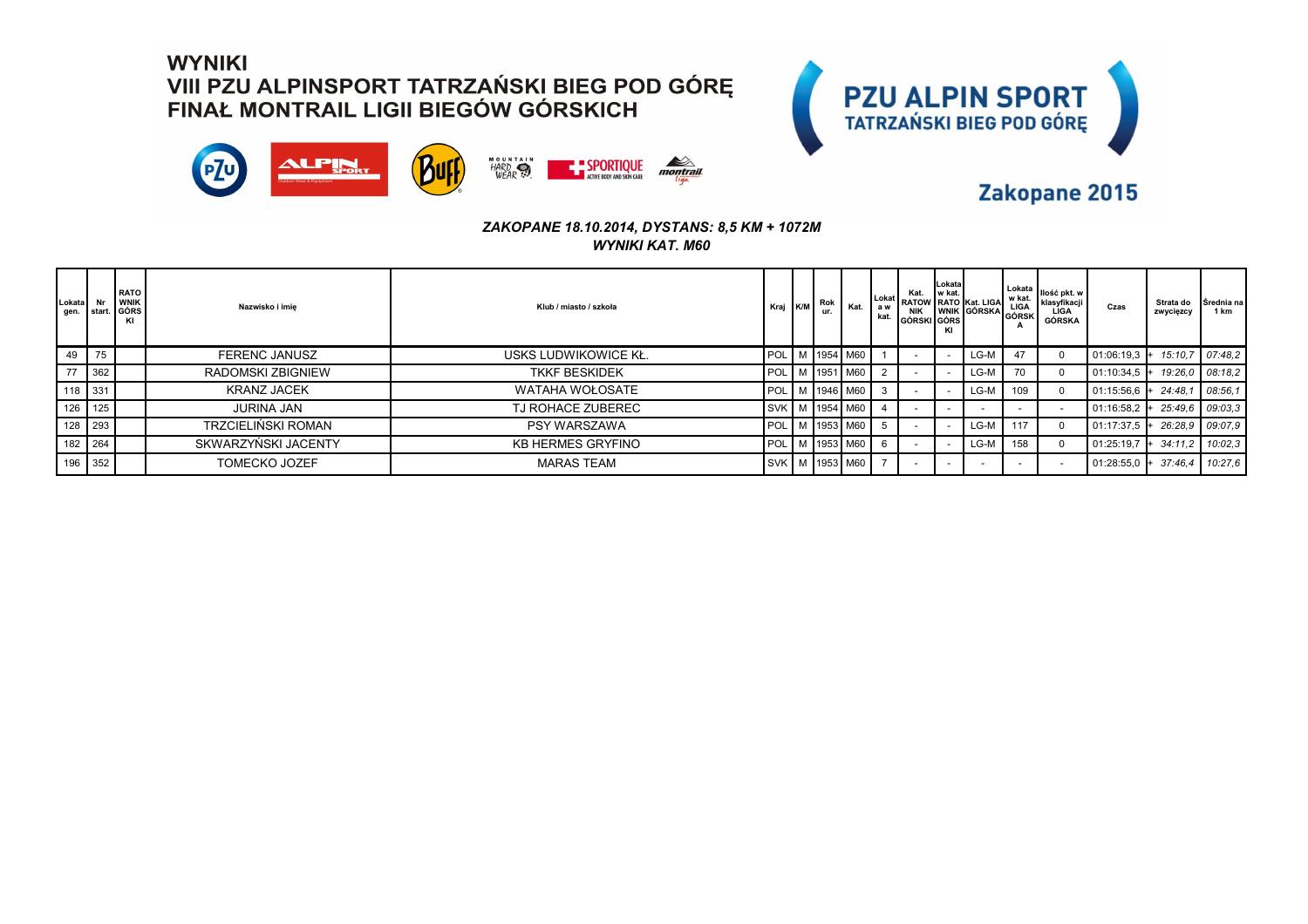



### Zakopane 2015

#### *ZAKOPANE 18.10.2014, DYSTANS: 8,5 KM + 1072M WYNIKI KAT. RATOWNICY (TOPR, GOPR)*

| Lokata<br>gen. | Nr<br><b>start</b> | <b>RATO</b><br><b>WNIK</b><br>  GÓRS<br>KI | Nazwisko i imie           | Klub / miasto / szkoła       | Kraj K/M             | Rok<br>ur. | Kat.                 | Lokat I<br>a w<br>kat. | Kat.<br>GÓRSKI GÓRS | Lokatal<br>I w kat. | RATOW RATO Kat. LIGA What I | w kat. | Lokata   <sub>Ilość pkt. w</sub> I<br>klasyfikacji<br>LÍGA<br>GÓRSKA | Czas           | Strata do<br>zwycięzcy | Srednia na<br>1 km |
|----------------|--------------------|--------------------------------------------|---------------------------|------------------------------|----------------------|------------|----------------------|------------------------|---------------------|---------------------|-----------------------------|--------|----------------------------------------------------------------------|----------------|------------------------|--------------------|
|                | 255                | $\mathsf{R}$                               | RZESZÓTKO MARCIN          | <b>KW ZAKOPANE TOPR</b>      |                      |            | POL   M   1990   M20 |                        | $R-M$               |                     | $LG-M$                      |        | 189                                                                  | 00:54:38,3     | 03:29.7                | 06:25.7            |
| 24             | 229                | $\mathsf{R}$                               | PIEPRZYCKI ADAM           | <b>TOPR</b>                  |                      |            | POL M 1975 M40       |                        | $R-M$               |                     | $LG-M$                      | 23     | 63                                                                   | $01:01:08.5$ + | 09:59.9                | 07:11.6            |
| 41             | 284                | $\mathsf{R}$                               | SZTEFKO JÓZEF             | <b>GB GOPR</b>               | POL   M   1965   M50 |            |                      |                        | $R-M$               |                     | LG-M                        | 40     |                                                                      | $01:05:12.6$ + | 14:04.1                | 07:40.3            |
| 52             | 74                 | $\mathsf{R}$                               | <b>ELANTKOWSKI PAWEŁ</b>  | TOPR-ŻYWCZAŃSKIE             | POL   M   1973   M40 |            |                      | 12                     | $R-M$               |                     | LG-M                        | 49     | $\Omega$                                                             | 01:06:46,5     | 15:38.0                | 07:51.4            |
| 93             | 292                | $\mathsf{R}$                               | <b>TRAGARZ MICHAŁ</b>     | <b>TOPR</b>                  | POL   M   1976   M30 |            |                      | 32                     | $R-M$               | 5                   | LG-M                        | 85     | $\Omega$                                                             | 01:12:48,6     | 21:40.0                | 08:33.9            |
| 109            | 47                 | $\mathsf{R}$                               | CIEŚLAR DARIUSZ           | <b>GOPR BESKIDY</b>          |                      |            | POL M 1967 M40       | 27                     | $R-M$               |                     | LG-M                        | 101    |                                                                      | 01:14:58,7     | 23:50.7                | 08:49.3            |
| 117            | 124                | R                                          | <b>JURASZEK MICHAŁ</b>    | <b>GOPR BESKIDY</b>          |                      |            | POL   M   1980   M30 | 44                     | $R-M$               |                     | LG-M                        | 108    | $\Omega$                                                             | 01:15:51,2     | 24:42.6                | 08:55.4            |
| 120            | 153                | R                                          | <b>KOZOWICZ PAWEŁ</b>     | <b>GJ GOPR / KS KANDAHAR</b> |                      |            | POL   M   1985   M30 | 45                     | $R-M$               | 8                   | LG-M                        | 111    |                                                                      | 01:16:16.7     | 25:08.2                | 08:58.4            |
| 130            | 88                 | $\mathsf{R}$                               | <b>GAWŁOWSKI GRZEGORZ</b> | <b>GOPR BESKIDY</b>          |                      |            | POL M 1985 M30       | 49                     | R-M                 | 9                   | $LG-M$                      | 119    | $\Omega$                                                             | 01:17:57.0     | 26:48.4                | 09:10.2            |
| 164            | 89                 | $\mathsf{R}$                               | <b>GEBALA WOJCIECH</b>    | <b>GB GOPR</b>               | POL <sup>1</sup>     |            | M   1982   M30       | 64                     | $R-M$               |                     | $LG-M$                      | 144    |                                                                      | $01:22:45.5$ + | 31:37.0                | 09:44.2            |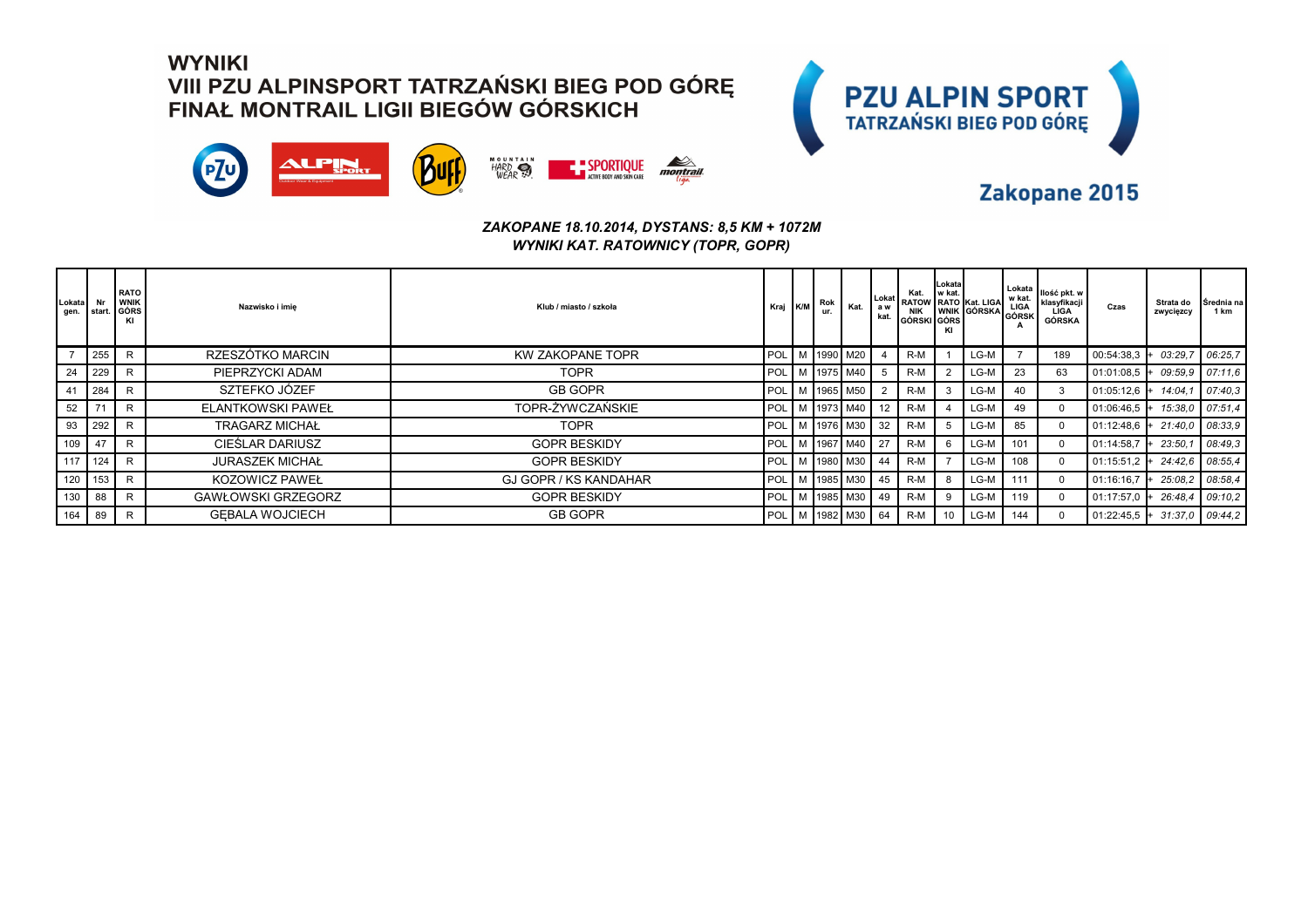



### *A I DIN CDODT TATD7AŃCKI R<br>suma czasów dwóch najlepszych zawod* **WY TININI URUZ TINUWE SP**

| <b>Miejsce</b> | Klub                      | Czas łączny |
|----------------|---------------------------|-------------|
|                | <b>HIMOUNTAIN TEAM</b>    | 02:15:08,3  |
| 2              | <b>PZU SPORT TEAM III</b> | 02:23:42,9  |
| 3              | PZU SPORT TEAM I          | 02:25:37,8  |
| 4              | <b>PZU SPORT TEAM IV</b>  | 02:28:37,5  |
| 5              | <b>ALPINSPORT TEAM</b>    | 02:34:04,6  |
| 6              | <b>PZU SPORT TEAM II</b>  | 02:48:38,3  |
|                | <b>PZU SPORT TEAM V</b>   | 03:29:09,7  |